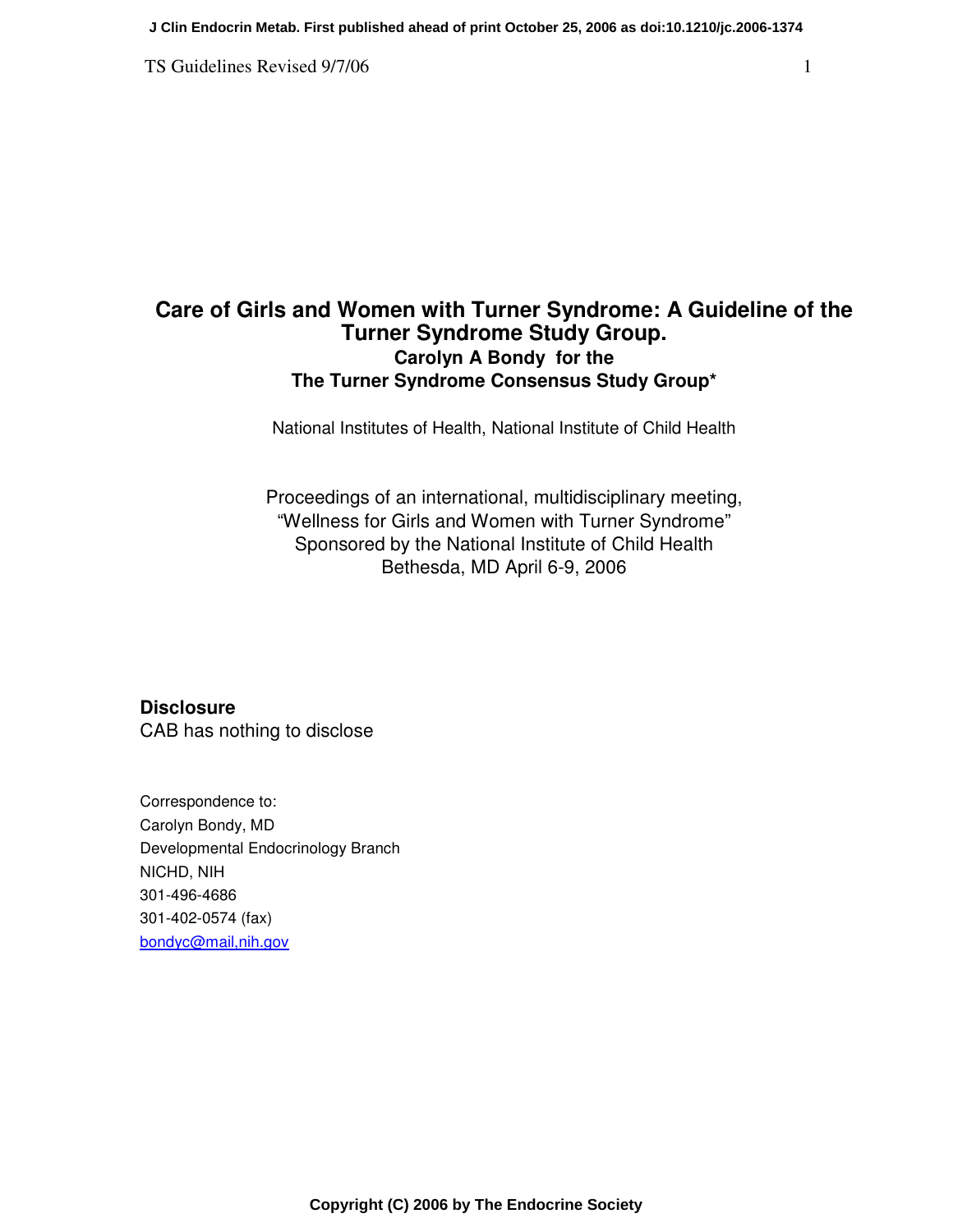## **Abstract**

#### **Objectives**

To provide updated guidelines for the evaluation and treatment of girls and women with Turner syndrome (TS)

## **Participants**

The Turner Syndrome Consensus Study Group is a multi-disciplinary panel of experts with relevant clinical and research experience with TS that met in Bethesda, April, 2006. The meeting was supported by the National Institute of Child Health and unrestricted educational grants from pharmaceutical companies.

Evidence The Study Group used peer-reviewed published information to form its principle recommendations. Expert opinion was used where good evidence was lacking.

Consensus The study group met for three days to discuss key issues. Breakout groups focused on genetic, cardiological, auxological, psychological, gynecological and general medical concerns and drafted recommendations for presentation to the whole group. Draft reports were available for further comment on the meeting website. Synthesis of the section reports and final revisions were reviewed by email and approved by whole group consensus.

Conclusions We suggest that parents receiving a prenatal diagnosis of TS be advised of the broad phenotypic spectrum and the good quality of life observed in TS in recent years. We recommend that magnetic resonance angiography be used in addition to echocardiography to evaluate the cardiovascular system and suggest that patients with defined cardiovascular defects be cautioned in regards to pregnancy and certain types of exercise. We recommend that puberty should not be delayed to promote statural growth. We suggest a comprehensive educational evaluation in early childhood to identify potential attention-deficit or non-verbal learning disorders. We suggest that caregivers address the prospect of premature ovarian failure in an open and sensitive manner and emphasize the critical importance of estrogen treatment for feminization and for bone health during the adult years. All individuals with TS require continued monitoring of hearing and thyroid function throughout the lifespan. We suggest that adults with TS be monitored for aortic enlargement, hypertension, diabetes and dyslipidemia.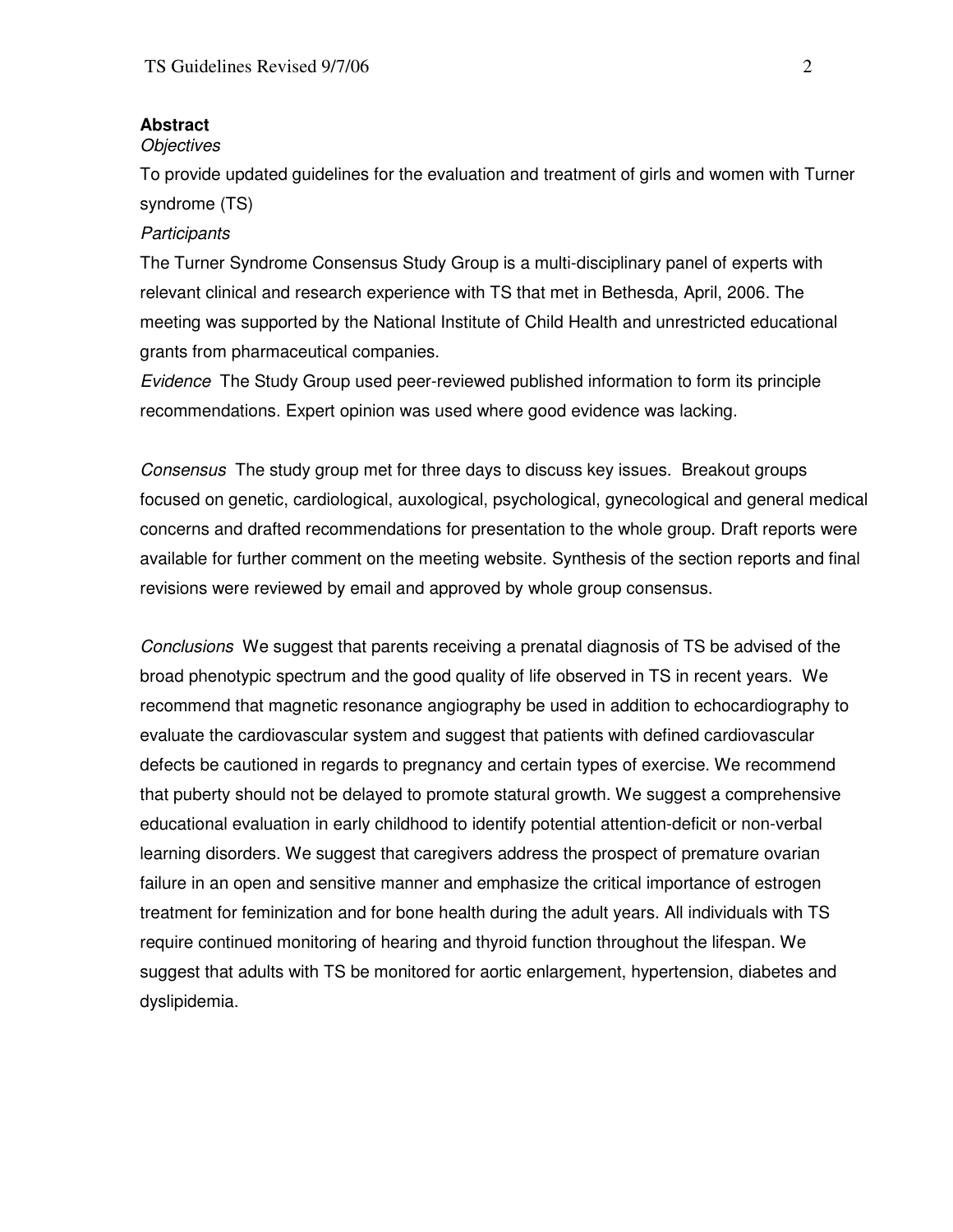## **Introduction**

 Turner syndrome (TS) affects approximately 1/2500 live-born females(1). This disorder presents the clinician with a challenging array of genetic, developmental, endocrine, cardiovascular, psychosocial and reproductive issues. There have been important advances in each of these arenas since publication of the previous recommendations for the care of girls and women with TS(2). This paper is based on the proceedings of a multidisciplinary international conference sponsored by the National Institute of Child Health and Human Development in April 2006. Discussions at this conference and the ensuing recommendations have been based upon recent, peerreviewed scientific publications. However, there are very few TS studies that would qualify as guidance for 'evidence-based' recommendations, and hence most of the following guidelines represent the experts' consensus judgments given the best information available. The paper is divided into sections addressing:

- Diagnostic Issues
- Congenital cardiovascular disease
- Growth and development
- Psychological and educational issues
- Turner syndrome in adulthood

# **Diagnostic issues**

## **Definition**

 The diagnosis of TS requires the presence of characteristic physical features in phenotypic females(3, 4) coupled with complete or partial absence of the second sex chromosome, with or without cell line mosaicism (5). Individuals with a 45,X cell population but without clinical features are not considered to have TS. Phenotypic males are also excluded from the diagnosis of TS, regardless of karyotype. Whether to diagnose individuals with sex chromosome structural abnormalities as having TS requires clinical judgment. Abnormalities such as ring X and Xq isochromosomes are common in patients with classic TS features, and many of these patients have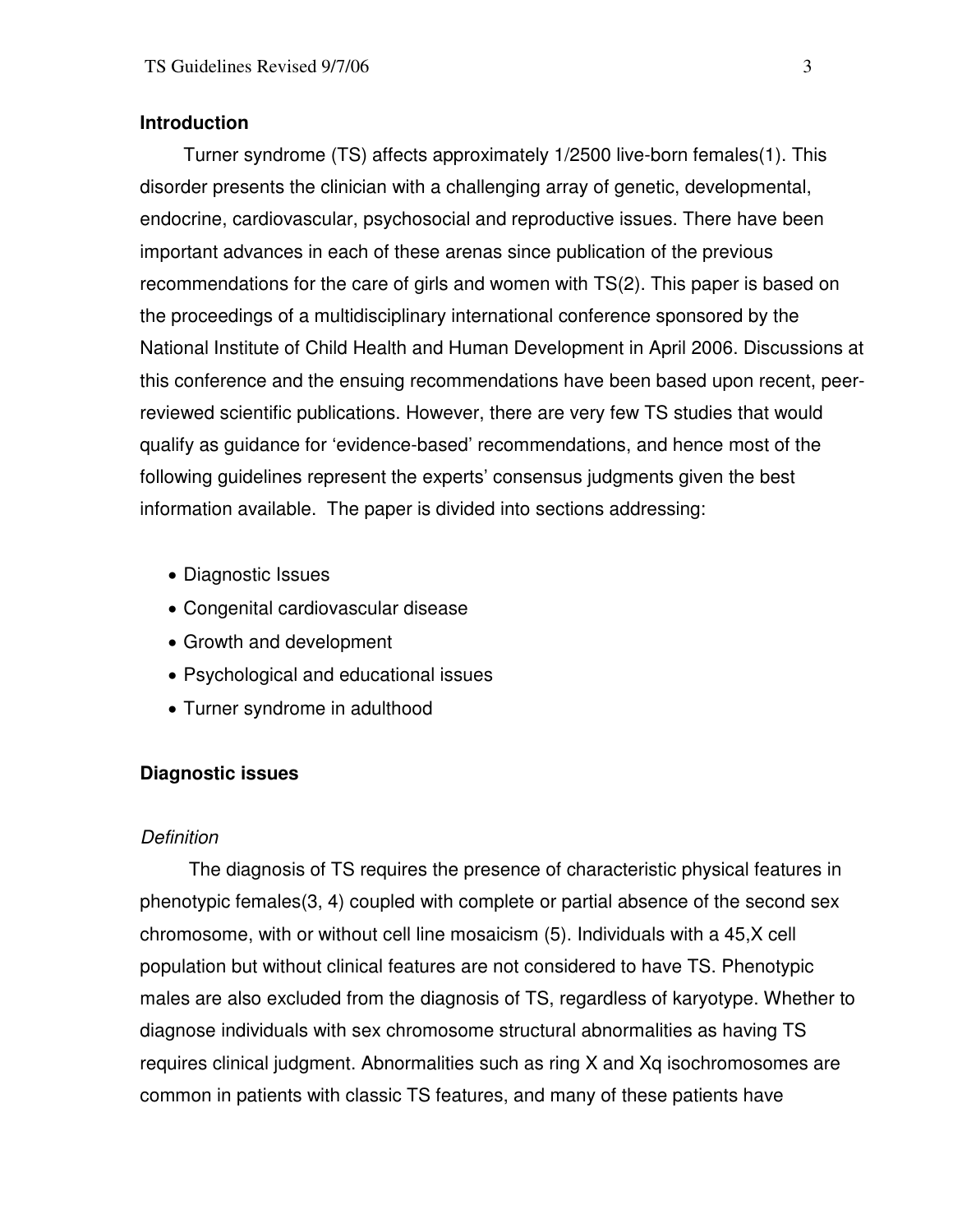phenotypes indistinguishable from that of patients with apparently nonmosaic monosomy X (45,X)(5). Patients with small distal short arm deletions (Xp-) including the SHOX gene frequently have short stature and other TS-associated skeletal anomalies, but most are at low risk of ovarian failure and should generally not be diagnosed with TS if band Xp22.3 is not deleted (6). Individuals with deletions of the long arm distal to Xq24 frequently have primary or secondary amenorrhea without short stature or other TS features (7); the diagnosis of premature ovarian failure is more appropriate for them.

## Prenatal diagnosis

Sex chromosome abnormalities are increasingly detected prenatally by chorionic villous sampling or amniocentesis, and genetic counseling before any prenatal diagnostic procedure should always include discussion of the possibility of detecting them. Certain ultrasound findings indicate an increased likelihood of TS. Increased nuchal translucency on ultrasound is frequently seen in TS, but may also be observed in autosomal trisomy syndromes. The presence of cystic hygromas make the diagnosis of TS more likely (8). Other ultrasound findings suggestive of TS are coarctation of the aorta and/or left-sided cardiac defects, brachycephaly, renal anomalies, polyhydramnios, oligohydramnios, and growth retardation (9). Abnormal triple or quadruple maternal serum screening (alpha-fetoprotein, beta-hCG, inhibin A, and unconjugated estriol) may also suggest the diagnosis of TS (10). Ultrasound and maternal serum screening are not diagnostic and to make a prenatal diagnosis of TS, karyotype confirmation is obligatory.

 The postnatal outcome and constitutional karyotype of individuals with prenatally diagnosed sex chromosome monosomy are uncertain, especially in mosaic cases. Therefore, chromosomes should be reevaluated postnatally in all cases. The degree of mosaicism detected prenatally is not generally predictive of the severity of the TS phenotype (11, 12). In general, any of the features of TS may be seen with virtually any of the common chromosome constitutions (5). Non-mosaic 45,X fetuses with pleural effusion or cystic hygroma often spontaneously abort (13). Nevertheless, a 45,X karyotype, even with ultrasound evidence of cystic hygroma, lymphedema, and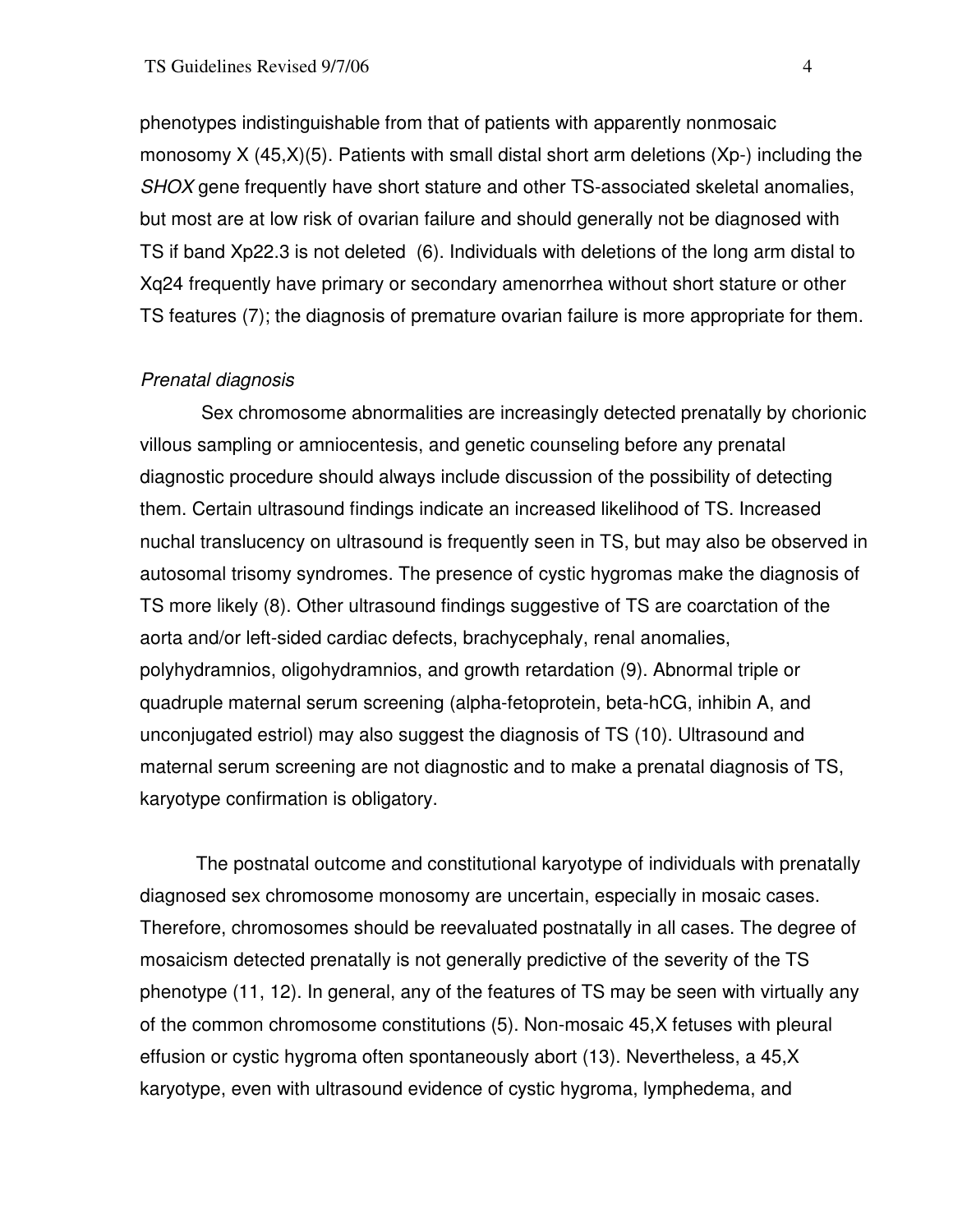effusions, is compatible with delivery of a viable newborn.

 Many pregnancies diagnosed prenatally with TS are currently terminated (14, 15). Decisions regarding pregnancy termination are difficult, thus it is critical that the best available information be provided to parents. While upholding personal choice about reproduction is a widely embraced ethical principle, decisions to terminate a fetus with TS should never be based upon misunderstood or unbalanced information (16). Many studies providing genotype-phenotype correlations are subject to considerable ascertainment bias. Individuals with 45,X mosaicism detected because of an abnormal antecedent ultrasound study are more likely to have clinical TS than those with 45,X mosaicism detected incidentally by screening on the basis of advanced maternal age (11, 12), which itself is not associated with an increased incidence of TS (17). Outcomes of incidentally detected 45,X/ 46,XX mosacism are difficult to predict prenatally, but high resolution ultrasound often provides useful prognostic information. Not unexpectedly, prenatally diagnosed children tend to be less affected than those diagnosed postnatally on clinical grounds(11, 12).

 Physicians and genetic counselors involved in pre- and post-diagnostic counseling need to be fully informed about the prognosis, complications, and quality of life of individuals affected with TS as well as of recent advances in management. The clinical spectrum of TS is much broader and often less severe than that described in many textbooks. Prenatal counseling should always involve discussion of the variability of features, the likelihood of short stature and ovarian failure, and their management. It should be emphasized that most individuals with TS have intelligence scores in the normal range, although they may have specific types of learning disabilities . Most adults with TS function well and independently. Girls and women in one study indicated that struggling with their infertility was the greatest challenge they faced in adapting to a life with TS(18). Speaking with children and adults with TS and their families is important for prospective parents faced with a decision about pregnancy and can be facilitated by support organizations, e.g., Turner Syndrome Societies.

## Postnatal diagnosis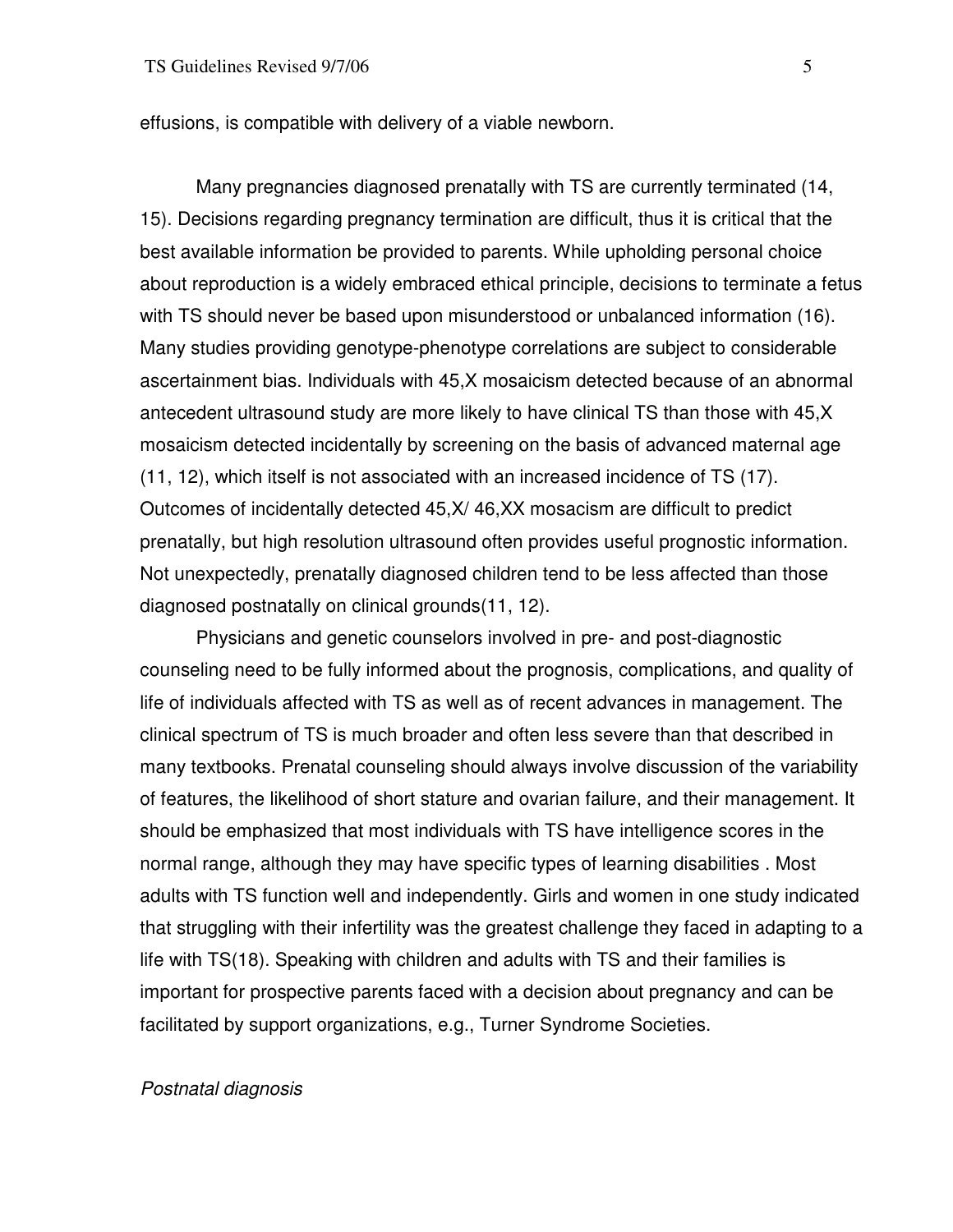All individuals with suspected TS (see below) should have a karyotype performed. A standard 30 cell karyotype is recommended by the American College of Medical Genetics (ACMG,2005) and identifies ≥10% mosaicism with 95% confidence (19), although additional metaphases may be counted or fluorescence in situ hybridization (FISH) studies performed if there is a strong suspicion of undetected mosaicism (20). The cytogeneticist should be consulted in this case. Although a peripheral blood karyotype is usually adequate, if there is a strong clinical suspicion of TS, despite a normal blood karyotype, a second tissue, such as skin, may be examined

 Testing for Y chromosome material should be performed in any TS patient (or fetus) with a marker chromosome (a sex chromosomal fragment of unknown origin, *i.e.* X vs. Y). This can be achieved by DNA studies or fluorescent in situ hybridization (FISH) using a Y centromeric probe, supplemented as necessary by short and long arm probes. The presence of virilization in a TS patient should prompt search for a gonadal, adrenal or midline tumor as well as investigation of the karyotype for Y-material. The prevalence and clinical significance of cryptic Y material detected only by FISH or DNA analysis in patients without virilization or a marker chromosome needs further investigation. False positives may be a problem with highly sensitive PCR-based Y detection methods (21).

 The patient and/or her parents should be informed of the finding of Y chromosome material with the utmost sensitivity regarding gender identity issues to minimize psychological harm. The presence of Y chromosome material is associated with an ~12% risk of a gonadoblastoma, according a recent analysis of pooled data (22). Gonadoblastomas may transform into malignant germ cell neoplasms, hence, the current recommendation is for laparoscopic, prophylactic gonadectomy(22). It is often assumed that gonads in patients with TS and Y chromosome mosaicism have no reproductive potential, but spontaneous pregnancies in such women have been reported(23, 24). Thus, preservation of follicles or oocytes may be a future option for some patients undergoing gonadectomy. The gene responsible for gonadoblastoma has not been identified, but mapping data indicate that it is distinct from SRY, the male sex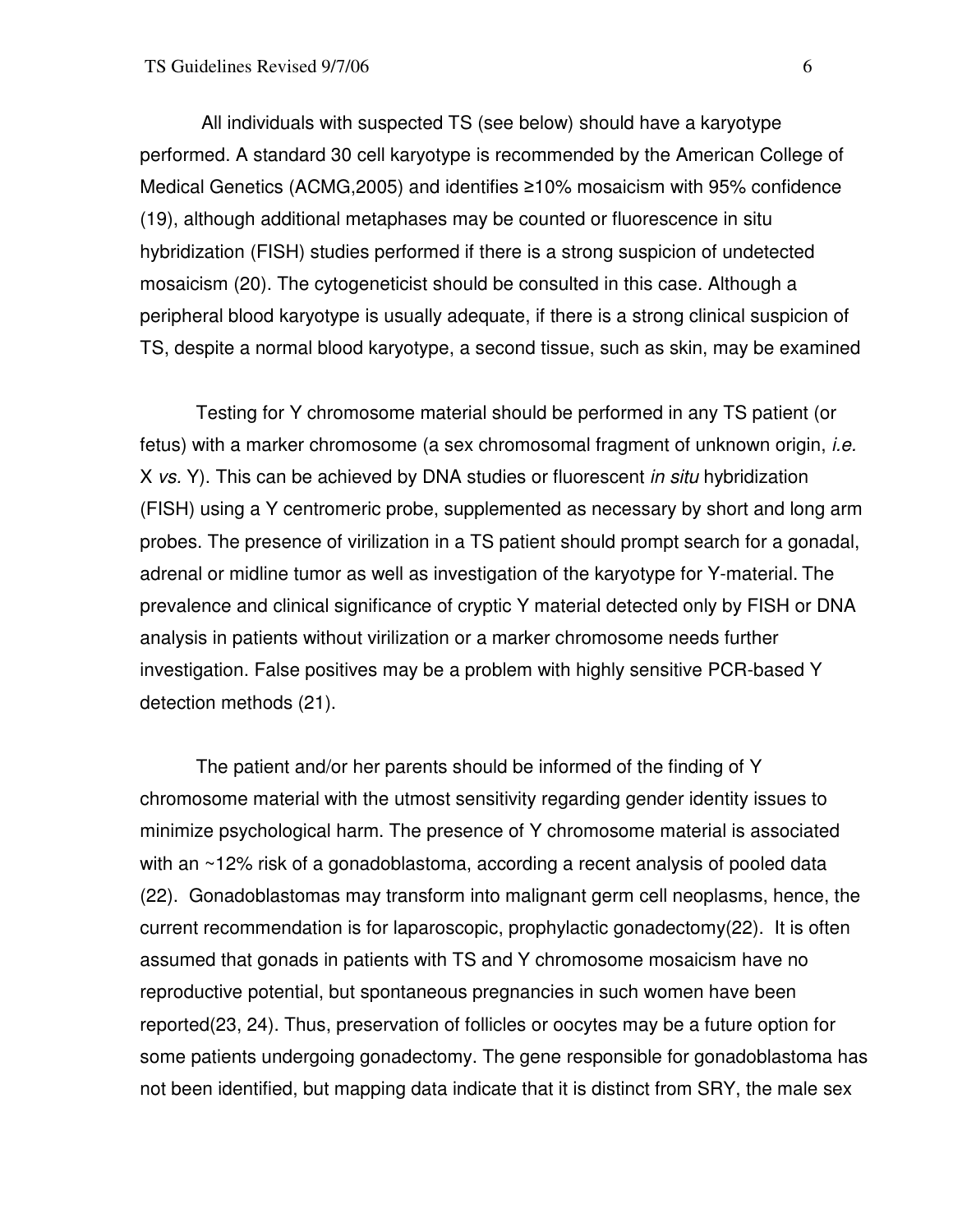determining gene (25, 26). Routine testing for SRY or the presence of Y chromosome material in 45,X individuals without masculinization is not clinically warranted at present.

#### Indications for karyotype

 The diagnosis of TS should be considered in any female with unexplained growth failure or pubertal delay or any constellation of the following clinical findings: edema of the hands or feet, nuchal folds, left-sided cardiac anomalies, especially coarctation of the aorta or hypoplastic left heart, low hairline, low set ears, small mandible, short stature with growth velocity <10th percentile for age, markedly elevated levels of FSH, cubitus valgus, nail hypoplasia, hyperconvex uplifted nails, multiple pigmented nevi, characteristic facies, short fourth metacarpal, high arched palate, chronic otitis media.

#### Newborn screening

Under-diagnosis and delayed diagnosis of TS remains a problem (27). Importantly, early detection permits identification of cardiovascular system malformations such as bicuspid aortic valve that require treatment to prevent complications. Moreover, early diagnosis facilitates prevention or remediation of growth failure, hearing problems, and learning difficulties. Finally, it may be possible in future years to prevent infertility in some individuals with TS by harvesting eggs or ovarian tissue for cryopreservation from girls while they still have viable follicles (28). PCRbased screening methods to detect sex chromosome aneuploidy are feasible (29) but have not yet been validated on a newborn population sample. If and when molecular screening for TS is offered, positive findings will need karyotype confirmation, an infrastructure for follow-up and treatment of the patients with sex chromosome abnormalities, and support services to help parents and caregivers deal with the uncertainties inherent in this type of diagnosis. By extrapolation from experience with prenatal diagnosis, it is highly likely that newborn screening will also identify sex chromosome abnormalities of no clinical consequence in some phenotypically normal individuals; this risk must be weighed against the benefit of early detection of TS and other X-chromosome disorders.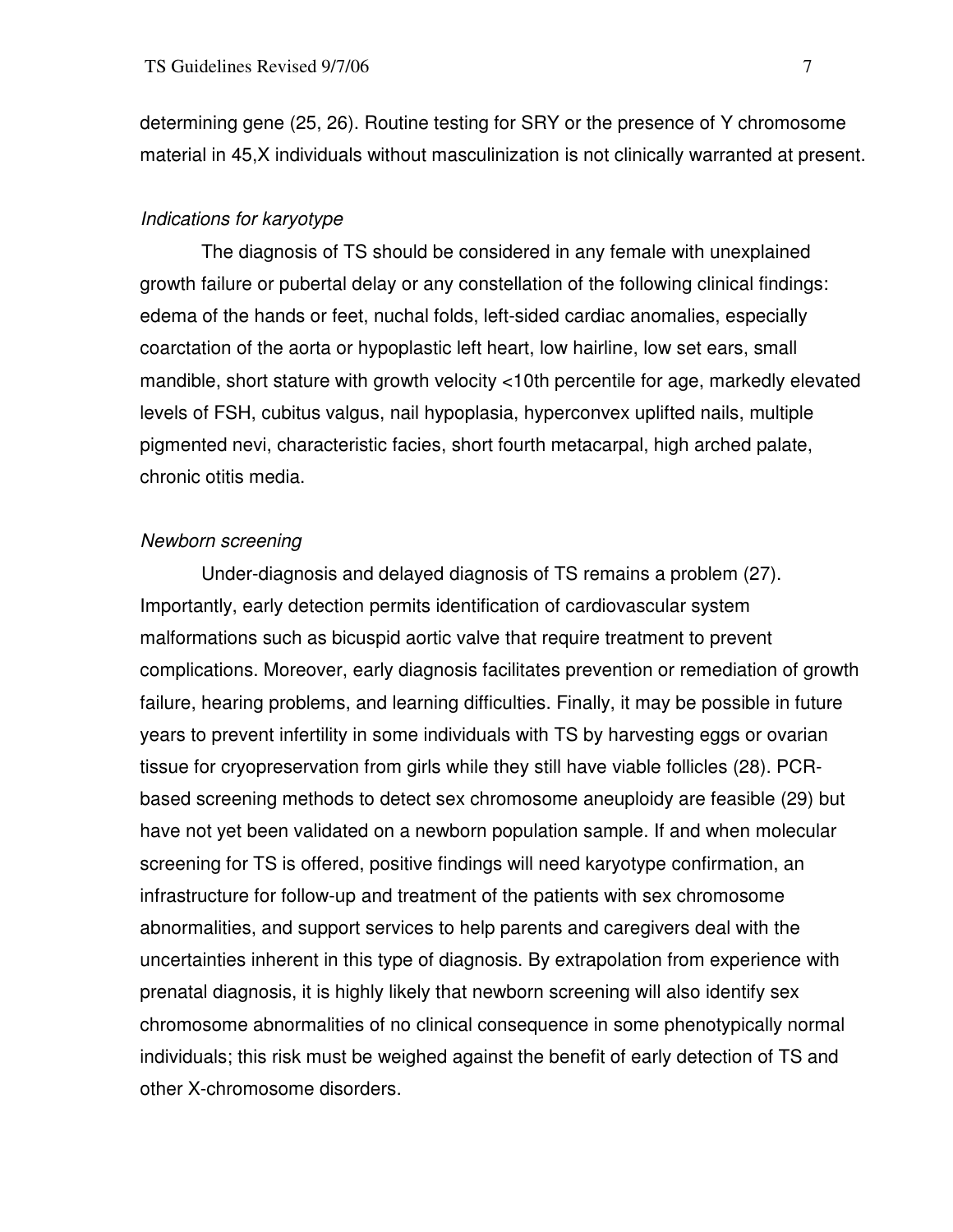#### **Cardiovascular system**

#### Frequency and type of congenital defects

 The most serious, life-threatening consequences of X-chromosome haploinsufficiency involve the cardiovascular system. This is most apparent during fetal development, where major defects in cardiac and aortic development result in a very high mortality for fetuses with a 45,X karyotype (30-32). Fetuses with cardiovascular failure almost always demonstrate obstructed jugular lymphatics with nuchal cystic hygromas. These hygromas resolve as the lymphatics open later in gestation, but residual postnatal webbing of the neck predicts defects such as bicuspid aortic valve (BAV) and aortic coarctation in surviving individuals with TS (33-35). This association led to the hypothesis that the fetal cystic hygromas caused the cardiovascular defects by compressing outflow tracts (33). This view remains speculative, however, and it seems equally possible that haploinsufficiency for the same X-linked gene(s) impairs both lymphatic and vascular development.

 Several recent imaging studies have investigated the prevalence of aortic coarctation and BAV in large groups of girls and women with TS (34, 36-38). These studies suggest that on average,  $~11\%$  have coarctation and  $~16\%$  have BAV. Aortic coarctation and BAV are each almost 4-fold more frequent in patients with webbed necks, e.g., 37% of patients with neck webbing have a BAV compared to 12% in those without webbing (34). It is important to note that coarctation may not be detected in infancy and may be first diagnosed in older children or adults, and magnetic resonance imaging studies frequently identify cases missed by echocardiography(39-43). The presence of an abnormal aortic valve is usually clinically silent in young patients, and only detected as a result of screening(44). The risks associated with BAV in TS are probably similar to those for non-syndromic cases. The abnormal valve is at risk for infective endocarditis, and, over time, it may deteriorate leading to clinically significant aortic stenosis or regurgitation. The BAV is also associated with aortic wall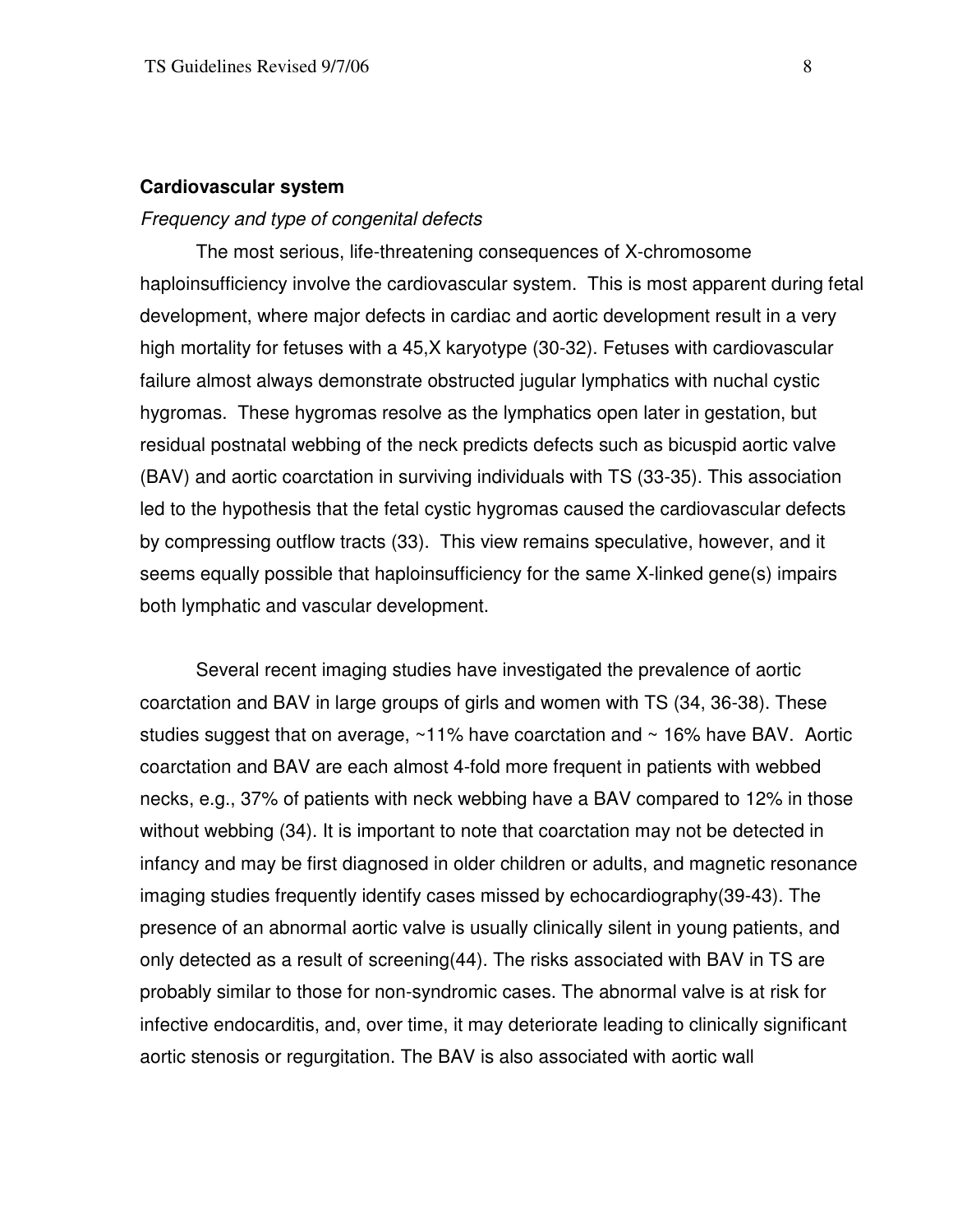abnormalities, including ascending aortic dilation, aneurysm formation and aortic dissection(45, 46).

 Recent studies suggest a broader spectrum of cardiovascular system abnormalities in TS than previously recognized. Magnetic resonance angiographic (MRA) screening studies of asymptomatic individuals with TS have identified a high prevalence of vascular anomalies of uncertain clinical significance(39-42). Almost 50% have an unusual angulation and elongation of the aortic arch termed elongated transverse arch (ETA) by Ho et al. (42). By itself the ETA does not appear to be clinically significant, but there is concern that it may reflect an abnormal aortic wall prone to dilation and perhaps dissection. Additional vascular anomalies found in MRA studies include partial anomalous pulmonary connection (PAPVC) and persistent left superior vena cava, each affecting  $\sim$  13%(42), versus <1% in the general population. PAPVC in TS frequently involves the left upper pulmonary vein which is less common than the typical right-sided presentation in the general population, and makes echocardiographic detection more challenging. Whether this defect is clinically significant depends upon the degree of the left to right shunt (47-49).

 There seems to be a generalized dilation of major vessels in women with TS, including the brachial and carotid arteries as well as the aorta. The distal extent of this dilated vasculopathy is unknown. Estrogen deficiency contributes to greater intima medial thickness and altered arterial wall dynamics but not to the increased caliber of vessels (50, 51).

## Electrocardiography

 Adults with TS have a high prevalence of electrocardiographic conduction and repolarization abnormalities. Right axis deviation, T wave abnormalities, accelerated AV conduction and QTc prolongation are significantly more common in women with TS than normal, age-matched controls (52). Right axis deviation may be associated with underlying PAPVC, but the other findings appear independent of anatomic defects (52). These data and the recent observations of an unusual resting tachycardia that begins in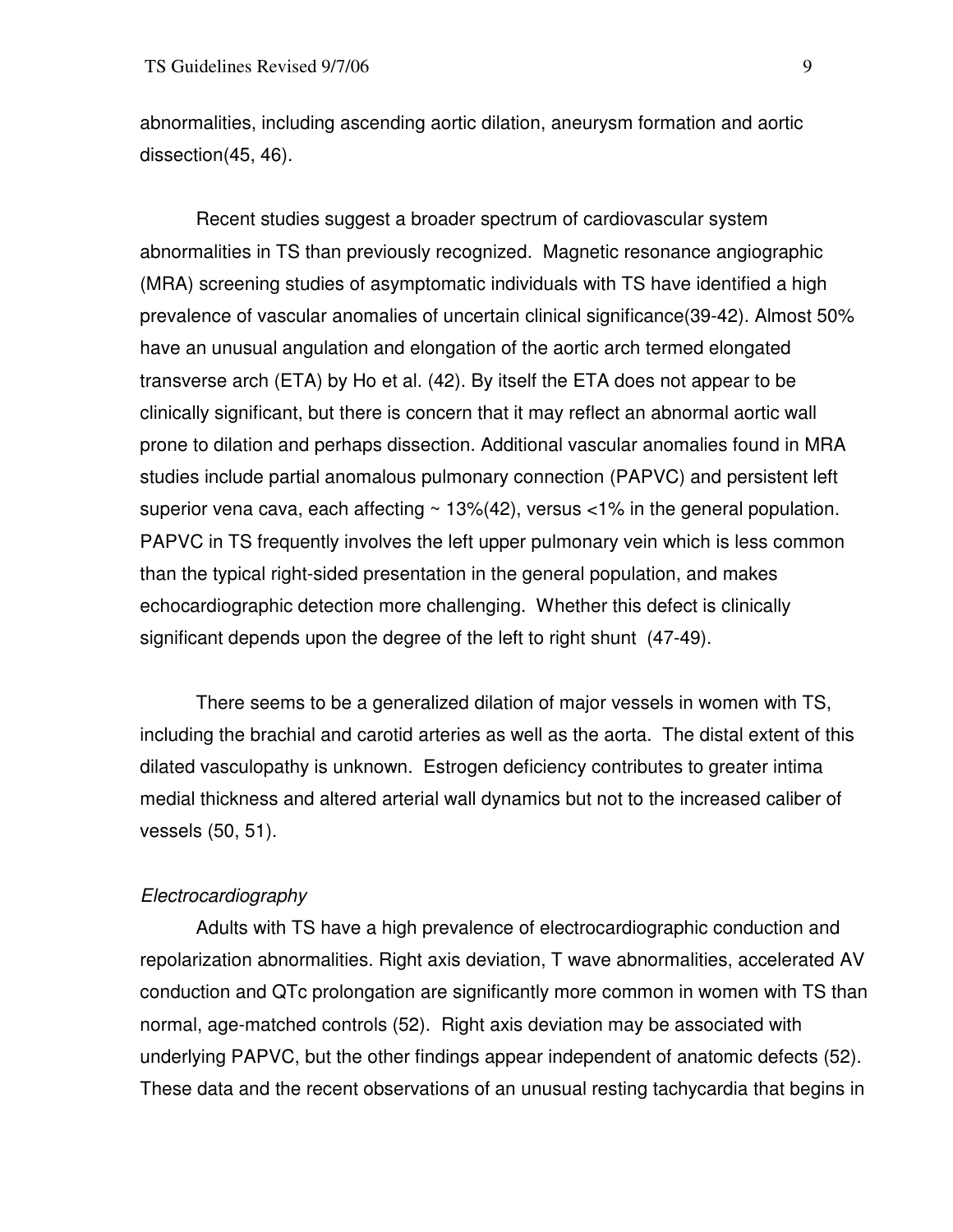utero (53) and evidence of impaired sympathovagal tone (54), suggest that there may be an intrinsic defect in autonomic regulation of the cardiovascular system in TS. The clinical significance of these recent observations is unclear, but additional monitoring of ECGs in TS seems warranted.

## Risk for aortic dissection

 A major concern in TS remains the rare but often fatal occurrence of aortic dilation, dissection or rupture in relatively young individuals. Dissecting aortic aneurysm in TS is usually associated with additional risk factors including BAV or other abnormalities of the aortic valve, coarctation or dilatation of the aorta and systemic hypertension (45, 55) Gravholt in press). Systemic hypertension is common in TS, and therefore may be the most important treatable risk factor for aortic enlargement and dissection(46) (Gravholt et al., 2006). However, a few cases do not clearly document the established risk factors, raising the possibility that the vasculopathy of TS alone may predispose to dissection. The International Turner Syndrome Dissection Registry has been established in association with the Turner Syndrome Society of the United States in order to better understand this serious problem (http://www.turner-syndromeus.org/resource/resources\_detail.cfm?id=193).

#### Screening

 All newly diagnosed individuals need a baseline evaluation by a cardiologist familiar with the spectrum of cardiovascular issues encountered in TS (Table 1). This should include two-dimensional and color Doppler echocardiography done in the context of the clinical examination and a baseline ECG. A comprehensive postnatal echocardiogram should be evaluated by a pediatric cardiologist in all infants diagnosed with TS, even in those who had an apparently normal fetal echocardiogram. Echocardiography is usually effective in infants and children, but may be limited in some adults because of abnormal thoracic shape or obesity. It is essential that all aortic valve leaflets be clearly visualized to exclude significant abnormalities. If echocardiography is inadequate, computed tomography or cardiac magnetic resonance imaging should be performed in a center with expertise in these techniques, and should visualize the aortic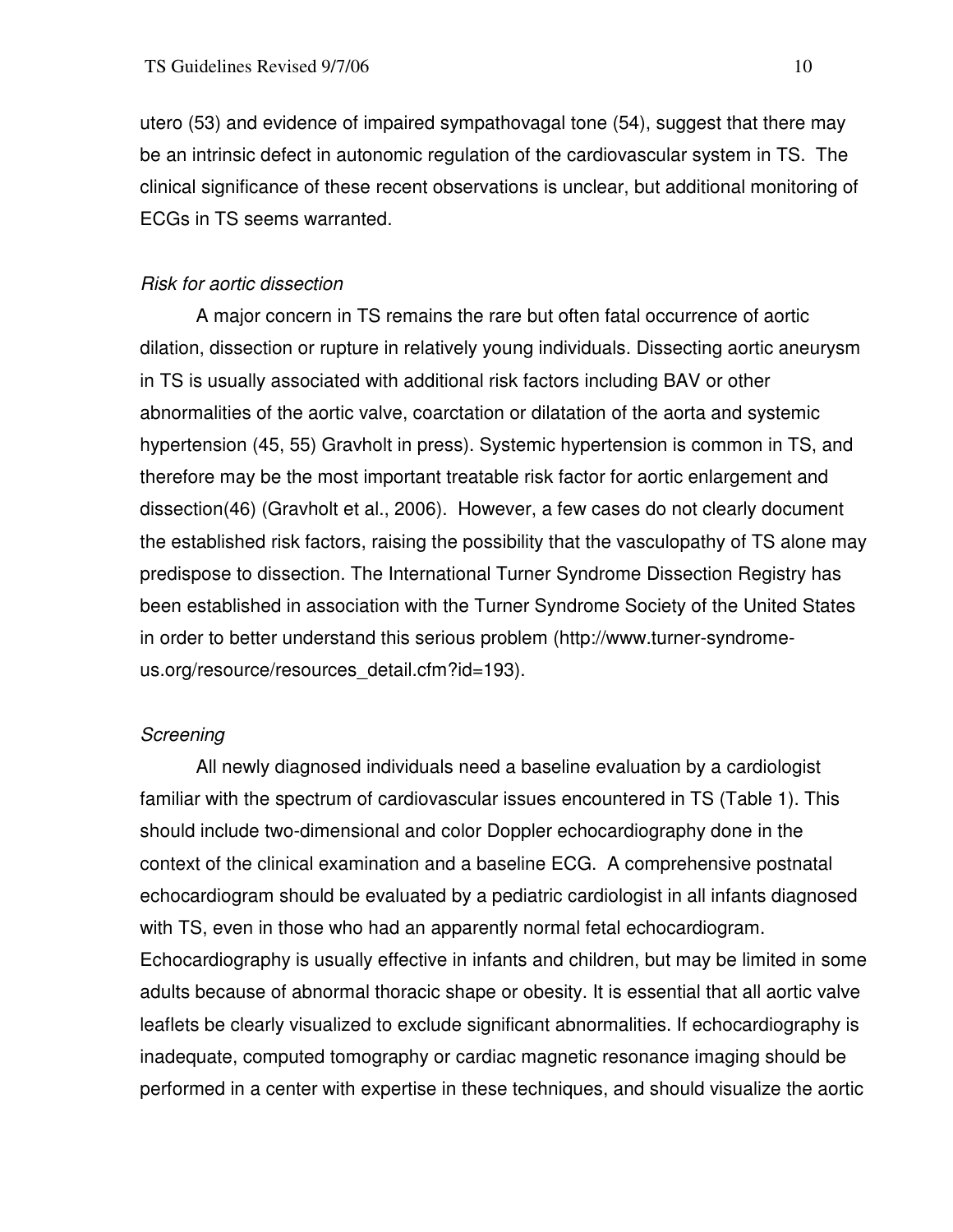valve well and provide additional important information about smaller arteries as well as the distal aortic arch and descending aorta. It is important to note that these different modalities may not be directly comparable and use of a single imaging technique for ongoing monitoring is preferred. All individuals with TS should undergo cardiac magnetic resonance imaging at an age when the study may be performed without sedation. This should be performed at a center with appropriate technical expertise to screen for abnormalities of the aortic arch and descending aorta. If a younger child needs further imaging on clinical grounds, MR is an excellent choice even if sedation is necessary.

 In addition to screening for anatomic defects, it is important to evaluate the blood pressure and ECG in all newly diagnosed patients. Hypertension affects about 25% of girls, and a larger percentage of adults with TS(46, 56, 57). Systemic hypertension is an important risk factor for aortic dilation and dissection. Therefore, blood pressure should be monitored frequently on a regular basis and treated vigorously in all patients with TS. If the baseline ECG reveals a significantly prolonged QTc, then medications which might further prolong the QT should be avoided.

# Growth Hormone treatment and the cardiovascular system

 To increase adult stature, most girls with TS are now treated with growth hormone (GH) (see Pediatric Care section below). Two echocardiography studies reported normal left ventricular morphology and function in GH-treated girls with TS (58, 59) and two recent MR studies found no deleterious effect of GH treatment on aortic diameter (60) or compliance (61).

## TABLE 1 HERE

## Ongoing care

 For the patient that has no identified cardiovascular defects after a comprehensive evaluation, routine pediatric care is advised, with continued monitoring of blood pressure, and a re-assessment of the cardiovascular system around the time of transitioning from pediatric to adult care, including MR imaging, as mentioned above. For normotensive adults with TS who have no underlying cardiovascular disease, the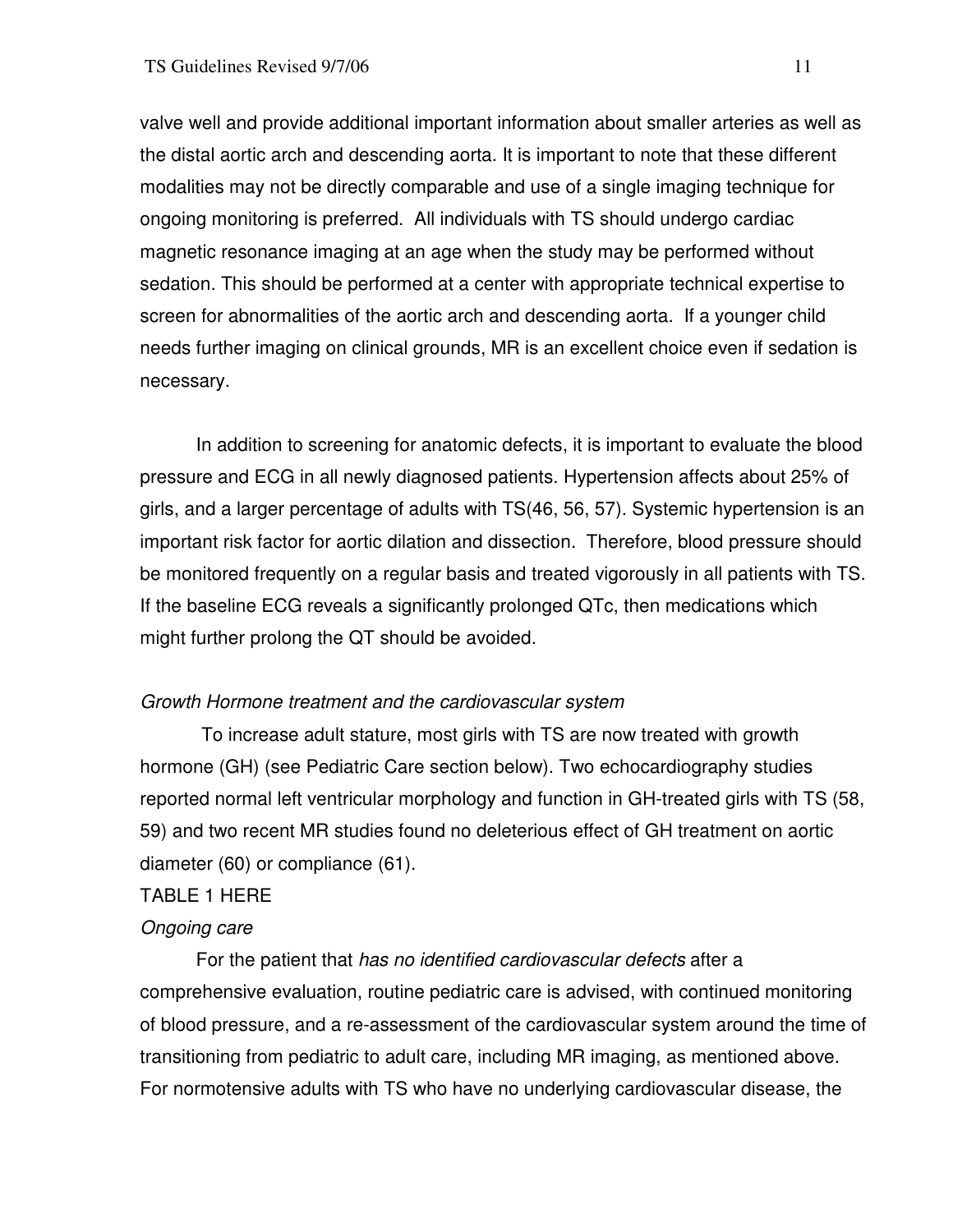frequency or even the need for continued echocardiographic monitoring is unclear, but it seems prudent to re-evaluate aortic dimensions at 5-10 year intervals.

 Patients that do have significant cardiovascular defects need continued monitoring by a cardiologist, with frequency of monitoring determined by the individual circumstances. Patients with (isolated) hypertension can usually be cared for by a pediatrician or internist, but aortic dimensions need to be determined on a regular basis in these patients. Patients or parents of girls that are considered at increased risk for aortic dilatation or dissection because of the presence of a BAV, coarctation or hypertension should be educated about this risk, the need for compliance with medical monitoring and treatment, and the possible presenting symptoms, e.g., chest or back pain. Patients with multiple risk factors (BAV, dilated aortic root, hypertension) that put them at high risk for aortic deterioration might want to consider carrying medical information in their wallet or on a bracelet alerting medical personnel to the aortic disease. Such patients also need to be counseled about pregnancy and appropriate exercise programs that do not stress the cardiovascular system. The adult with TS or parents to TS children must be informed that prophylactic antibiotics should be given before tooth or hip surgery.

# Monitoring for aortic dilatation

 Normal ascending aortic diameter is related to body size and age. Since most individuals with TS are small, one would expect their aortic diameter to be smaller than the average for age matched control females, but in general it is larger (43, 46). All measurements of the aorta should be done at end-systole. The ascending aorta should be measured at the level of the annulus at the hingepoints of the valve, at the level of the sinuses of Valsalva perpendicular to the ascending aorta long axis, and at the ascending aorta 10mm above the sino-tubular junction. Normative data for aortic diameters as a function of body surface area are available (62). Additional measurements which are not as well standardized include measurement of the transverse aortic arch and the descending aorta.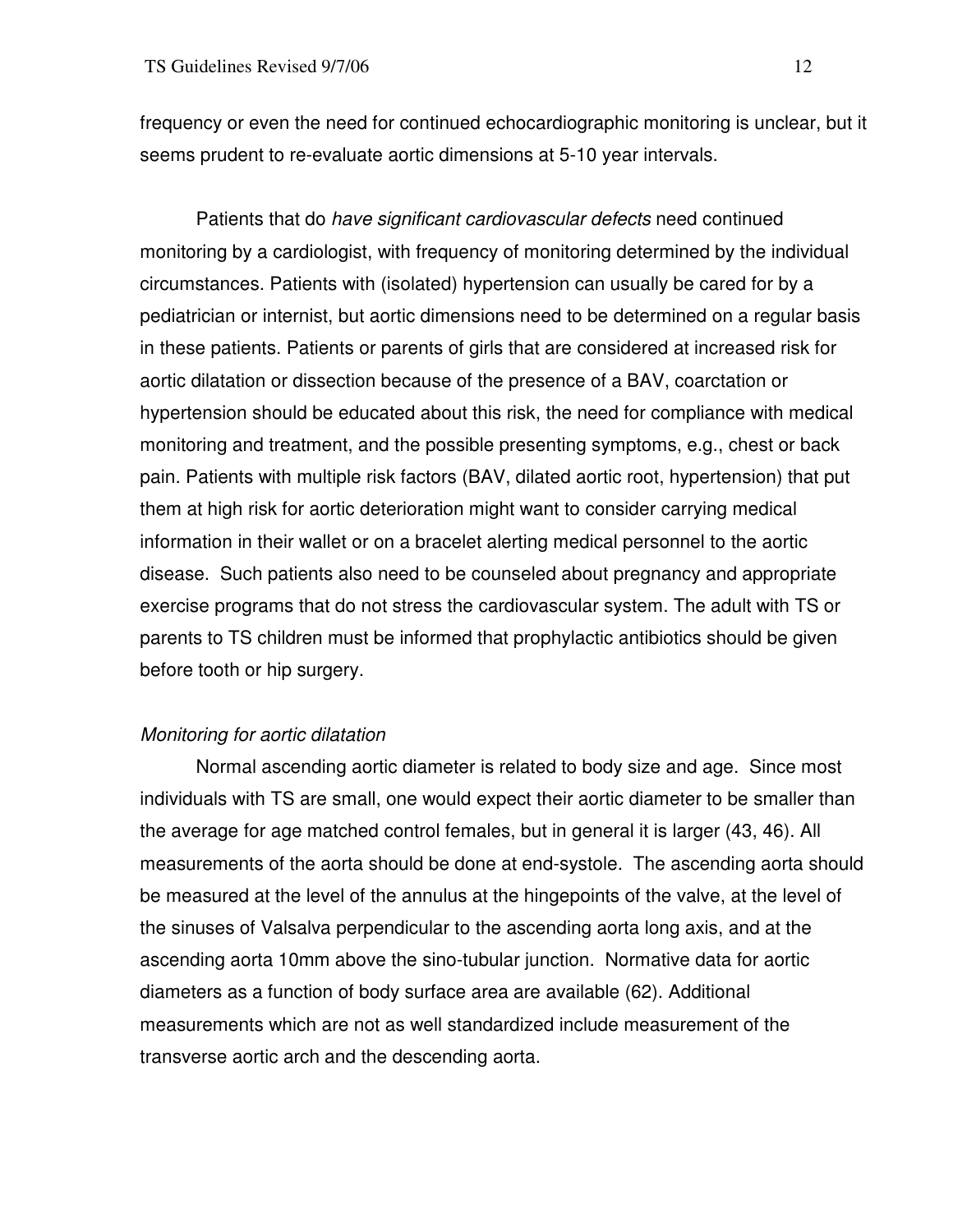Data on aortic diameters normalized to body surface area (BSA) for adults with TS are available(46) and a range of absolute diameters from both echo and MR for women with TS and age-matched controls are also available(43). Review of these data (including echocardiographic ascending aorta diameters measured at the annulus and MR diameters measured at the level of the bifurcation of the pulmonary arteries) suggests that unadjusted values greater than 28-32 mm will identify patients with diameters greater than 95% of controls, which would clearly be abnormal for women with TS who are generally *smaller*. When aortic root enlargement is found, medical therapy and serial imaging is recommended. Aggressive control of blood pressure should aim for low-normal values. Since many individuals with TS demonstrate nocturnal hypertension, 24 hour monitoring may be helpful in obtaining optimal control(54, 63). In hypertensive patients with aortic root enlargement who also have resting tachycardia, beta- adrenergic receptor blockade is an excellent therapeutic option. Beta-blockers have been shown to reduce the rate of aortic dilation and dissection in Marfan syndrome (64), although efficacy in treating aortic dilatation in TS has not yet been investigated.

# **Pregnancy**

 Spontaneous or assisted pregnancy in TS should be undertaken only after thorough cardiac evaluation. Alarming reports of fatal aortic dissection during pregnancy and the post-partum period have raised concern about the safety of pregnancy in TS(65). If pregnancy is being considered, preconception assessment must include cardiology evaluation with magnetic resonance imaging of the aorta. A history of surgically repaired cardiovascular defect, the presence of BAV or current evidence of aortic dilatation or systemic hypertension should probably be viewed as relative contraindications to pregnancy. For those who become pregnant, close cardiology involvement throughout pregnancy and the post-partum period is essential.

#### Exercise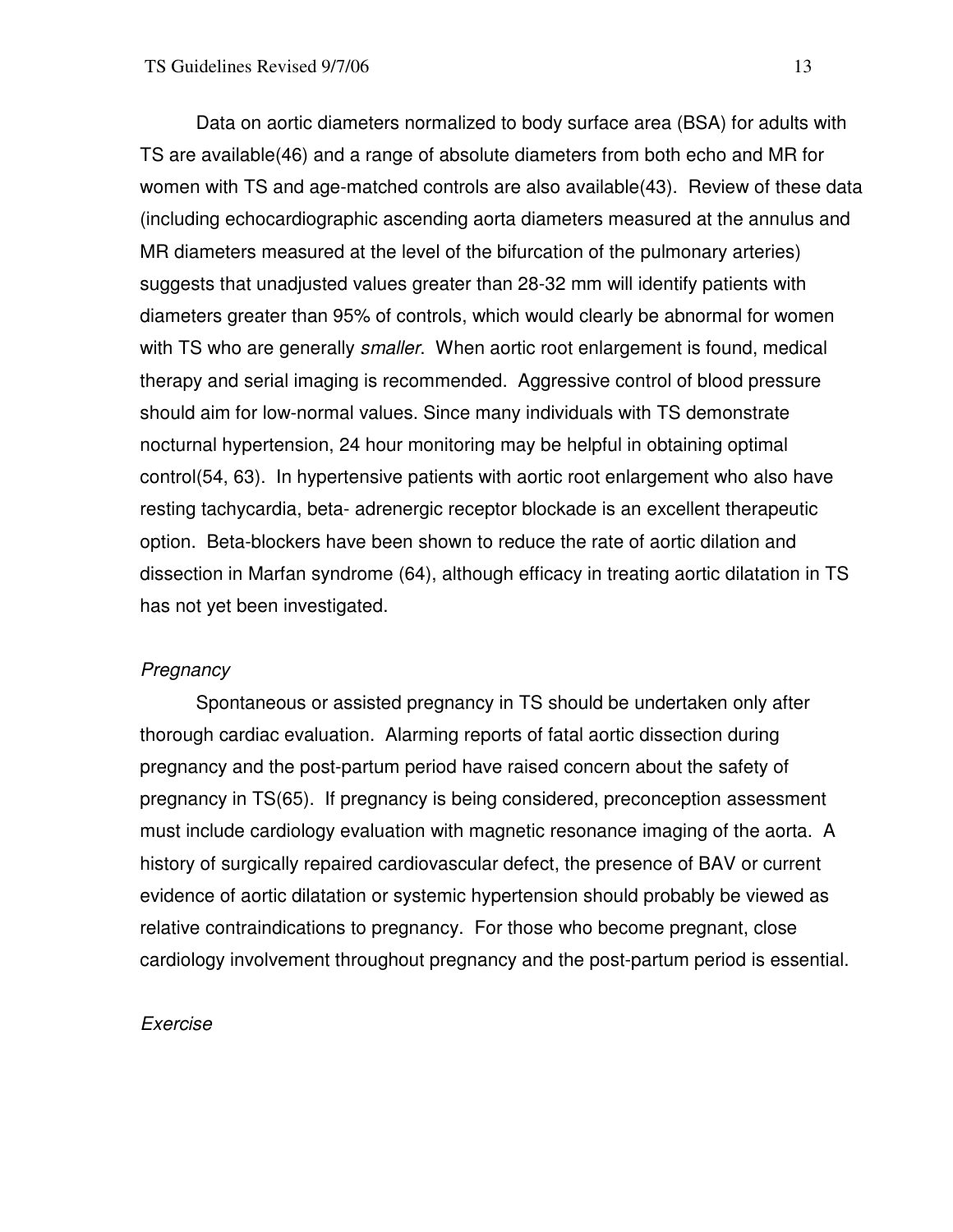In general "heart healthy" exercise (66), in which regular moderate aerobic activity is emphasized, should be encouraged in individuals with TS. Highly competitive sports and very strenuous or isometric exercises are associated with marked increases in heart rate and blood pressure that may have adverse effects on individuals with a dilated aortic root. Therefore, eligibility for competitive sports for all those with TS should be determined by a cardiologist after a comprehensive cardiac evaluation that includes recent magnetic resonance imaging of the aorta. Extreme exertion should be discouraged in individuals with significant aortic enlargement. The experts polled on this issue agreed that aortic enlargement in TS may be defined as an aortic sinus of Valsalva or ascending aorta, body size-adjusted Z-score >2, plus evidence of increasing Z-score on a subsequent imaging study of the aorta, OR a single Z-score >3. In those cases, participation in competitive sports is contraindicated.

## **Medical care for the Child with TS**

 Once the diagnosis of TS is made, patients should be referred, if at all possible, to a center with expertise in TS and a multidisciplinary approach to treatment. Optimally, members of the pediatric care team should include specialists in pediatric endocrinology, audiology, genetics, cardiology, dermatology, development, nephrology, occupational therapy, ophthalmology, orthopedic surgery, otolaryngology, psychology, and speech therapy. Suggested guidelines for evaluation of newly diagnosed individuals with TS are summarized in Table 2 and a summary of the suggested schedule for ongoing care in given in Table 3.

## Table 2 HERE

## Lymphatics

Abnormalities of cardiovascular and lymphatic development are found in most TS fetuses that fail to survive the  $1<sup>st</sup>$  trimester (31, 32). For those girls that survive, the residua of the fetal lymphedema and cystic hygromas are peripheral lymphedema and webbed neck, the principal keys to diagnosis in the newborn period. The lymphedema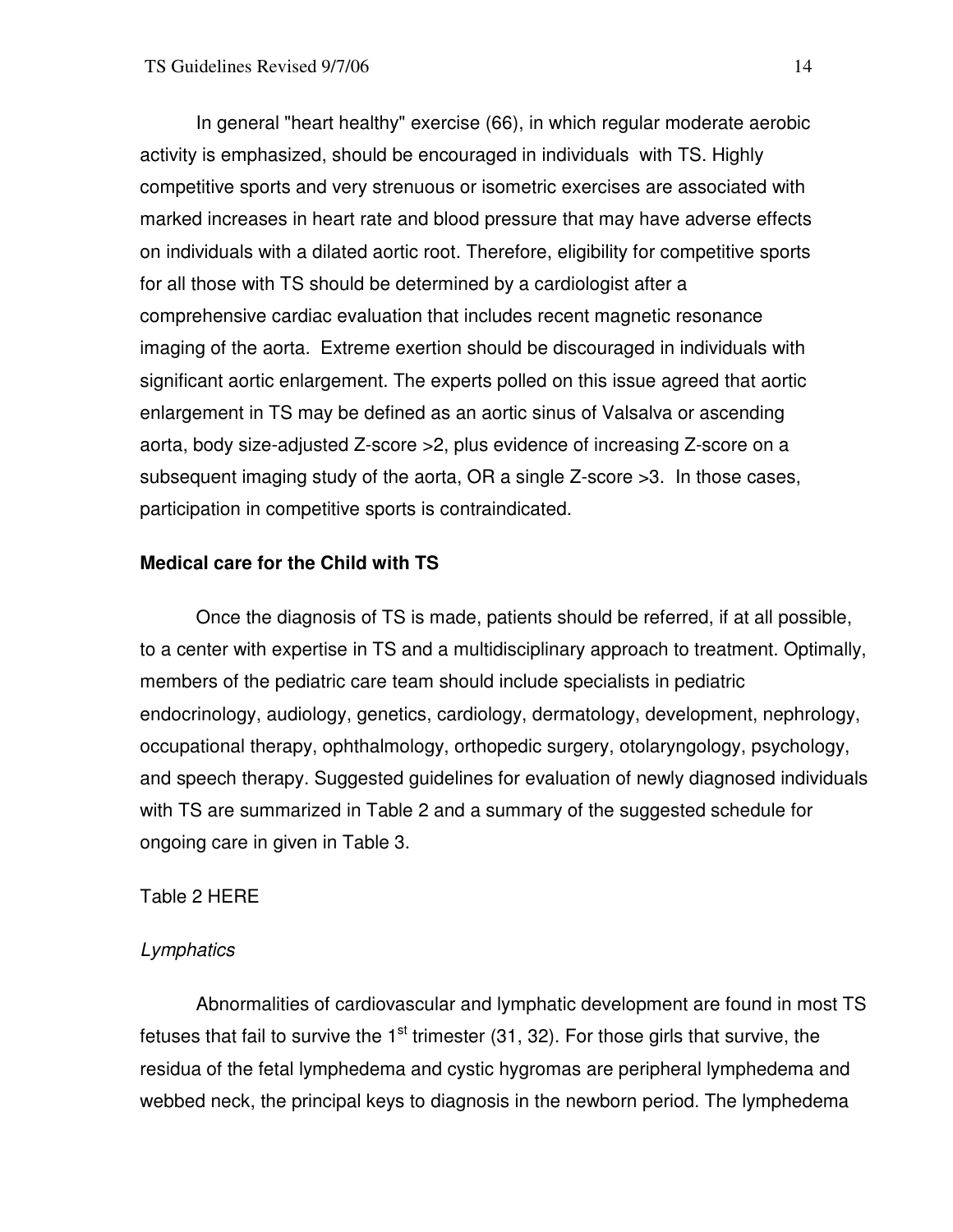seen at birth usually resolves by 2 years of age without therapy. However, lymphedema may occur or reoccur at any age, and may be associated with the initiation of saltretaining therapies such as GH or estrogen. Some children and adolescents may require support stockings and elevation for treatment. Complete decongestive physiotherapy, a four step process involving skin and nail care, massage for manual lymph drainage, compression bandaging, and a subsequent remedial exercise regimen (67) is recommended for those with more significant lymphedema(68). Long term diuretic use should be avoided because of its marginal efficacy and problems with fluid and electrolyte imbalance. Vascular surgery should be avoided. Families can be directed towards The National Lymphedema Network (http://www.lymphnet.org) for more information.

## Urinary system

Congenital malformations of the urinary system are present in 30-40% of patients with TS (69, 70). By ultrasound, collecting system malformations are found most frequently (~20%), followed by horse-shoe kidneys (~10%) and malrotation and other positional abnormalities (~5%). If an intravenous pyelogram is also used for screening, even more abnormalities will be identified, but these tend to be clinically insignificant (71). All girls with TS should have a renal ultrasound study performed at diagnosis. Structural malformations of the kidney occur more frequently in 45,X TS while collecting system malformations occur more frequently in those with mosaic/structural X karyotypes. In a recent study (69), no patient with a normal baseline ultrasound developed renal disease during a follow-up period averaging six years. However, some of those with malformations developed hypertension and urinary tract infections.

## Eye

Abnormalities of the external ocular adnexa including epicanthal folds, ptosis, hypertelorism and upward slanting palpebral fissures are common in TS (72). Redgreen color deficiency is present in  $\sim$  8% of the population, a percentage similar to that found in males. Most importantly, strabismus and hyperopia (farsightedness) each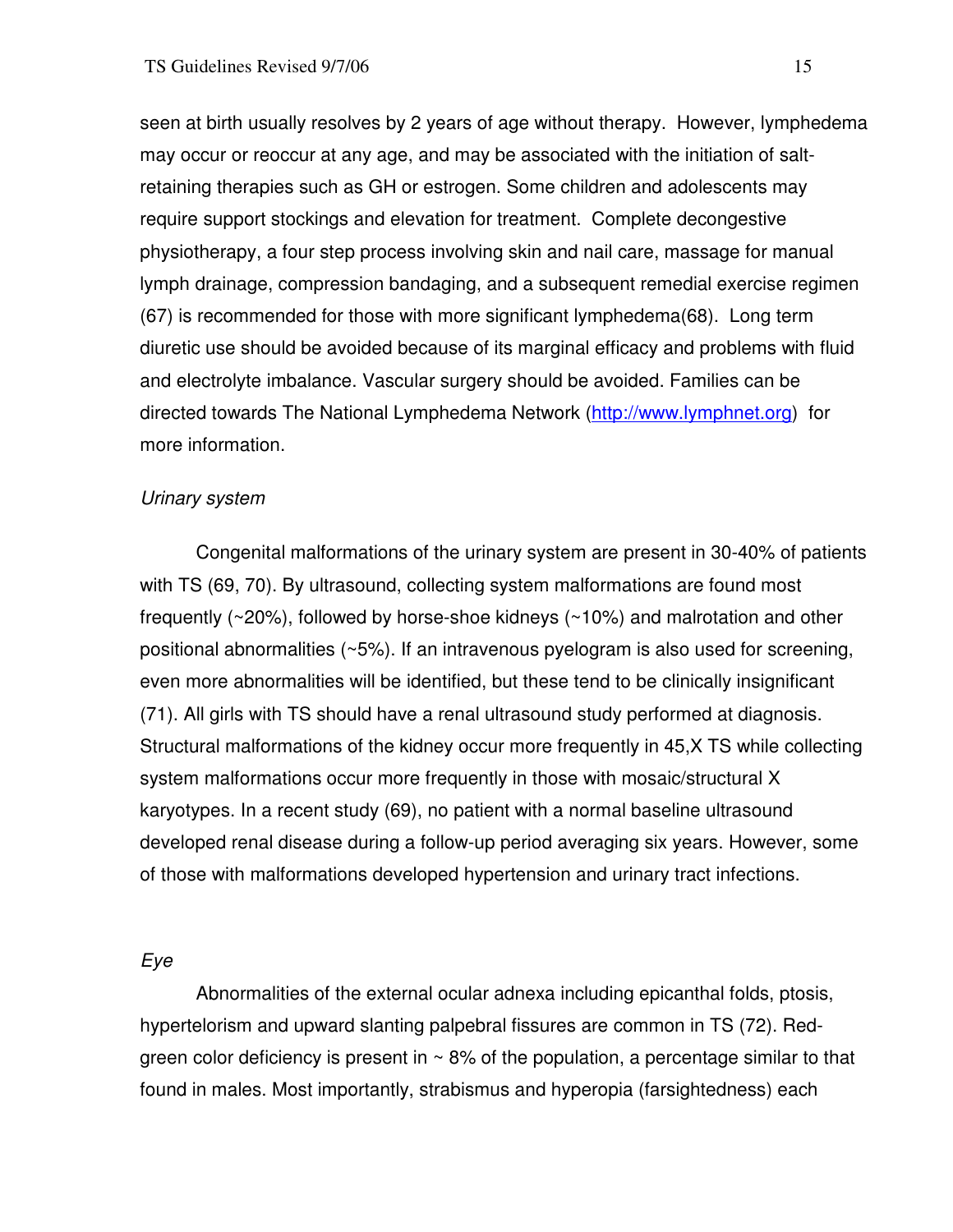occur in 25-35% of these children putting them at high risk for amblyopia. To promote early detection and treatment and prevent visual loss, children with TS should be evaluated by a pediatric ophthalmologist at 12 – 18 months of age in addition to receiving routine ophthalmologic evaluations by their primary care physician.

#### Ear

Hearing problems and ear malformations are common in TS and correlate with karyotype (73, 74). There is a high prevalence of otitis media (OM) that may result from an abnormal relationship between the eustachian tube and middle ear, a consequence of abnormal cranial base anatomy. As the result of otitis media, conductive hearing loss is common in young girls with TS(75). Although a more significant issue in adulthood, progressive sensorineural hearing loss with a unique dip in the 1.5-2 kHz region and/or a high frequency loss (above 8 kHz) may present as early as 6 years of age and necessitate the use of hearing aids in childhood.

 Heightened surveillance for middle ear effusions should occur in girls with TS until at least 7-8 years of age, and longer for those with a history of OM. Evaluation should include otoscopic examination, preferably pneumatic otoscopy, tympanometry, or both on at least an annual basis. Therapy for OM in girls with TS should be managed aggressively because of the significant impact that hearing loss can have on speech and language development and the risk of cholesteatoma formation in those with persistent otorrhea. TS girls should be evaluated for persistence of middle ear fluid  $\sim$  6-10 weeks after an episode of acute OM to document whether the effusion has cleared. Girls that have middle ear effusions persisting longer than 3 months or recurrent episodes of acute (suppurative) OM should be referred to an otolaryngology specialist. Common surgeries for recurrent OM and airway problems include tympanostomy tube placement, tonsillectomy and adenoidectomy. Removal of the adenoids may exacerbate palatal dysfunction and negatively influence quality of speech, factors that must be taken into consideration prior to surgery.

 Girls or women diagnosed with TS at an older age should be referred to an audiologist at the time of diagnosis. For those with a history of OM or hearing loss,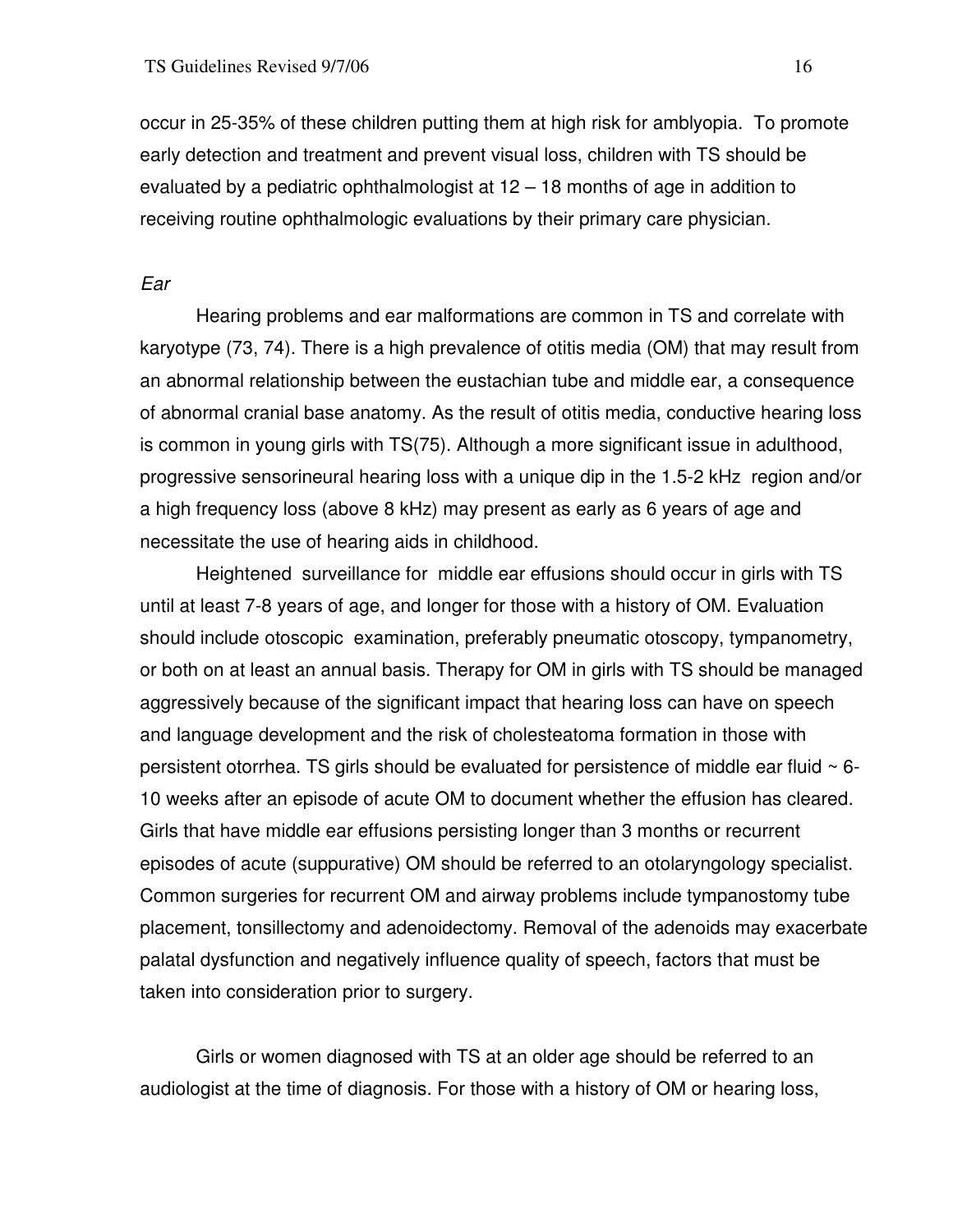audiologic evaluations are recommended annually or as per their audiologist. In older girls and women with TS with no history of hearing loss, audiologic surveillance is warranted every 2-3 years.The assiduous treatment of ENT problems in childhood and avoiding additional potential injures to the inner ear may reduce the risk of hearing loss.

#### **Orthodontics**

 Distinct craniofacial features in TS include a flattened cranial base angle, a marked reduction in posterior cranial base length and a retrognathic face (76). The maxilla is generally narrow with a high, arched palate while the mandible tends to be wide and micrognathic. The prevalence of distal molar occlusion, anterior and lateral open bite, and lateral crossbite are significantly increased(77). Abnormalities in tooth development and morphology include early eruption of the secondary teeth, simple crown morphology, thinner enamel, less dentine, and short roots (78). Girls with TS are also at greater risk for root resorption, which can lead to tooth loss, especially during orthodontic treatment. It is recommended that all girls with TS see a pediatric dental specialist by age two years, and an orthodontist no later than age seven. Since growth hormone treatment can alter craniofacial proportions, all girls with TS treated with GH should receive periodic orthodontic follow-up (79). Prophylactic antibiotics should be used before dental procedures in TS with known cardiac malformations.

#### Autoimmunity

Individuals with TS clearly have increased risk for autoimmune thyroiditis and celiac disease. Autoimmune thyroid disease is common during childhood in TS and has been reported as early as 4 years of age (80, 81). In a recent study, 24% of 84 children with TS (0-19 years old) who were followed longitudinally (mean duration  $= 8$  years) developed hypothyroidism and 2.5% developed hyperthyroidism (80). Generally, there are no overt clinical symptoms of hypothyroidism. While thyroid antibodies identify patients at high risk, all patients with TS should be screened annually for autoimmune thyroid disease with a TSH and T4 from 4 years of age onward.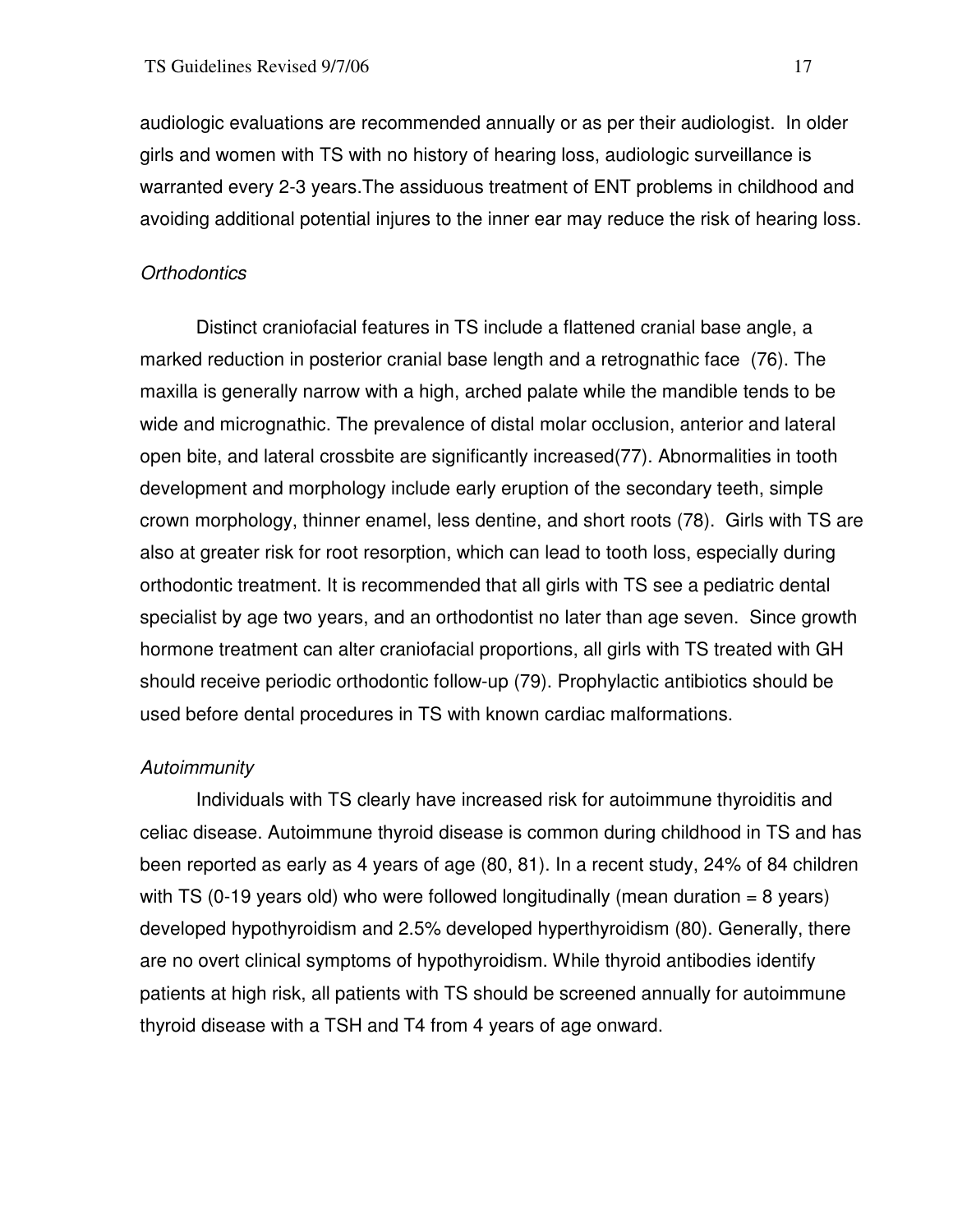The risk of celiac disease is increased in TS, with 4-6 % of individuals affected (82). As recommended by North American Society for Pediatric Gastroenterology, Hepatology and Nutrition guidelines (83), TS girls should be screened by measurement of tissue transglutaminase IgA antibodies. Periodic screening should begin at age 4 and be repeated every 2-5 years. If HLA-typing is performed, individuals without DQ2 or DQ8 need no further antibody measurements.

## Skin

An increased number of acquired melanocytic nevi is seen in TS (84), but the risk for melanoma does not appear to be increased (85). A reputed propensity towards keloid formation may be a reflection more of the sites at which individuals with TS commonly undergo plastic surgery (head, neck and upper chest) rather than an intrinsic difference in healing (86).

# Skeletal System

 Short stature is probably the most common, readily recognizable clinical feature of TS. Much of the deficit in height is caused by haploinsufficiency of the short-stature homeobox-containing gene (SHOX) located within the Xp-terminal, pseudoautosomal region of the X chromosome (87). It affects virtually all individuals with TS and results in an average adult stature 20 cm shorter than their target height (88, 89). The typical growth pattern in TS is characterized by mild intrauterine growth retardation, slow growth during infancy, delayed onset of the childhood component of growth, growth failure during childhood and the absence of a pubertal growth spurt.

 Skeletal abnormalities encompass more than poor linear growth. Disproportionate growth causes many girls with TS to appear stocky, with a wide body and relatively large hands and feet (90). In addition, developmental abnormalities of individual bones account for many common findings such as short neck, cubitus valgus, genu valgum and short 4th metacarpals. Madelung deformity of the wrist, although often mentioned in connection with TS, is actually rather infrequent (91). Infants with TS have an increased risk of congenital hip dislocation. Girls with TS have higher risks for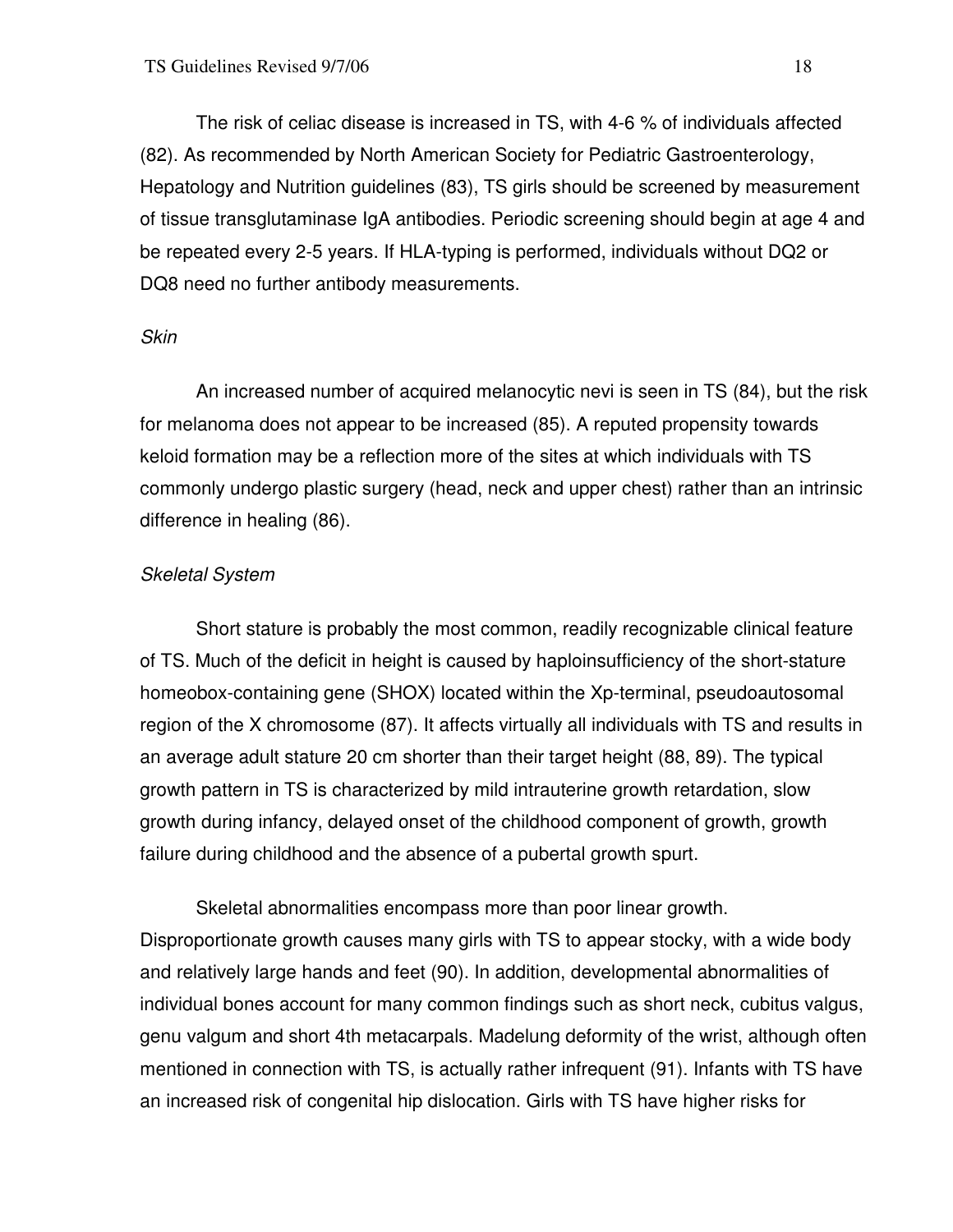scoliosis and kyphosis than the general population. 10-20% of girls with TS develop scoliosis, and kyphosis and/or vertebral wedging also appears to be more common (92, 93). The latter may be quite difficult to appreciate clinically, and both problems can progress with rapid growth. Phalangeal bone density has been reported to be normal during childhood (94).

# Table 3 HERE

# Growth-promoting therapy

 The goals of growth-promoting therapies are to attain a normal height for age as early as possible, progress through puberty at a normal age, and attain a normal adult height. The centerpiece of growth-promoting therapy is growth hormone (GH), which increases growth velocity and final adult stature. Girls with TS generally have a normal GH secretory pattern (95). Provocative GH testing should only be performed in those whose growth is clearly abnormal relative to that expected for TS, determined by plotting lengths and heights on TS-specific growth curves (88, 89, 96, 97). It is well-established that GH therapy is effective in increasing final adult height. However, the magnitude of the benefit has varied greatly depending upon study design and treatment parameters. In the first randomized controlled trial to follow GH-treated TS subjects to final height (98), the Canadian GH Advisory Committee corroborated the increases in adult stature reported by studies with historical controls (99-102). In the Canadian study, girls with TS (aged 7-13 years) who were randomized to receive GH (0.3 mg/kg/wk; maximum weekly dose 15 mg) achieved a final adult stature 7.2 cm taller than the control group after an average of 5.7 years. Factors predictive of taller adult stature include a relatively tall height at initiation of therapy, tall parental heights, young age at initiation of therapy, a long duration of therapy, and a high GH dose (103- 108).

 The optimal age for initiation of GH treatment has not been established. Preliminary data from the Toddler Turner Study, in which 88 girls between the ages of 9 months and 4 years of age (mean age 2.0 years) were randomized to GH or no GH therapy, indicate that GH therapy is effective beginning as early as 9 months of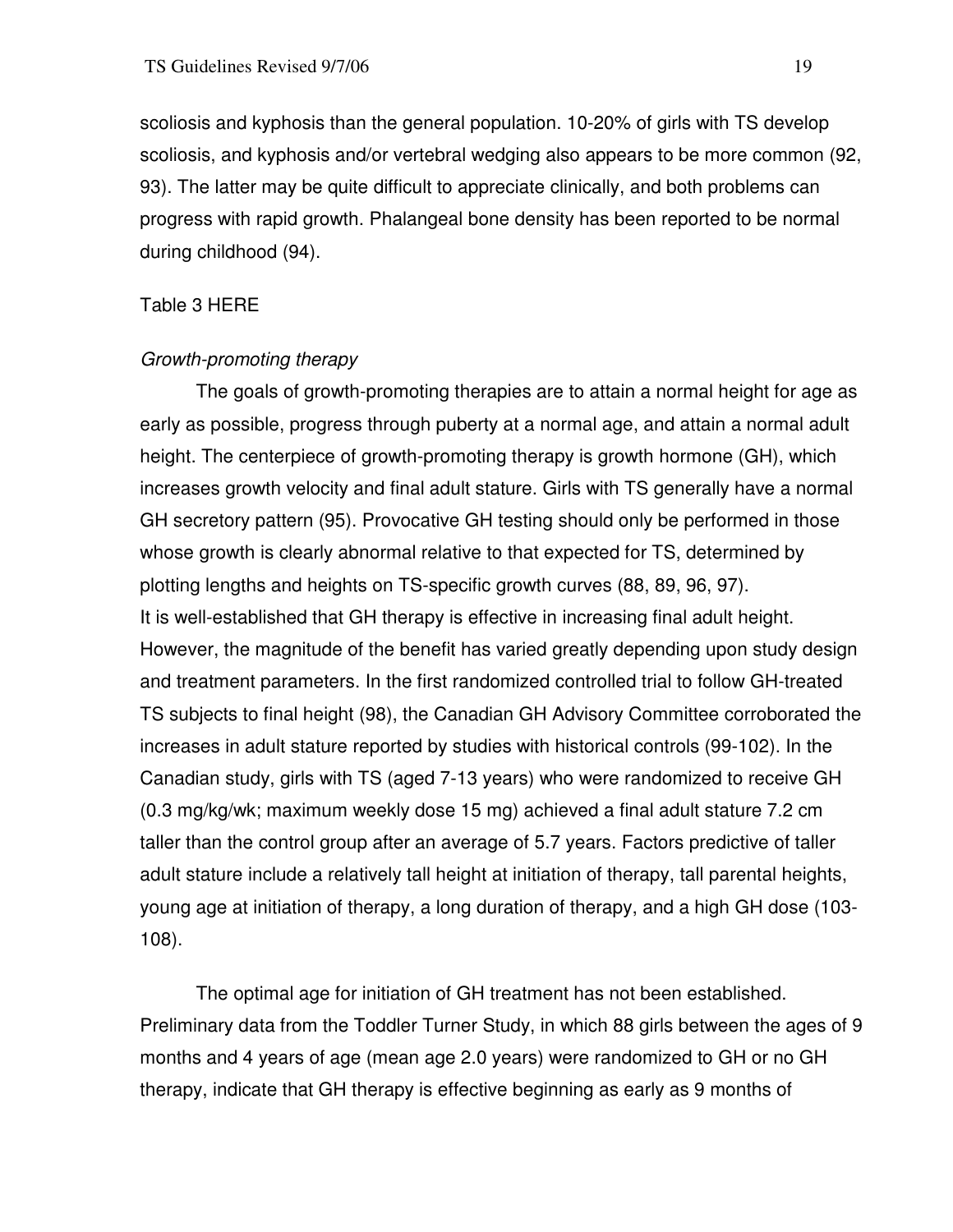age(109). In addition, the safety profile appears to be similar to that observed in older TS children. Treatment with GH should be considered as soon as growth failure (decreasing height percentiles on the normal curve) is demonstrated, and its potential risks and benefits have been discussed with the family.

 GH therapy in the U.S. is generally initiated at the FDA-approved dose of 0.375 mg/kg·wk. This is most effective when given daily and customarily administered in the evening. The dose can be adapted according to the patient's growth response and IGF-I levels. Growth prediction models may be helpful in determining the potential effects of changes in dosing (103). Doses substantially higher than those approved by the FDA (0.054 mg/ kg·d = 0.162 IU/ kg·d  $\sim$  4.8 IU/m<sup>2</sup>·d) produce a relatively small gain in final height although there is no apparent increase in short-term adverse events (110). For example, in a study by the Dutch Working Group the mean gain in final height in groups treated with 4 IU/m<sup>2</sup>·d (0.045 mg/k/d), 6 IU/m<sup>2</sup>·d and 8 IU/m<sup>2</sup>·d averaged 11.9 ± 3.6 cm,  $15.7 \pm 3.5$  cm, and  $16.9 \pm 5.2$  cm, respectively (99). However, when GH was given at the higher doses, IGF-I levels were often above the normal range, and ideally, prolonged exposure to elevated IGF-1 levels should be avoided because of theoretical concern about potential long term adverse effects (111).

For girls below  $\sim$  9 years of age, therapy is usually started with GH alone. In older girls, or those with extreme short stature, consideration can be given to using higher doses of GH and adding a nonaromatizable anabolic steroid, such as oxandrolone (100).The dose of oxandrolone should be 0.05 mg/kg·day or less and liver enzymes should be monitored. Higher doses are likely to result in virilization (clitoral enlargement, acne, lowering of the voice, etc.) and more rapid skeletal maturation. Therapy may be continued until a satisfactory height has been attained or until little growth potential remains (bone age  $\geq$  14 yr and growth velocity < 2 cm /year). GH therapy should be directed by a pediatric endocrinologist and the child monitored at intervals of 3-6 months. Evaluation for orthopedic problems as well as growth velocity should be part of the regular physical examination. Development of scoliosis or kyphosis does not necessarily preclude GH therapy, however close collaboration with an orthopedic surgeon is required.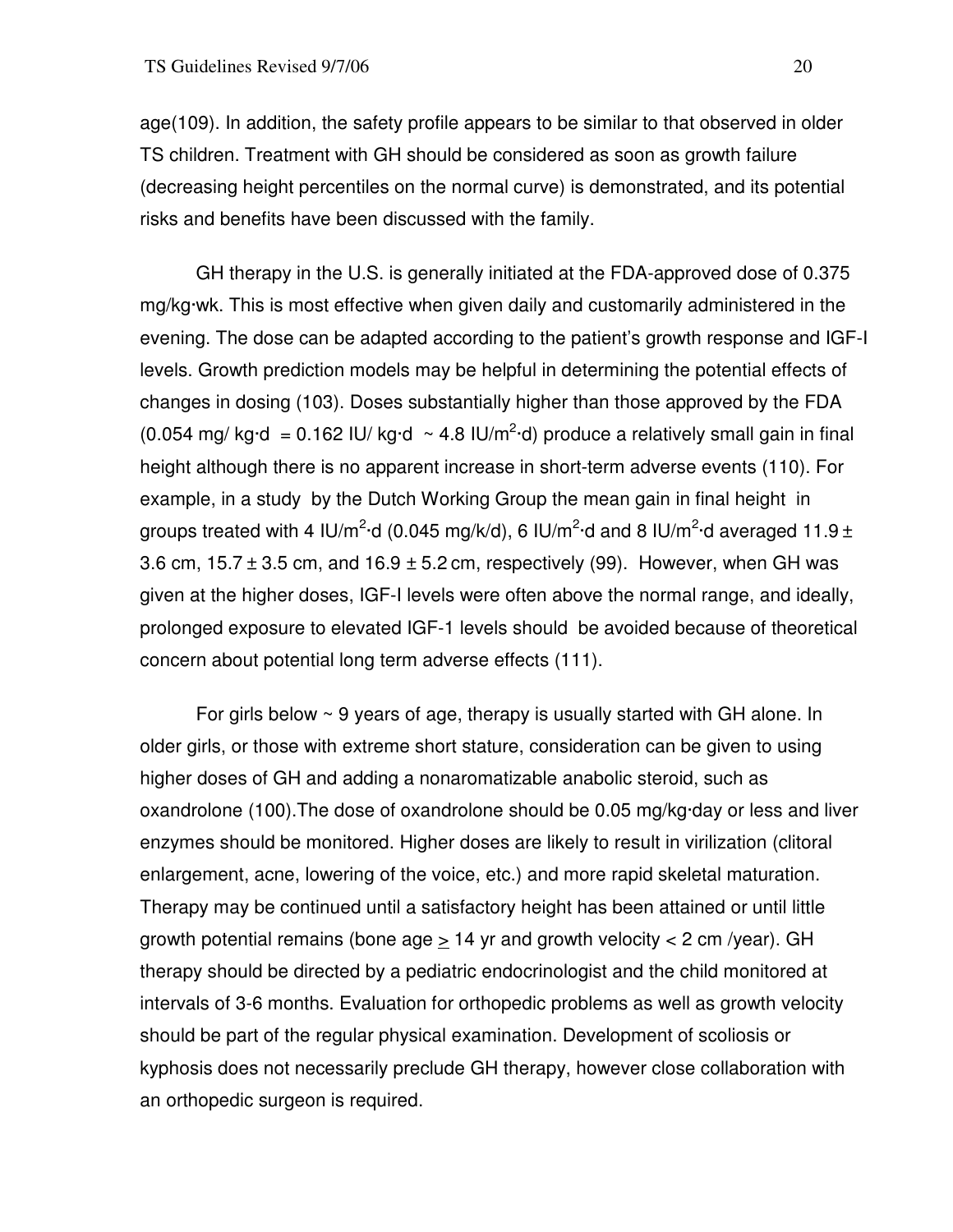## Puberty induction

 Absent pubertal development is one of the most common clinical features of TS although up to 30% or more of girls with TS will undergo some spontaneous pubertal development (112, 113), and 2–5% may achieve spontaneous pregnancy(114). Ultimately, over 90% of individuals with TS will have gonadal failure. Before initiation of estrogen therapy, serum gonadotropin levels should be determined to exclude the possibility of delayed spontaneous pubertal development.

 When estrogen therapy is required to induce pubertal development, the form, dosing and timing should reflect the process of normal puberty. Delaying estrogen therapy until 15 years of age to optimize height potential, as previously recommended (115), seems unwarranted. This emphasis on stature tends to undervalue the psychosocial importance of age-appropriate pubertal maturation and may be deleterious to bone and other aspects of the child's health (116-118). Furthermore, recent evidence suggests that some treatment regimens using estradiol that begin replacement at the age of 12 years permit a normal pace of puberty without interfering with the positive effect that GH has on final adult height (99, 116, 119, 120).

 Many forms of estrogen are available and oral estrogens have been most often used. However, both transdermal and injectable depot forms of estradiol may be more physiologic alternatives (116, 119-121). Low dose estradiol therapy can be initiated as early as 12 years of age. Replacement is usually begun at  $1/10^{th} - 1/8^{th}$  of the adult replacement dose and then increased gradually over a period of 2 - 4 years. The following are equivalent doses that achieve estradiol levels in the normal range for young adult women: oral estradiol - 2 mg/day, transdermal estradiol - 0.1 mg/day, and injectable estradiol cypionate – 2.5 mg/month. To allow for normal breast and uterine development, it seems advisable to delay the addition of progestin at least 2 years after starting estrogen or until breakthrough bleeding occurs. The use of oral contraceptive pills to achieve pubertal development is best avoided, since the synthetic estrogen doses in most formulations are too high and the typical synthetic progestin may interfere with optimal breast and uterine development. It is important to educate the patient that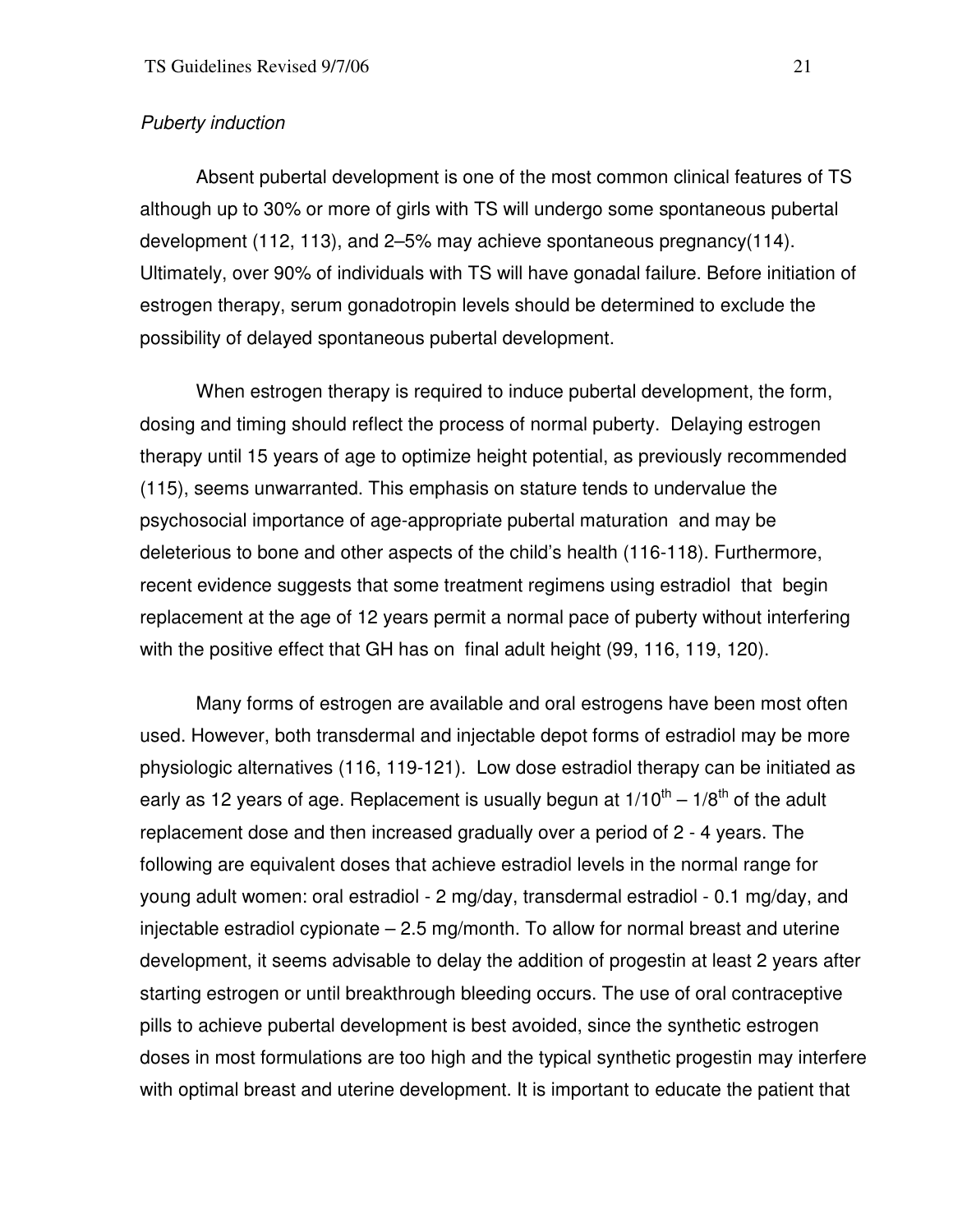estrogen replacement is usually required until the time of normal menopause to maintain feminization and prevent osteoporosis (118).

 During the process of pubertal development, it is important to engage the patient in a gradual discussion about how TS and its treatment may impact her sexual development and function and reproductive potential. In addition, when appropriate, counseling for the prevention of sexually transmitted diseases (and unwanted pregnancy for those with endogenous ovarian function) should also be provided.

# Table 4 HERE

## Transition Management

The transition from pediatric to adult health care should occur at the completion of growth and puberty during late-stage adolescence (usually by age 18 years). However, transition should be initiated as a staged process. Beginning at approximately age 12, the center of care should be shifted incrementally from the parent to the adolescent with TS. The health care focus also shifts from maximizing height to inducing feminization, counseling the adolescent with TS about the evolving impact of her condition into adulthood, and promoting the development of independent self-care behaviors.

 Transition is an appropriate time to assess individual risks for potential adult morbidities and promote healthy lifestyles. To help insure adequate bone mineral accrual, girls with TS are encouraged to have calcium intake of >1000 mg of elemental calcium daily in the pre-teen years, and 1200 – 1500 mg daily after 11 years of age. This will generally require oral supplementation. Counseling as to healthy eating and exercise habits, and maintaining a healthy weight are essential. During late-stage transition, the pediatric endocrinologist should engage the transition patient in developing an adult care plan in close collaboration with her new health care provider to help assure that they will continue to receive the careful monitoring that they need to optimize adult health and longevity.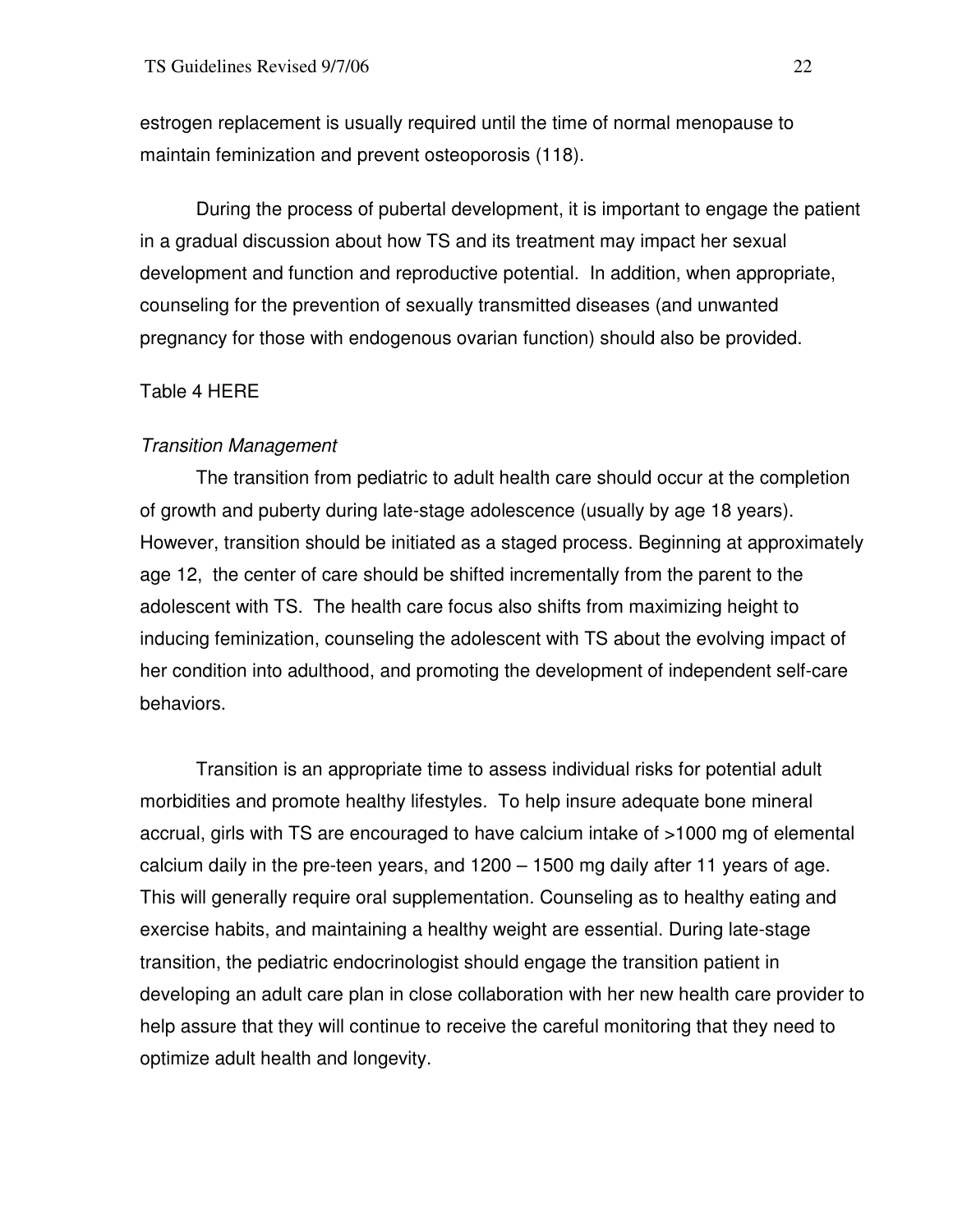## **Psychological and educational issues**

#### Cognitive and Educational performance

The majority of individuals with TS have normal intelligence, although patients with a small ring X-chromosome clearly have an increased risk of mental retardation (122). These individuals may have a severe phenotype with features atypical for TS, apparently due to failure of small rings to inactivate (123). Individuals with TS have an increased risk for a selective impairment in nonverbal skills and, as a group, score lower on performance than on verbal subsections of standardized intelligence tests(124). In school, these impairments are manifested as math, visuospatial and executive function deficits (125). Slowed response time is observed across each of these three domains(126). The specific neuropsychological deficits include four interacting areas of functioning: visual-spatial organization deficits (e.g., difficulty with direction sense), difficulty with social cognition (e.g., failure to appreciate subtle social cues), difficulty with problem solving (e.g., mathematics), and motor deficits (124, 126-128). Some of these deficits may be improved by hormonal therapy at the time of puberty(129). A higher than expected rate of attention deficit disorder diagnoses (i.e., 24%) is reported in school age girls (130). Drawing from the broader field of educational research, it is possible that educational intervention directed at learning or attentional difficulties may offer further benefits. Despite variable degrees and areas of learning difficulties, as a group girls and women with TS excel at verbal skills and many adults with TS have university level education(131-133).

## Psychological development

 Overall, behavioral function is normal in girls with TS. However, there may be an increased risk for social isolation, immaturity and anxiety (134, 135). Girls with TS typically have a female pattern of gender identity, but adolescent and adult women with TS achieve sexual milestones later than their peers and are less likely to marry (136, 137). It is unclear whether this delayed sexual activity reflects some underlying genetic or hormonal influence on behavior or the timing of puberty. Recent studies do not support the influence of height (137, 138) as influential on dating and initiation of sexual activities, but the role of physical anomalies is unclear. The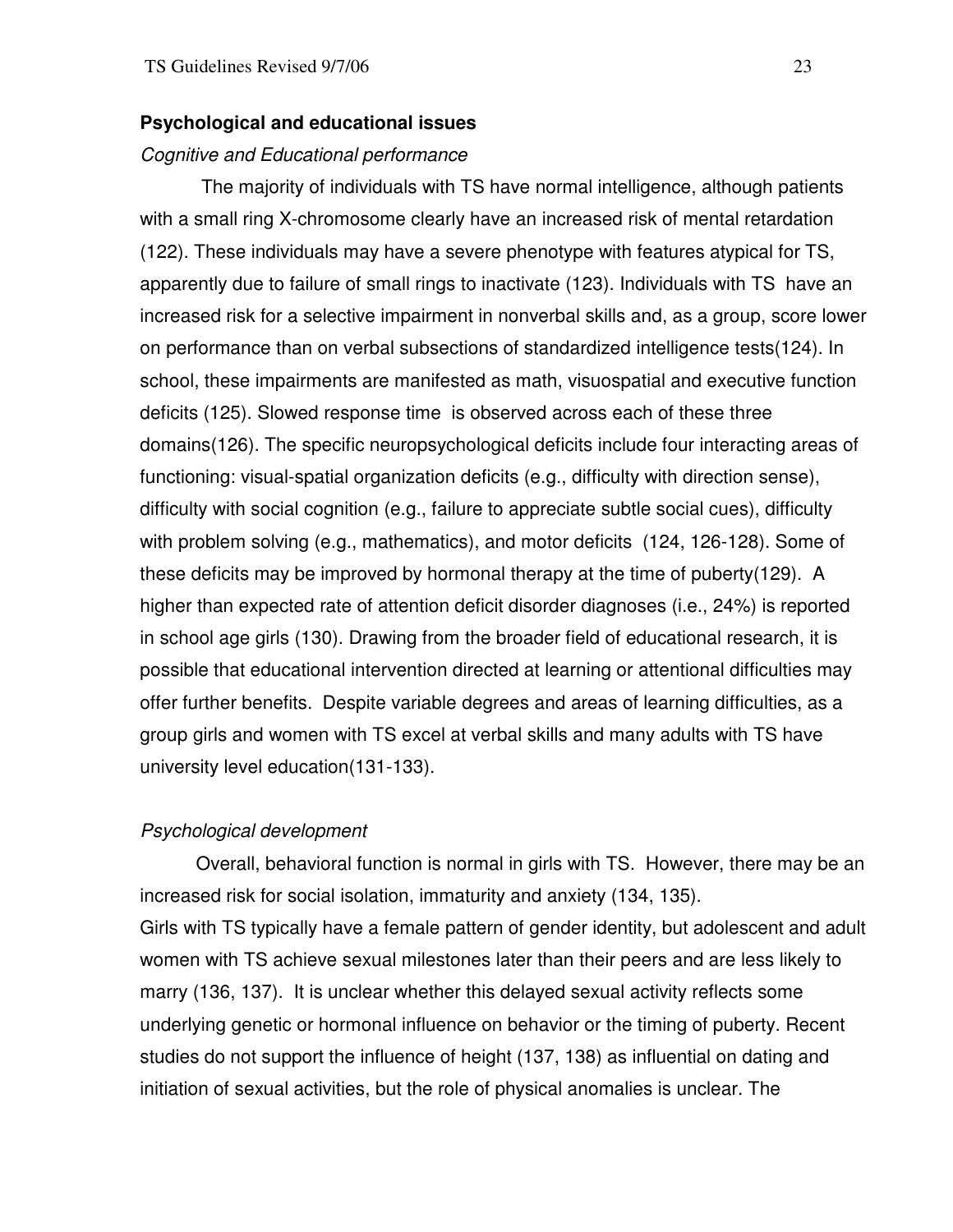developmental process is likely affected by treatments with GH and estrogen that potentially influence the child's perception of herself.

# Psychosocial function in adults with TS

Young, GH-treated adults on average have normal self-perceived physical and mental health, but some women experience decreased self-esteem, mostly in the context of social functioning(139). Adult height does not appear to impact adult quality of life(117, 139). Formal psychiatric evaluation of 100 adult volunteers with TS participating in an NIH natural history study revealed no increase in major psychiatric diagnoses other than depression and anxiety related disorders, which were higher than those reported from a community based sample, but similar to those reported in women from a general gynecological clinic sample (140). Women with TS report significantly higher levels of shyness and social anxiety and reduced self-esteem compared with normal menstruating women, but similar to karyotypically-normal women with premature ovarian failure, suggesting that the experience of ovarian failure and infertility contribute to psychosocial dysfunction (138). Supporting this view, these same women with TS reported in open-ended interviews that dealing with premature ovarian failure and loss of fertility was the most difficult part of having TS (18).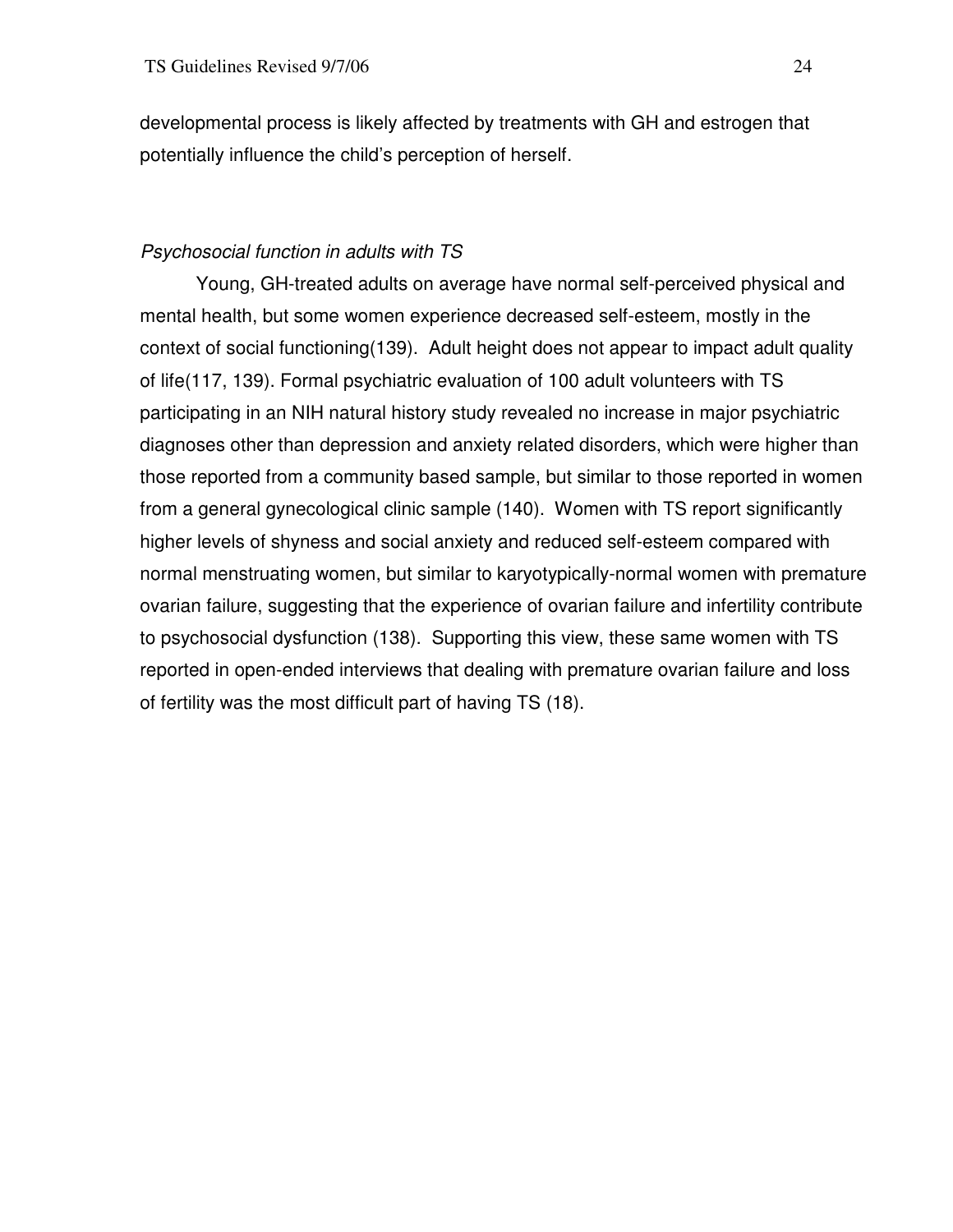#### Recommendations

 Significant psychosocial risks are associated with TS, including cognitive, social, and behavioral components. Plans for both medical and psychological intervention should be developed so as to reinforce and support the individual's self esteem and to insure that individuals remain in the mainstream of social, educational, and employment activities. Many of these issues are discussed in patient-oriented material available through the Turner Syndrome Society of the United States (www.turner-syndromeus.org) and from other local and national TS organizations (e.g., Magic Foundation, www.magicfoundation.org). Early involvement in a TS support group should be encouraged.

A comprehensive psycho-educational evaluation is recommended immediately preceding school entry, or at the time of TS diagnosis. Evaluations may need to be repeated during primary school, if indicators of academic difficulties emerge. Children with TS may also have other conditions: as for all children, if evidence of other difficulties emerge (such as dyslexia or attention deficit), evaluation and treatment should be encouraged. As with documentation of learning disability in any child, classroom accommodations and modifications may be necessary and could be considered at any age as needed. For example, in view of the slower processing speeds observed in girls with TS, untimed testing may be appropriate. In many cases it may be useful to refer children and their families to educational specialists to facilitate development of coping strategies, such as reliance on relatively superior verbal skills to mediate problem solving. In childhood, parents should be alerted to possible peer issues, and educated about strategies to deal with difficulties such as social isolation.

Age appropriate pubertal induction is recommended because of potential longlasting psychosocial implications of delayed pubertal development. Discussions should be initiated regarding sexuality and reproductive options at age-appropriate levels. It is sometimes difficult for adult care-givers to address the ramifications of a TS diagnosis, especially infertility. However it is important to address these issues in an honest and open manner, since "secret-keeping" may have unintended negative consequences and actually amplify the problems for girls and young women (141). Age-appropriate social interactions should be encouraged. Finally, attention should be given to career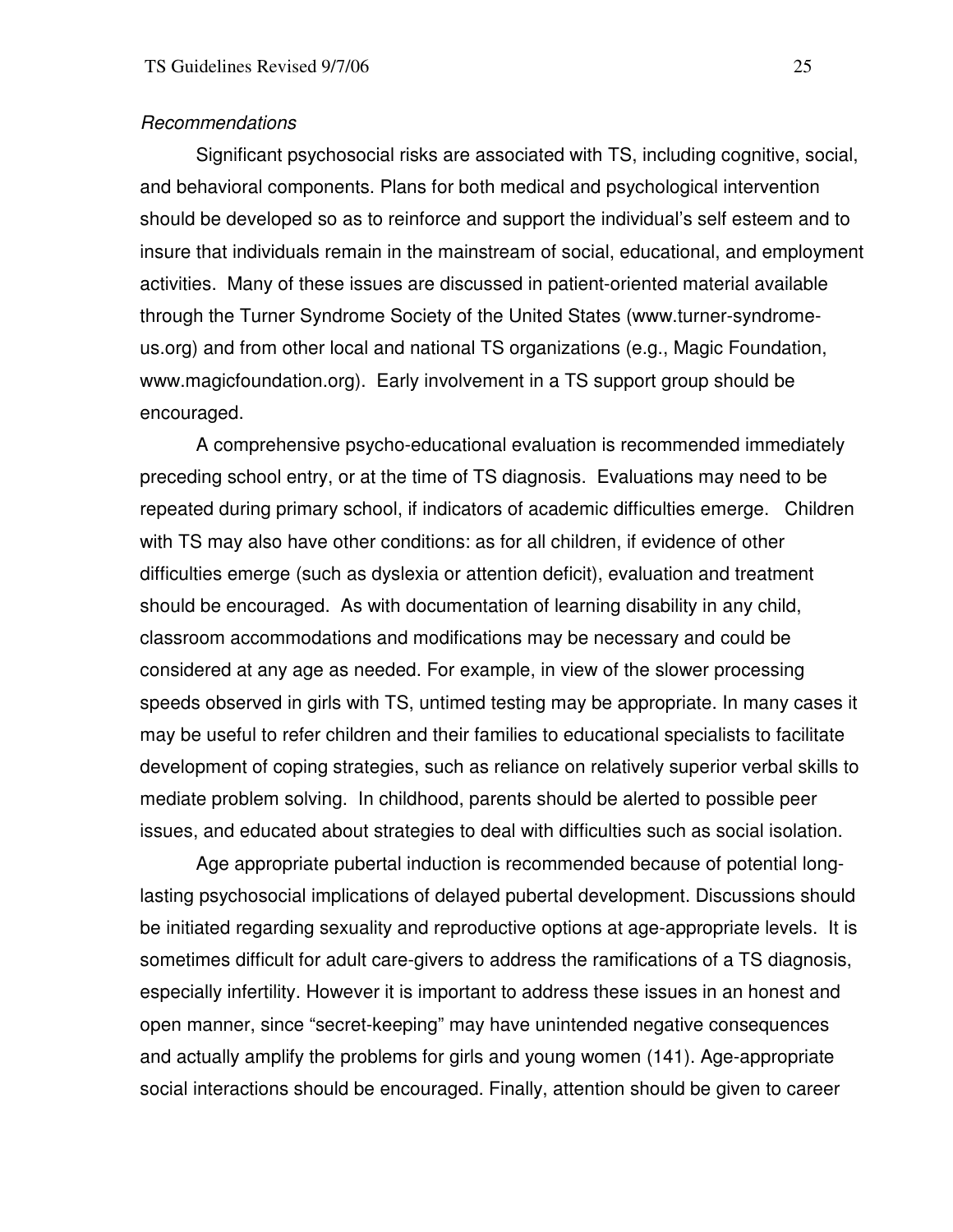and vocational planning and preparation for transition to living independently, starting in adolescence. Learning disabilities can be a major impediment to emancipation from family and to career enhancement although many women with TS do achieve high professional status.

## **Medical care for adults with TS**

#### Medical follow-up and estrogen replacement therapy

 Adult women with TS require careful medical follow-up. Early medical intervention may decrease the substantially increased morbidity (142, 143) and mortality (144, 145) and improve the quality of life of women with TS. Ideally, the process of transition should take place over a period of 2–3 yr during the late pubertal period as described above, and should involve an adult endocrinologist and a gynecologist with expertise in premature ovarian failure. A multidisciplinary team including specialists in endocrinology, cardiology, hearing and ENT, infertility/gynecology and psychology may be developed at a tertiary care center. The agenda for such a specialist service should be developed in partnership between medical professionals and Turner support groups. Regrettably late diagnosis of TS, even in adults, is still a problem. No matter what the age of the patient, a full workup with assessment of congenital malformations should be performed, including all screening tests recommended for younger patients (Table 2)

 Upon transfer to an adult care clinic, the young woman with TS should undergo a comprehensive medical evaluation, addressing not only the specific problems associated with TS but also screening for osteoporosis, hypertension, diabetes and dyslipidemia, which are increased in TS(143). All medical problems present during childhood should be followed in adults, especially congenital cardiovascular issues, thyroid and celiac disease and hearing loss (Table 3). Annual medical history and general physical evaluation should be performed, including blood pressure, heart auscultation, clinical evaluation of thyroid size and function, breast examination, and Pap smear. As in children, regular otological examination is important, as about 60% of adults with TS experience senorineural hearing loss. The hearing loss is progressive, but tends to occur more rapidly after about 35 yr of age, leading to early presbyacusis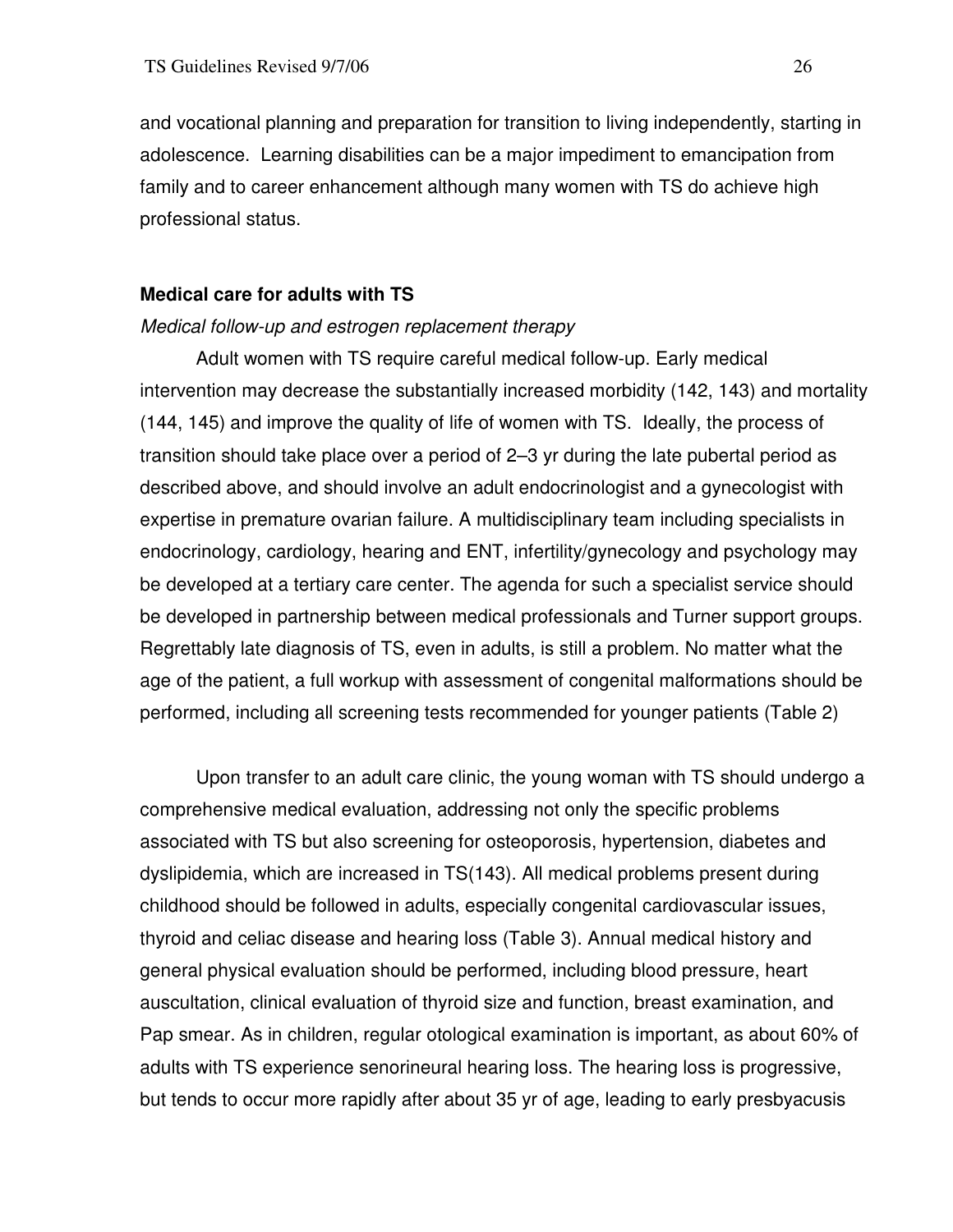(146). Hearing aids are frequently necessary. Otological screening should be conducted at least every 2-3 yr in patients who are asymptomatic and have previous documented normal hearing, and more frequently as indicated for those with established hearing loss or new symptoms of hearing loss.

 Many of the problems of adult life in patients with TS are compounded by obesity(147, 148), partly due to low physical fitness and a sedentary lifestyle(149, 150). Lifestyle education with advice on diet and exercise must be included in a program of prevention of diabetes, osteoporosis, and hypertension. Women with TS should aim to have a body mass index below 25 kg/m2 and a waist/hip ratio less than 0.80. Any exercise program should be developed with consideration of individual skeletal or cardiovascular problems, and a physical rehabilitation specialist or trainer may be of great value in designing individualized programs for patients with physical limitations.

# Laboratory tests

 Laboratory testing of women with TS should be carried out at 1- 2-yr intervals and include measurements of usual screening tests (hemoglobin, white blood cell count, renal function (creatinine and blood urea nitrogen), but especially include fasting blood glucose lipid profile, liver enzymes, TSH, and total or free T4. Recommendations for breast evaluation, self-examination, and mammography are the same as for the general population.

# Hepatic disease

 Liver enzymes, especially γ-glutamyl transferase, alanine amino transferase, aspartate amino transferase, and alkaline phosphatase, are commonly raised in women with TS, but their relationship to chronic liver disease is unknown (148, 151). Hepatitis serology can be checked if indicated although the prevalence of viral hepatitis is not raised in TS. Usually, elevated liver enzymes do not progress to overt hepatic disease, but regenerative nodular hyperplasia and other architectural abnormalities or biliary lesions are seen on biopsy, as is portal hypertension, which should be treated according to hepatology guidelines(152). Estrogen treatment is not associated with adverse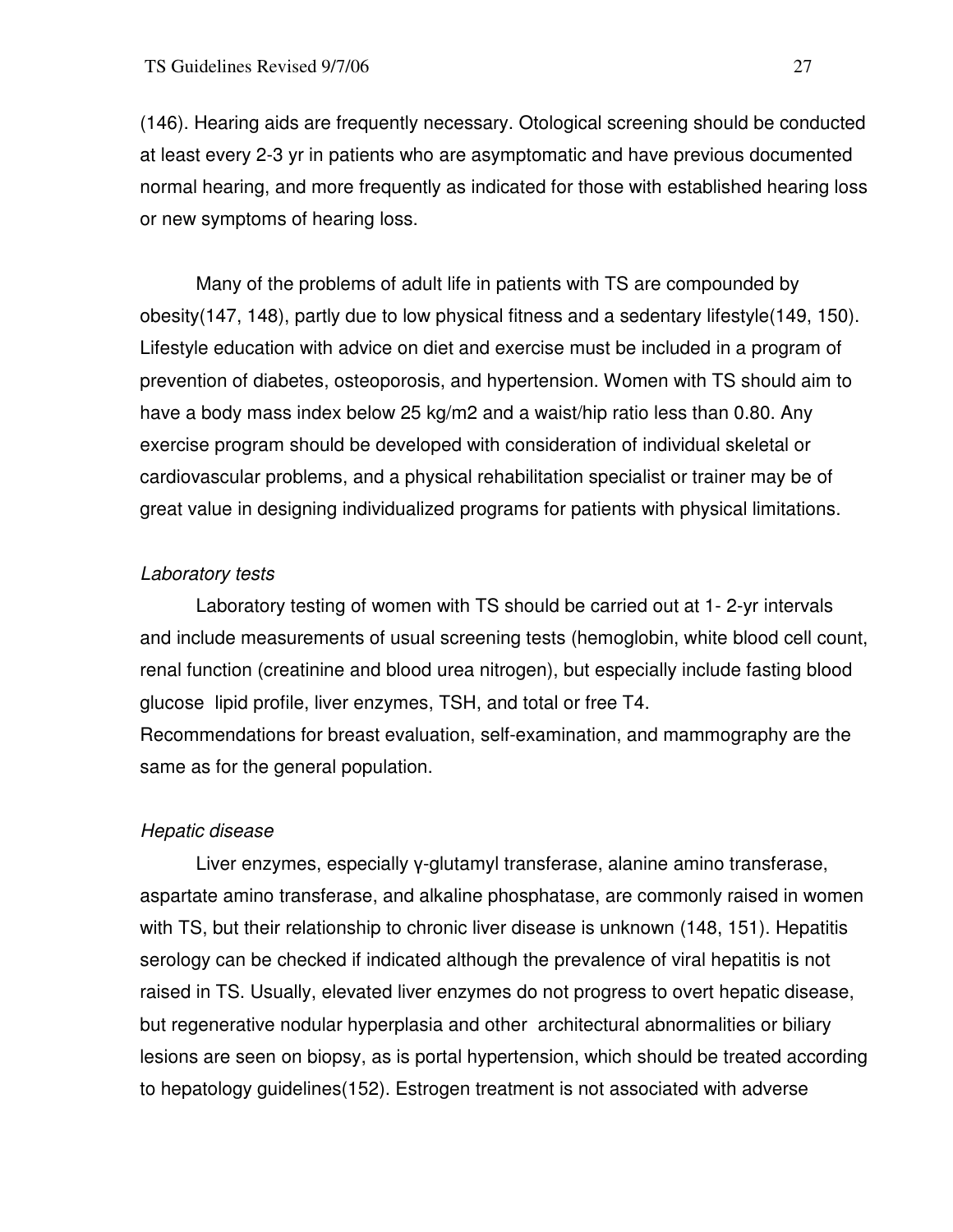effects on the liver and usually lowers liver enzymes in TS and thus is not contraindicated in patients that have elevated liver enzymes(151). If elevated liver enzymes persist for more than 6-12 months, an ultrasound should be performed to rule out hepatic steatosis. If steatosis is not present and liver enzymes remain elevated or increase, a hepatology consult may be obtained with consideration of biopsy guided by the use of hepatic ultrasound with assessment of blood flow by Doppler. Potentially hepatoxic drugs such as statins and glitazones have to be prescribed with caution in affected patients.

## Renal function

 Although congenital structural anomalies of the kidney are found in about 30% of TS patients, renal function is usually normal, with the only common complication being urinary infections related to obstruction. Thus, individuals with known renal collecting system anomalies may require more frequent screening for urinary tract infections.

#### Bone metabolism

 Fractures are increased in older patients with TS, but these patients may not have received optimal estrogen treatment in the past. Most studies using dual x-ray absorptiometry (DXA) find decreased bone mineral density (BMD)(149, 153), but small size may lead to under-estimation of BMD by DXA (154). When adjusted for size, women that have received appropriate estrogen treatment usually have normal BMD in trabecular bone, e.g., the spine (149, 154). However, there seems to be an intrinsic, estrogen-independent deficit in cortical bone in TS(149, 155, 156). A baseline BMD should be obtained at the initial visit in the adult clinic, with follow-up depending on the initial result. If the BMD is normal (adjusting for size), further evaluation need not take place until age 40-50 years, or when the patient plans to discontinue estrogen treatment. If BMD is *low* in a young woman with TS, one needs to investigate and treat possible contributory factors such estrogen replacement non-compliance, tobacco use, excessive alcohol use, possible celiac disease or vitamin D deficiency. Proper estrogen treatment improves BMD, and is the mainstay of bone protection. Adequate calcium and vitamin D intake is essential, as many women have low levels of vitamin D. Weight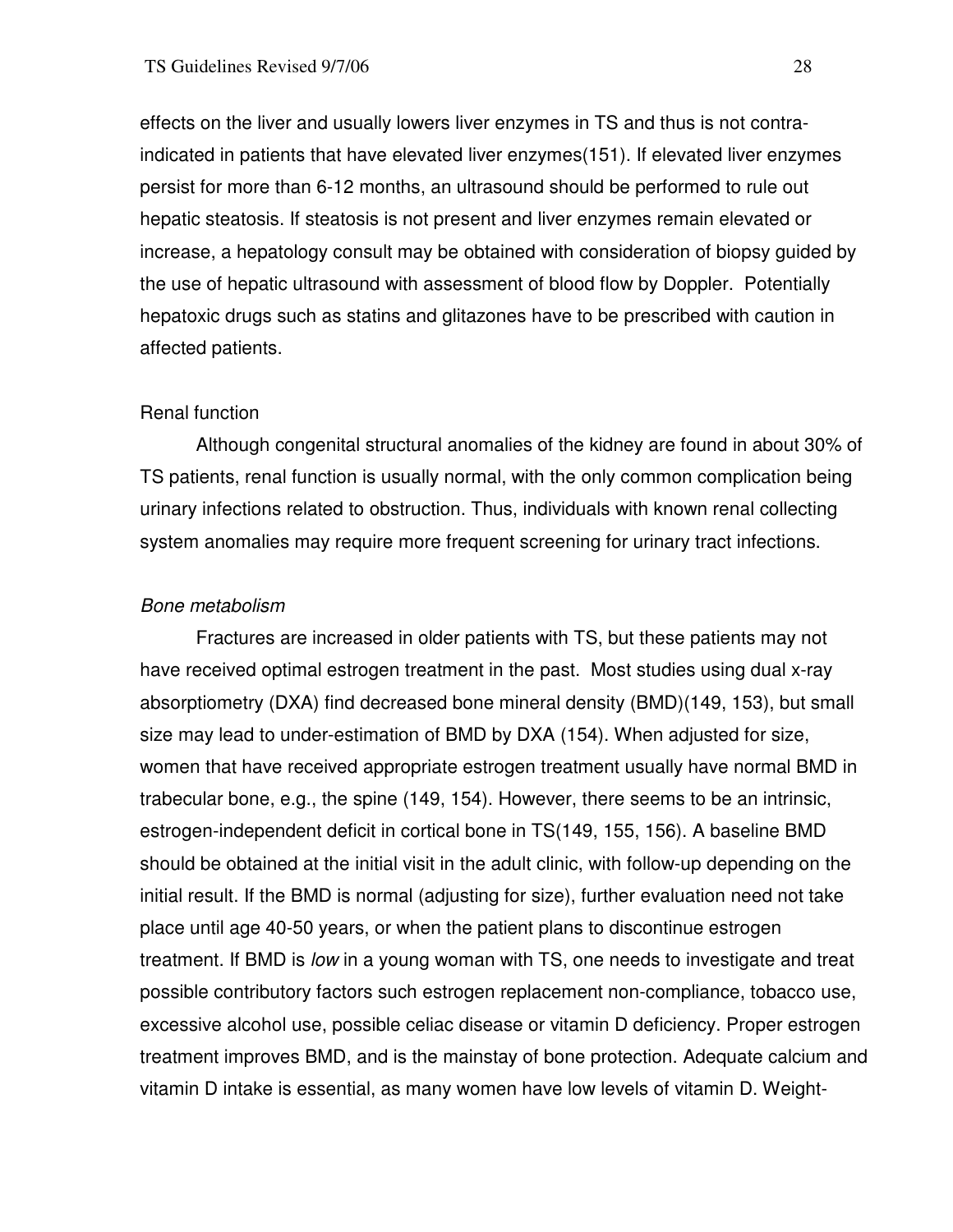bearing exercise is very important in achieving and maintaining BMD and should be encouraged.

Bisphosphonates or other anti-osteoporotic pharmaceuticals are not recommended for treating osteopenia in young women with TS, since reduced cortical BMD in TS is not proven to lead to increased fractures and bisphosphonates have not been shown to be effective in enhancing cortical BMD in TS. Furthermore these agents may blunt treatment with newer modalities in the future, and are contraindicated in women who might attempt pregnancy. For women with confirmed osteoporosis, especially those at risk for fracture, or who have already sustained a low impact fracture, the usual medical treatment for osteoporosis is indicated.

## Risk factors for coronary artery disease

 In addition to their burden of congenital cardiovascular disease, women with TS are at increased risk for atherosclerosis. Hypertension affects as many as 50% of young adult patients. Blood pressure should therefore be closely monitored and hypertension treated vigorously(57, 63, 150). Increased heart rate and altered autonomic innervation of the heart are common in TS (54). Type 2 diabetes is common in TS. An OGTT uncovers impaired glucose tolerance or diabetes in more than 50% of cases, usually associated with an insulin secretory defect in TS(57, 157). Insulin sensitivity may be normal in many patients, but reduced in those with obesity or a strong family history of type 2 diabetes. Often the diabetes is relatively mild and responsive to weight loss or monotherapy,

 LDL-cholesterol and triglycerides are elevated, and lipid particle size is reduced in women with TS compared to age and BMI-matched women with karyotypically normal ovarian failure (158, 159), suggesting that the X chromosome deletion per se, apart from the effects of premature ovarian failure, is associated with dyslipidemia.

## Thyroid and celiac disease

 As indicated in the pediatrics section, continued screening for thyroid and celiac diseases may continue throughout adult life (Table 3), due to an increased risk of developing overt disease(82).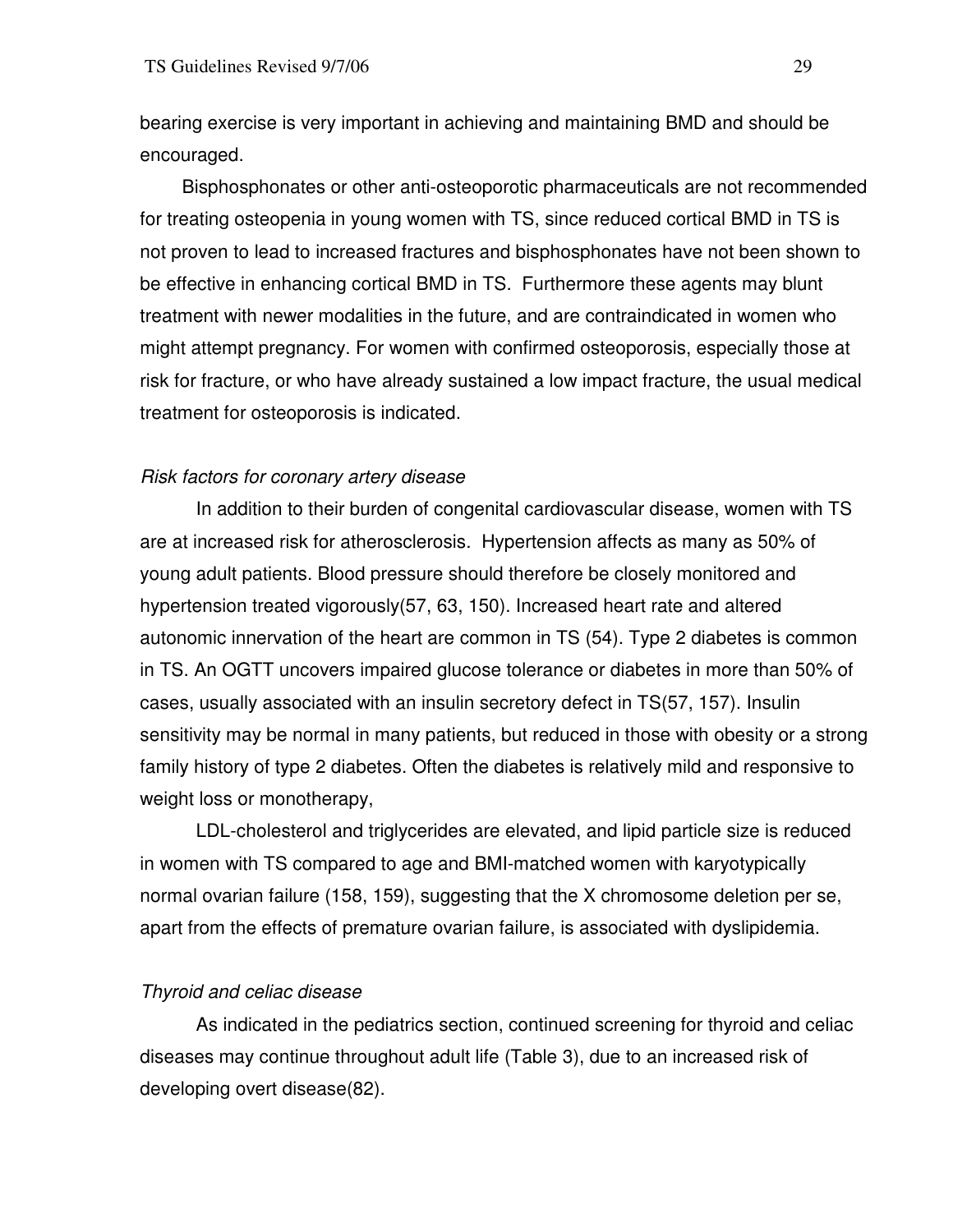#### Ovarian hormone replacement

 It is recommended that women with TS receive cyclical estrogen and progestin. Sufficient estrogen should be prescribed to prevent the symptoms, signs, and sequelae of estrogen deficiency. An estrogen dose equivalent to 2 mg estradiol daily suffices for most adult women with TS, but individual requirements may vary from 1-4mg/day. Ideally, natural estradiol and progesterone, rather than analogues, should be delivered by transdermal or transmembranous routes so as to mimic age-appropriate physiological patterns as closely as possible. However, regimens that meet each individual woman's tolerance and preference vary widely, and the most important consideration is that women actually take ovarian hormone replacement. This is critical because the risk of clinically significant osteoporosis with spontaneous fractures is very high in young women with TS not taking estrogen (132). As with other women receiving estrogen replacement therapy, pelvic ultrasonography and endometrial biopsy should be considered when abnormal vaginal bleeding occurs. Androgen concentrations are reduced in many women with TS(160), and androgen substitution therapy may be of value in some instances. This is an area that needs further investigation. The duration of estrogen therapy should be individualized, and readjustment of dosage or discontinuation should occur at the age of normal menopause.

## Fertility and family planning issues

 Although a few patients with TS achieve spontaneous pregnancy, most are infertile. Various assisted reproductive techniques are now available for achieving pregnancy. Recent studies show that women with TS become pregnant as easily as women with other types of infertility and carry their pregnancies to term without an increased miscarriage rate (161, 162); however, they do have an increased rate of maternal complications(65). Firstly, because of their small size, many women with TS need to deliver by cesarean section. Second, hypertension and diabetes are common in TS pregnancy(162). Most critically, the risk for dilatation and dissection of the aorta appears to increase during pregnancy(65). Karnis et al. also found that only ~50% of women in the U.S. had a cardiac workup prior to fertility treatment. Before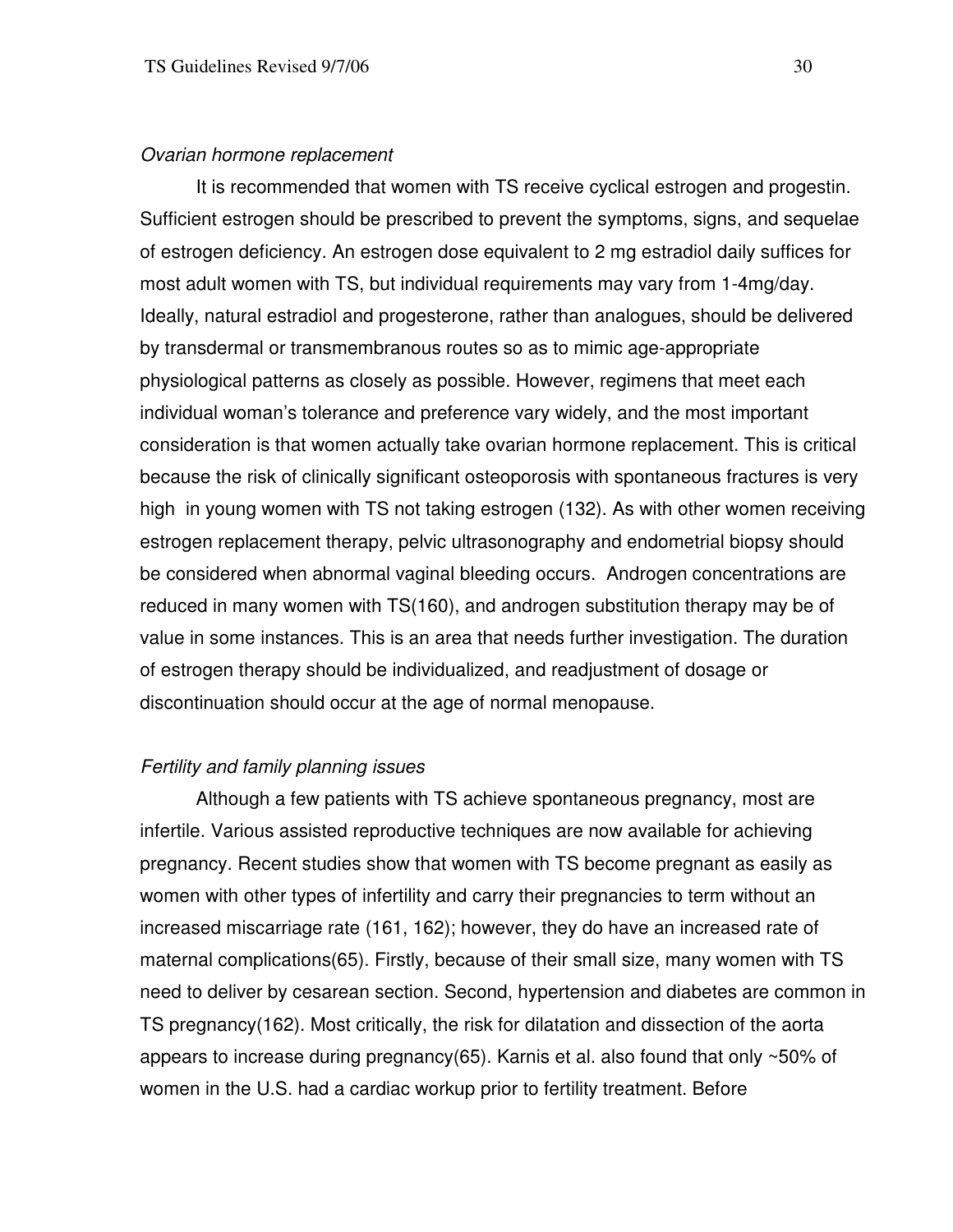contemplating spontaneous or assisted pregnancy, individuals with TS needa complete medical evaluation. Particular attention should be paid to the cardiovascular system, and echocardiography, ECG and MRI need to be performed prior to any attempt at pregnancy. Women with cardiovascular issues (BAV, dilated aorta, history of coarctation), as described above, are best counselled against attempted pregnancy (163). In addition, thyroid status and glucose tolerance should be monitored. All pregnancies should be followed by a multidisciplinary team, including high-risk pregnancy specialists, endocrinologists, and cardiologists, generally at a tertiary care facility.

# Women with functional ovaries.

 Women with TS who have spontaneous menstrual cycles and ovulate normally should receive counselling on the timing of pregnancies: due to the risk of premature ovarian failure, pregnancies should not be postponed without good reason, and the possibility of oocyte or embryo cryopreservation; the risk of miscarriage and chromosomal abnormalities in the offspring; and the possibility of prenatal genetic testing.

## Women without functional ovaries.

 Oocyte or embryo donation can be used to achieve pregnancy in patients with TS who do not have functional ovaries(161). Special attention should be given to appropriate preparation of the uterus. This requires adequate hormone replacement therapy for 1-2 years before oocyte or embryo transfer, to increase the size of and improve the blood flow in the uterus. Adequate uterine preparation has to be performed (4-6-8 mg of 17β-estradiol and a gestagen), and optimally, the thickness of the endometrium should be 7 mm. Ideally, only one embryo should be transferred at a time, to avoid the additional risks associated with multiple pregnancies. An embryo cryopreservation program is therefore essential. Under optimal conditions, spontaneous vaginal delivery is an acceptable option. Caesarean section, however, is often employed because of a narrow pelvis. Adoption is an option for many women with TS and the use of surrogate mothers is an option in some countries.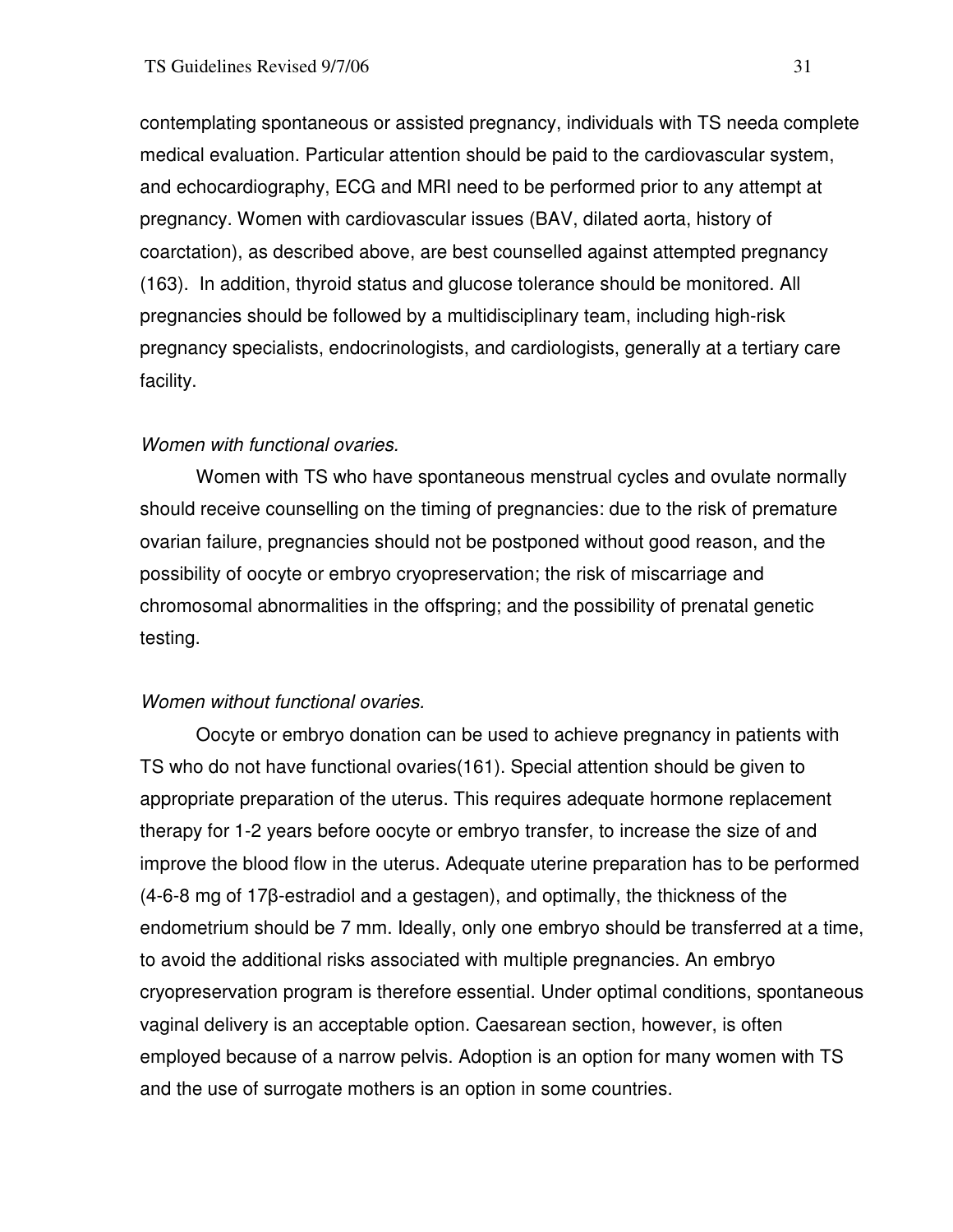#### Cryopreservation of ovarian tissue and immature oocytes.

 New data has emerged during the last years showing that adolescents with only few signs of spontaneous puberty may still have ovaries with follicles(28). The possibility of using cryopreserved ovarian tissue and immature oocytes, obtained before regression of the ovaries occurs in childhood, is currently under intensive investigation, and results seem promising(28). Although only a research tool at present, this technique may provide the possibility of pregnancy with the patient's own oocytes.

## **Summary**

 This consensus statement arose from an interdisciplinary meeting of geneticists, pediatricians, cardiologists, internists, behavioural health specialists and gynecologists involved with the care of and clinical research on patients with TS. Our goal was to address new information and experience that has accrued in the past 5-6 years since the last international workshop with regard to practical implications for the diagnosis and care of individuals with TS. The first issue was the high elective abortion rate for incidentally diagnosed 45,X and 45,X/mosaic fetuses(14, 15), which seemed at odds with recent reports of a normal quality of life for individuals receiving current medical care (117, 133, 164). Another paper reviewing care for individuals with TS, in general agreement with this article, has appeared during the review process (165). It was clear that the content of prenatal counselling on the significance of such a karyotype for expectant parents needs updating and needs inclusion of TS patient and parent groups. Participants were in favour of the initiation of newborn screening for TS, with the caveat that a suitable infrastructure to provide educational and psychological support for families must be established. An expanded view of congenital cardiovascular disease in TS led to the recommendation for diagnostic cardiovascular MR study for all patients, and increased focus on regular monitoring of systemic blood pressure and aortic diameter in children and adults. Concerns have been raised about cardiovascular risks associated with pregnancy in TS and inadequate medical evaluation prior to conception (163), hence new cautions for individuals with existing cardiovascular issues. GH treatment has now been proven to increase adult height (98), although whether this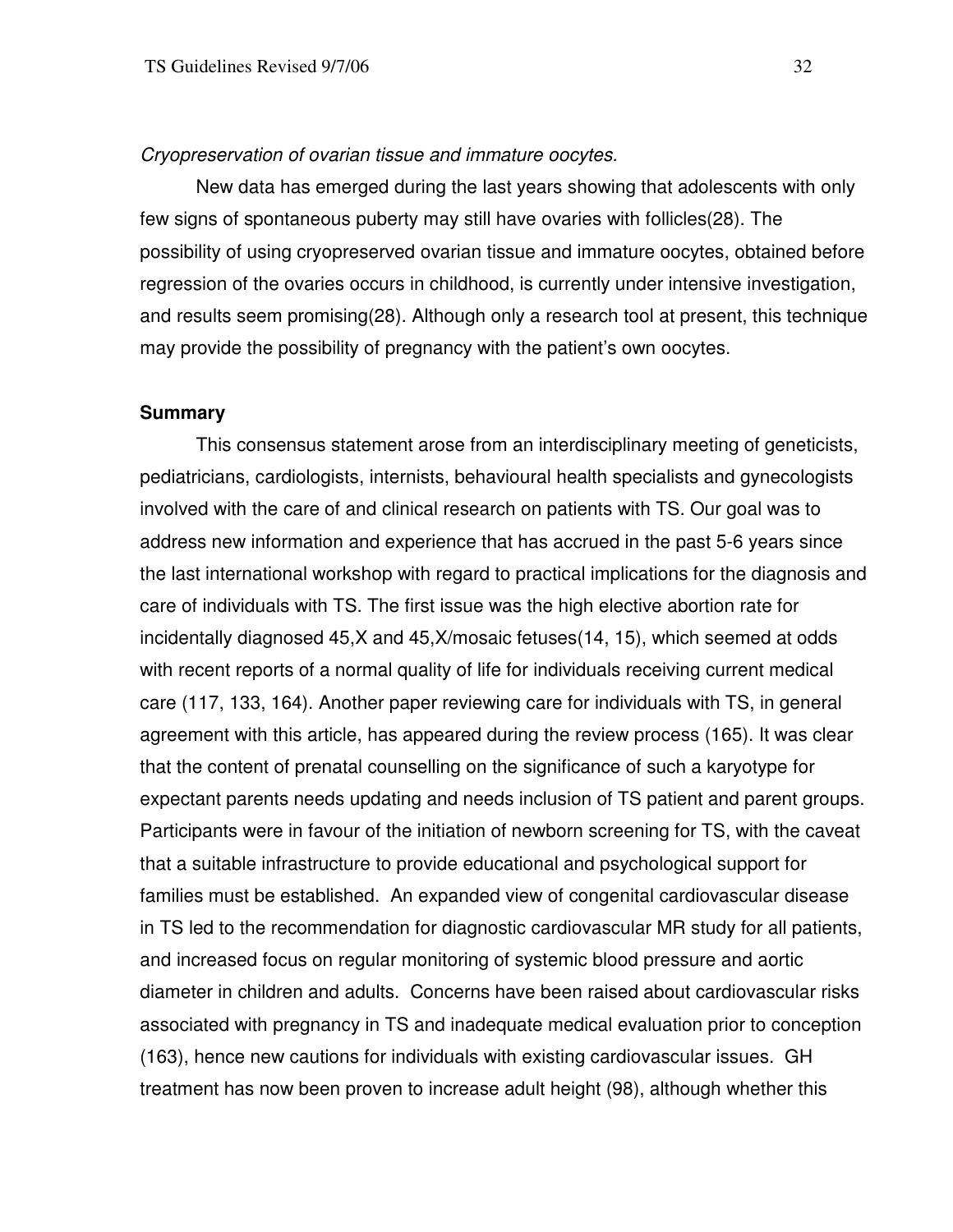effect confers an advantage to adults with TS has not been proven(117). Because growth appears to continue apace with the gradual introduction of estradiol, pubertal development generally should not be delayed in order to further increase adult height. Pubertal delay may exacerbate the negative psychosocial impact of early ovarian failure, associated with excessive shyness and social anxiety, delayed sexual debut and decreased marriage rate. The increased frequency of non-verbal learning and attention deficit disorders in girls with TS mandates comprehensive testing at an early age so as to implement appropriate educational plans in a timely manner. The care of adults with TS has received less attention than the treatment of children, and many seem to be "falling through the cracks" with inadequate cardiovascular evaluation (166) and estrogen treatment(167).

 Last, it is important to recognize that the recommendations in this document are based on the authors' best judgments given the current level of medical knowledge. There are many questions that remain unanswered regarding care for girls and women with TS, such as identifying the optimal age of initiation and duration of GH treatment, specific interventions for attention and perceptual deficits, the best method of ovarian hormone replacement across the lifespan and the most effective monitoring for osteoporosis and cardiovascular disease.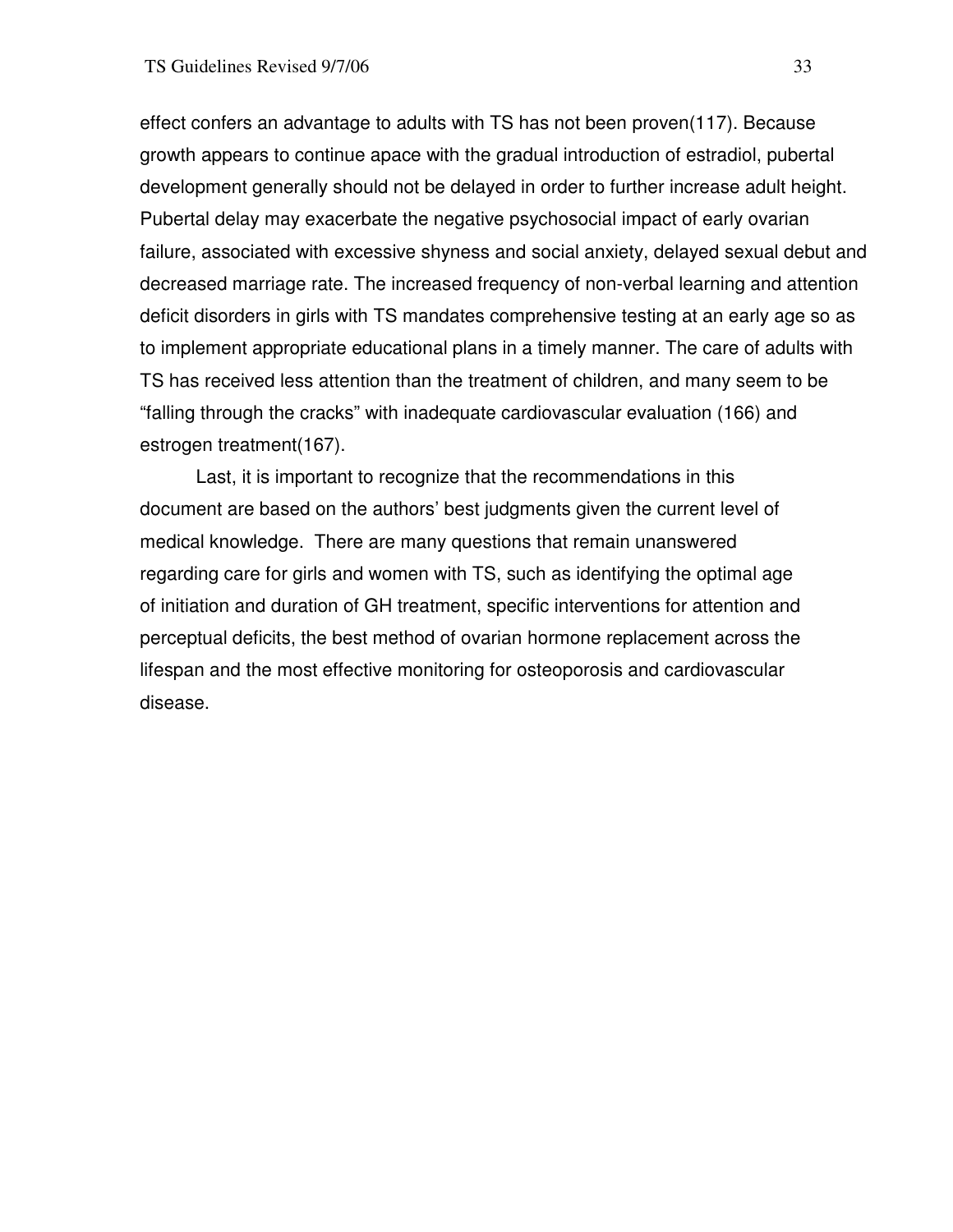#### **\*Turner Syndrome Consensus Study Group**

#### **Conference and Writing Committee Chair**

Carolyn Bondy, M.D., Developmental Endocrinology Branch NICHD, NIH, 301-496-4686, bondyc@mail.nih.gov

Neus Baena, MD Genetics Laboratory, Corporacio Sanitaria Parc Tauli, Institut Universitari Parc Tauli-UAB, Sabadell, Spain. nbaena@cspt.es

Vladimir K Bakalov, MD, Developmental Endocrinology Branch NICHD, NIH, 301-496-4686, bakalovv@mail.nih.gov

Barbara Bowles Biesecker, MS, NHRGI/National Institutes of Health, Bethesda, MD, barbarab@mail.nih.gov, Tel.: +1 301 496 397

Jean-Claude Carel, MD, Endocrinologie Diabétologie Pédiatrique & INSERM U690 Hôpital Robert Debré, 48, boulevard Sérurier, 75935 Paris cedex 19, France carel@rdebre.inserm.fr

Gerard Conway\*\*, MD- Department of Endocrinology, Middlesex Hospital, Mortimer Street, London, WIN 8AA, UK. gerard.conway@uclh.nhs.uk

Marsha Davenport\*\*, MD- Department of Pediatrics, University of North Carolina at Chapel Hill, 27599-7220, USA. mld@med.unc.edu

Christine Disteche, PhD, Department of Pathology and Medicine, University of Washington, Seattle WA 98195, cdistech@u.washington.edu

Megan Freebury Karnis, MD, FRSCS, Division of Reproductive Endocrinology and Infertility, McMaster University, Hamilton, Ontario, Canada, mkarnis@mcmaster.ca

John A. Germak, MD, Novo Nordisk Inc., Princeton, NJ 08540, USA, jgak@novonordisk.com

Claus H. Gravholt\*\*, PhD, MD- Medical Department M (Endocrinology and Diabetes), Aarhus Sygehus, Aarhus University Hospital, Denmark. ch.gravholt@dadlnet.uk

Joanne Foodim, MD jfoodim@yahoo.com, New Haven CT

Daniel Gunther, MD, Department of Pediatrics and Endocrinology, Children's Hospital and Regional Medical Center, 4800 Sand Point Way, NE, M1-3, Seattle, WA 98105, USA. dan.gunther@seattlechildrens.org

Outi Hovatta, MD- Division of Obstetrics and Gynaecology, Karolinska Institute, Huddinge University Hospital, S-141 86 Stockholm, Sweden. outi.hovatta@klinvet.ki.se

Anne-Marie Kappelgard, MD, Novo-Nordisk A/S amk@novonordisk.com

Wieland Kiess, MD, - Hospital for Children and Adolescents, University of Leipzig Oststrasse 21-25, D-04317 Leipzig (Germany) Tel. +49 341 97 26000, E-Mail kiw@medizin.uni-leipzig.de

Kerstin Landin-Wilhelmsen, MD, Endocrine Division, Sahlgrenska University Hospital, Goteborg, Sweden. kerstin.landin@sahlgrenska.se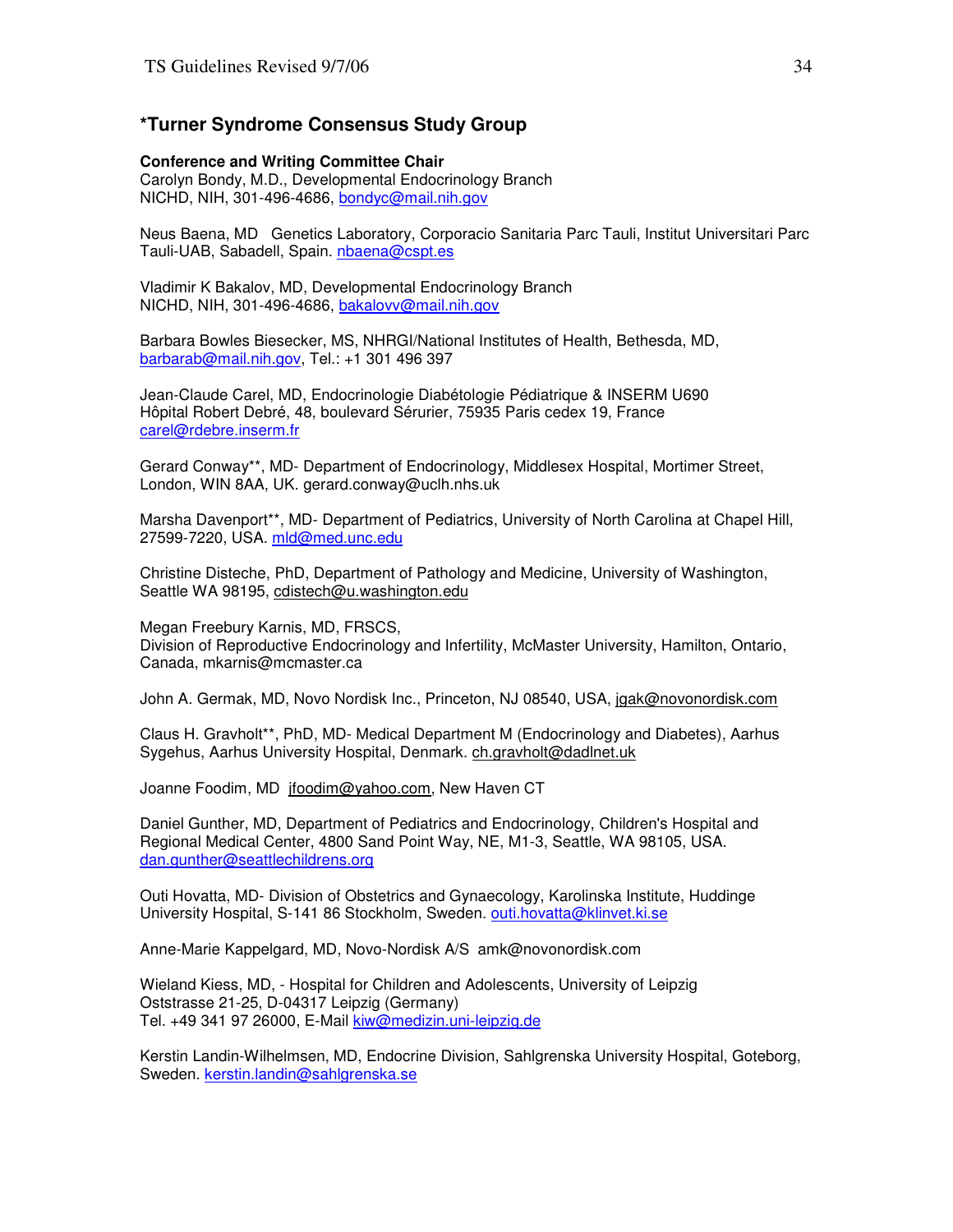Angela Lin\*\*, MD- Genetics and Teratology Unit, Mass General Hospital for Children, Boston, Massachusetts lin.angela@mgh.harvard.edu

Barbara Lippe, MD- Genentech 323-938-4356 blipped@gene.com

Melissa Loscalzo, MD, University of South Florida, All Children's Hospital, 880 6<sup>th</sup> Street South; Suite 240, St. Petersburg, Florida 33701 (727)767-8491 mloscalzo2@hotmail.com

Kelly Lynch, MD, Baystate Medical Center, kelly.lynch@bhs.org

Laura Mazzanti, MD, Department of Pediatrics, Pediatric Clinic, S.Orsola-Malpighi Hospital, Via Massarenti 11, 40138 Bologna, Italy. laura.mazzanti@unibo.it

Michèle M. M. Mazzocco, Ph.D. Johns Hopkins School of Medicine 443-923-4125 mazzocco@kennedykrieger.org

Elizabeth McCauley Department of Psychiatry, University of Washington/Children's Hospital and Medical Center, Seattle, USA <eliz@u.washington.edu

Paul McDonough, MD- Department of Obstetrics and Gynecology, Medical College of Georgia, Augusta, Georgia; pmcdonou@mcg.edu <pmcdonou@mcg.edu>

Sabine M.P.F. de Muinck Keizer-Schrama, MD, Department of Pediatrics Sophia Children's Hospital/Erasmus MC, Dr. Molewaterplein 60 NL-3015 GJ Rotterdam (The Netherlands) +31 (10) 463 6786 / 6643/6363 s.demuinckkeizer-schrama@erasmusmc.nl

Rune Weis Naeraa, MD, Pediatric Department Randers Central Hospital, Denmark Phone +45 8910 2700 Fax +45 8910 3207

Charmian Quigley, MD- Eli Lilly & Co., Indianapolis, Indiana 46285, USA. qac@lilly.com

Robert Rosenfield, MD, University of Chicago Children's Hospital, robros@peds.bsd.uchicago.edu

Douglas Rosing, MD, National Heart, Lung and Blood Institute, NIH, Bethesda, MD rosingd@nhlbi.nih.gov

Judy Ross \*\*, MD-Department of Pediatrics, Thomas Jefferson University, Philadelphia, Pennsylvan 19107, USA. judith.ross@mail.tju.edu

Dominique Roulot, MD, Service d'Hepato-gastroenterologie, Hopital Jean Verdier, Bondy, France. dominique.roulot@avc.ap-hop-paris.fr

Karen Rubin, MD -Division of Pediatric Endocrinology, University of Connecticut School of Medicine, Farmington, CT, USA. krubin@ccmckids.org

Paul Saenger, MD Department of Pediatrics, Montefiore Medical Center, 111 East 210th Street, Bronx, NY 10467-2490. Tel.: +718-920-4664 phsaenger@aol.com

Peter Schmidt, MD, National Institute of Mental Health, Bethesda, MD, Bldg. 10-CRC, Room 65340 (SE), 10 Center Dr MSC 1276, Bethesda MD 20892 peterschmidt@mail.nih.gov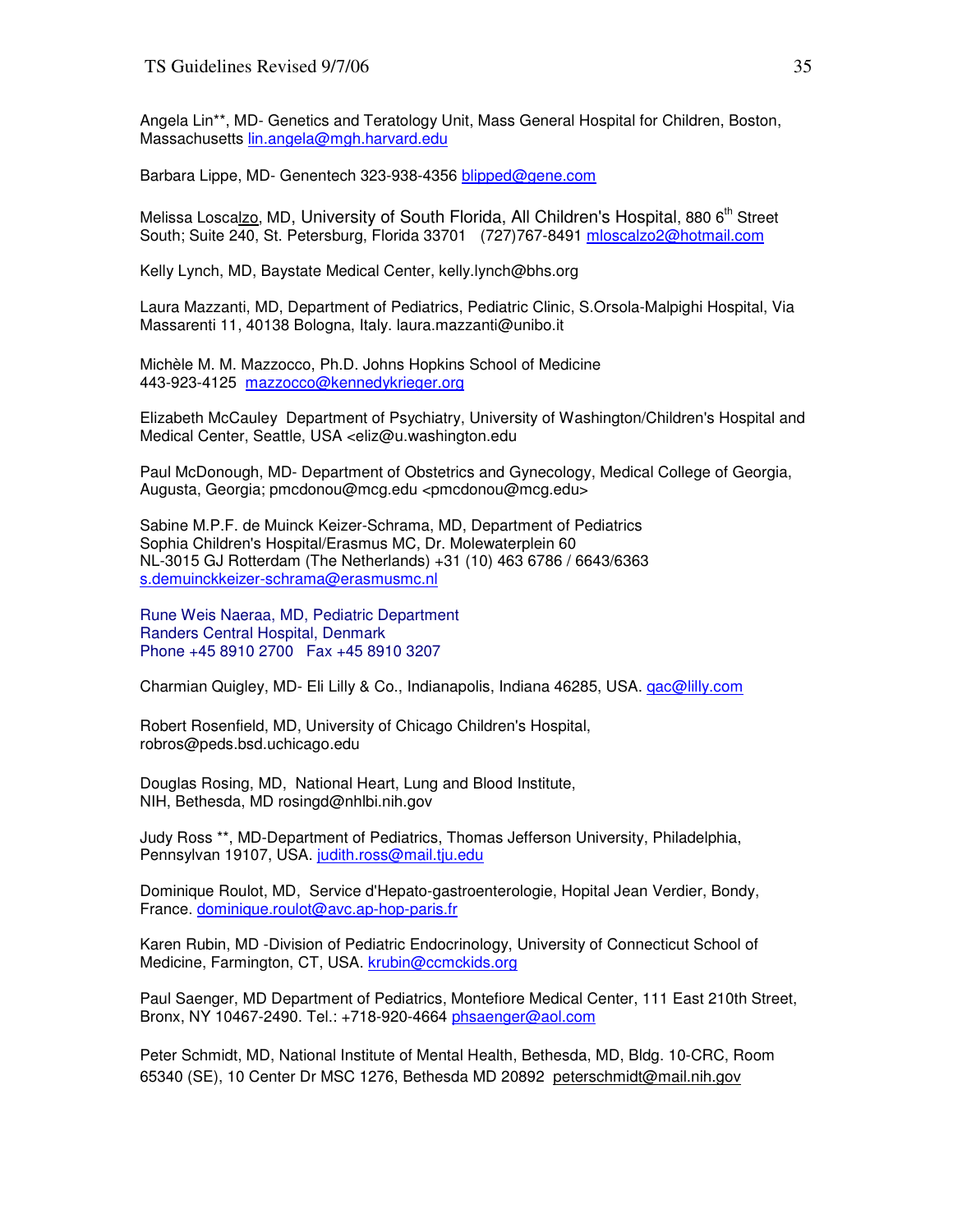Mike Silberbach\*\*, MD, Doernbecher Children's Hospital, 707 S.W. Gaines Rd., Mail Code CDRC-P, Portland, OR 97239-2901. silberbm@ohsu.edu .

Virginia Sybert, MD -, Box 356524, Division of Dermatology, University of Washington School of Medicine, 1959 NE Pacific Street, Seattle, Washington 98195, flk01@u.washington.edu

Daniel L Van Dyke, PhD, Mayo Clinic, 200 First St, SW Rochester MN 55905-0001 (507) 284-6776, vandyke.daniel@mayo.edu

Andrew Zinn\*,\* MD. PhD,- McDermott Center for Human Growth and Development and Department of Internal Medicine, The University of Texas Southwestern Medical Center, Dallas, TX 75390, USA Andrew. Zinn@UTSouthwestern.edu

\*\* Section Chair or Co-chairs: AZ, Genetics: MS and AL, Cardiology; MD, Growth & Development; JR, Psychosocial and Educational Development; GC & CG, Adult and Gynecological Care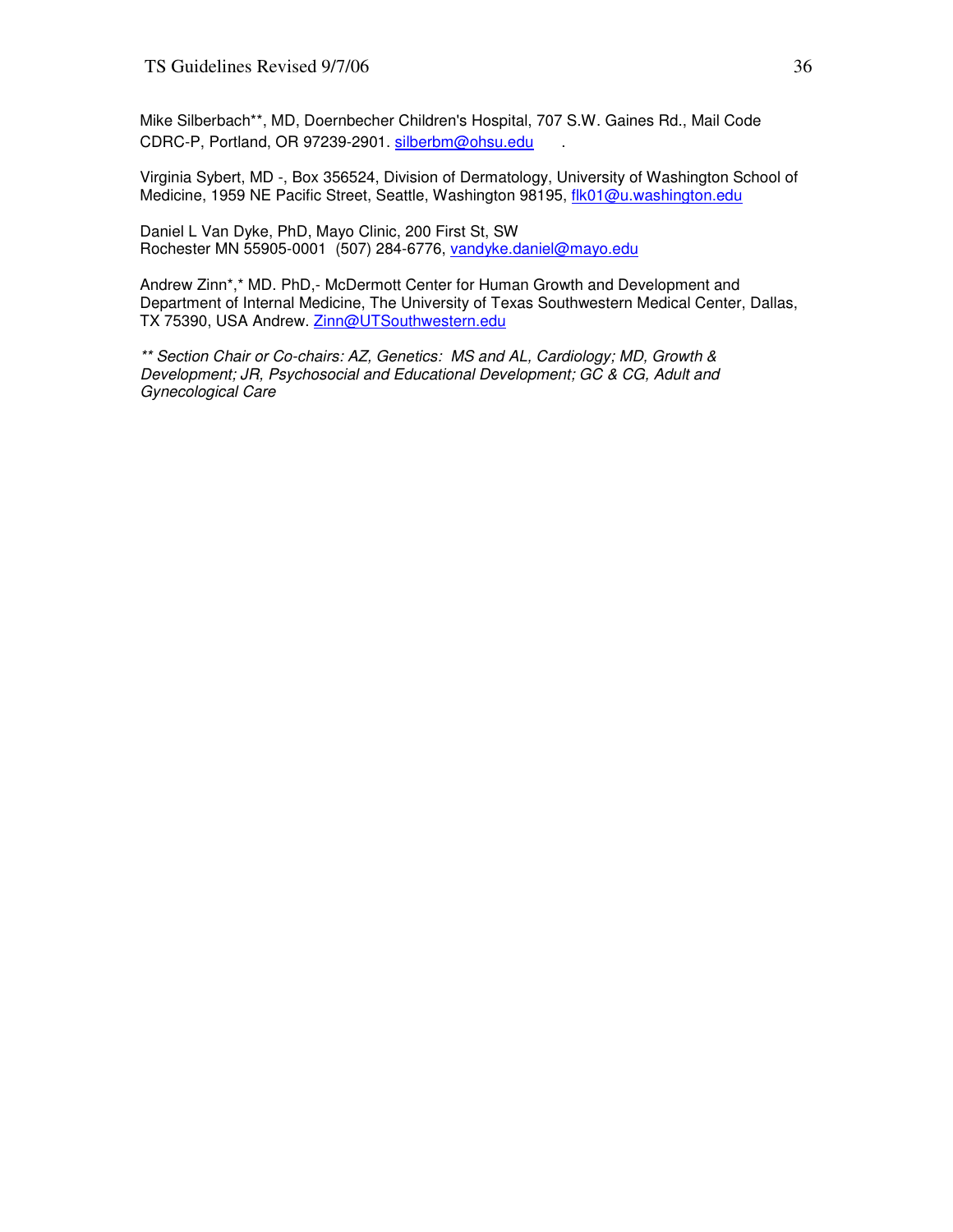## **Acknowledgements**

We thank Duane Alexander, MD, Director, National Institute of Child Health, for his faithful support of research aimed at improving the lives of girls and women with TS. We appreciate the generous participation in clinical research by families of girls with TS and girls and women with TS. We acknowledge expert advice from Alan DeCherney, MD, NICHD, NIH; Harry Dietz, MD, Johns Hopkins, Baltimore, MD; Andrew Griffith, NIDCD/NIH; Vincent Ho, MD, Uniformed Services University of the Health Sciences and NIH CC, Bethesda, MD and Jacquelyn Noonan, MD, University of Kentucky. We acknowledge support for the Wellness for Girls and Women with Turner Syndrome Conference generously provided by the National Institute of Child Health, Genentech, Lilly, Novo-Nordisk and Pfizer.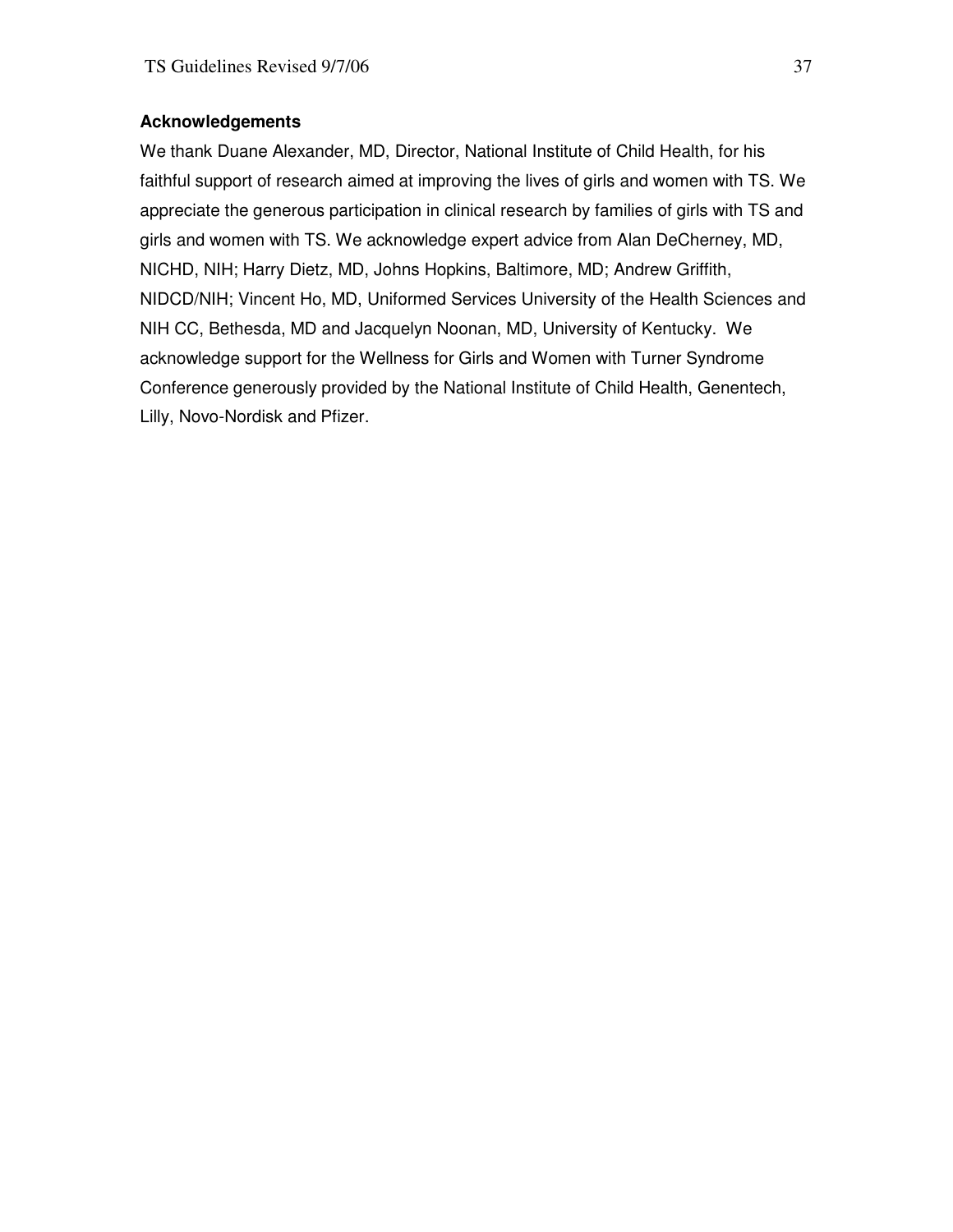## **References**

- 1. **Nielsen J, Wohlert M** 1991 Chromosome abnormalities found among 34,910 newborn children: results from a 13-year incidence study in Arhus, Denmark. Hum Genet 87:81-83
- 2. **Saenger P, Wikland KA, Conway GS, Davenport M, Gravholt CH, Hintz R, Hovatta O, Hultcrantz M, Landin-Wilhelmsen K, Lin A, Lippe B, Pasquino AM, Ranke MB, Rosenfeld R, Silberbach M** 2001 Recommendations for the Diagnosis and Management of Turner Syndrome. J Clin Endocrinol Metab 86:3061-3069
- 3. **Turner HH** 1938 A syndrome of infantilism, congenital webbed neck, and cubitus valgus. Endocrinology 23:566-574
- 4. **Ullrich O** 1930 Über typische Kombinationsbilder multipler Abartungen. Z Kinderheilk 49:271-276
- 5. **Ferguson-Smith MA** 1965 Karyotype-phenotype correlations in gonadal dysgenesis and their bearing on the pathogenesis of malformations. J med Genet 2:142-155
- 6. **Ross JL, Scott C, Jr., Marttila P, Kowal K, Nass A, Papenhausen P, Abboudi J, Osterman L, Kushner H, Carter P, Ezaki M, Elder F, Wei F, Chen H, Zinn AR** 2001 Phenotypes Associated with SHOX Deficiency. J Clin Endocrinol Metab 86:5674-5680
- 7. **Maraschio P, Tupler R, Barbierato L, Dainotti E, Larizza D, Bernardi F, Hoeller H, Garau A, Tiepolo L** 1996 An analysis of Xq deletions. Hum Genet 97:375-381
- 8. **Nicolaides KH, Azar G, Snijders RJ, Gosden CM** 1992 Fetal nuchal oedema: associated malformations and chromosomal defects. Fetal Diagn Ther 7:123-131
- 9. **Bronshtein M, Zimmer EZ, Blazer S** 2003 A characteristic cluster of fetal sonographic markers that are predictive of fetal Turner syndrome in early pregnancy. Am J Obstet Gynecol 188:1016-1020
- 10. **Ruiz C, Lamm F, Hart PS** 1999 Turner Syndrome and Multiple-Marker Screening. Clin Chem 45:2259-2261
- 11. **Gunther DF, Eugster E, Zagar AJ, Bryant CG, Davenport ML, Quigley CA** 2004 Ascertainment Bias in Turner Syndrome: New Insights From Girls Who Were Diagnosed Incidentally in Prenatal Life. Pediatrics 114:640-644
- 12. **Koeberl DD, McGillivray B, Sybert VP** 1995 Prenatal diagnosis of 45,X/46,XX mosaicism and 45,X: implications for postnatal outcome. Am J Hum Genet 57:661-666
- 13. **Hook EB, Warburton D** 1983 The distribution of chromosomal genotypes associated with Turner's syndrome: livebirth prevalence rates and evidence for diminished fetal mortality and severity in genotypes associated with structural X abnormalities or mosaicism. Hum Genet 64:24-27
- 14. **Baena N, De Vigan C, Cariati E, Clementi M, Stoll C, Caballin MR, Guitart M** 2004 Turner syndrome: evaluation of prenatal diagnosis in 19 European registries. Am J Med Genet A 129:16-20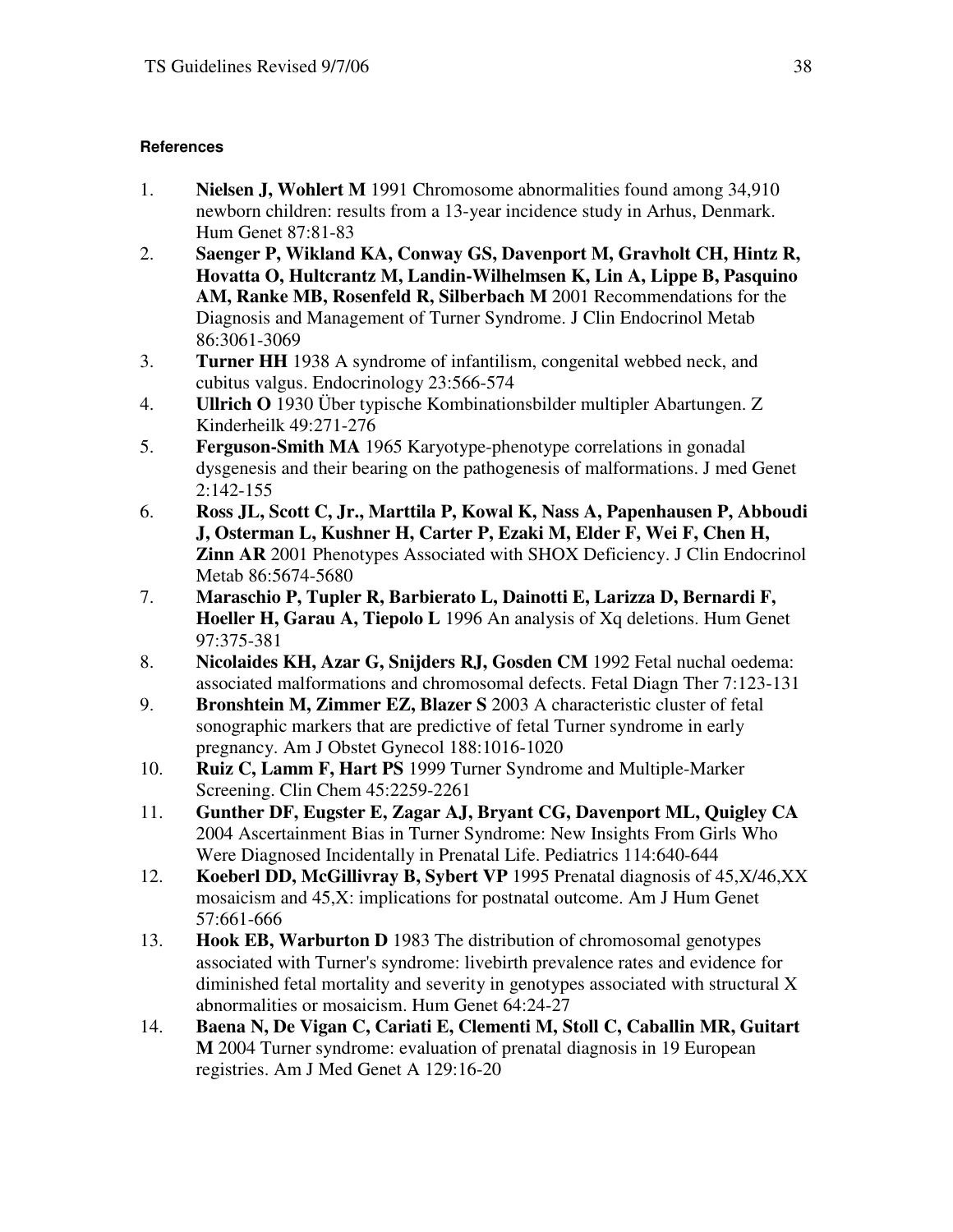- 15. **Hamamy HA, Dahoun S** 2004 Parental decisions following the prenatal diagnosis of sex chromosome abnormalities. European Journal of Obstetrics  $\&$ Gynecology and Reproductive Biology 116:58-62
- 16. **Hall S, Abramsky L, Marteau TM** 2003 Health professionals' reports of information given to parents following the prenatal diagnosis of sex chromosome anomalies and outcomes of pregnancies: a pilot study. Prenat Diagn 23:535-538
- 17. **Warburton D, Kline J, Stein Z, Susser M** 1980 Monosomy X: a chromosomal anomaly associated with young maternal age. Lancet 1:167-169
- 18. **Sutton EJ, McInerney-Leo A, Bondy CA, Gollust SE, King D, Biesecker B** 2005 Turner syndrome: four challenges across the lifespan. Am J Med Genet A 139:57-66
- 19. **Hook EB** 1977 Exclusion of chromosomal mosaicism: tables of 90%, 95% and 99% confidence limits and comments on use. Am J Hum Genet 29:94-97
- 20. **Wiktor AE, Van Dyke DL** 2005 Detection of low level sex chromosome mosaicism in Ullrich-Turner syndrome patients. Am J Med Genet A 138:259-261
- 21. **Nishi MY, Domenice S, Medeiros MA, Mendonca BB, Billerbeck AE** 2002 Detection of Y-specific sequences in 122 patients with Turner syndrome: nested PCR is not a reliable method. Am J Med Genet 107:299-305
- 22. **Cools M, Drop SLS, Wolffenbuttel KP, Oosterhuis JW, Looijenga LHJ** 2006 Germ cell tumors in the intersex gonad: Old paths, new directions, moving frontiers. Endocr Rev:er.2006-0005
- 23. **Wei F, Cheng S, Badie N, Elder F, Scott C, Jr., Nicholson L, Ross JL, Zinn AR** 2001 A man who inherited his SRY gene and Leri-Weill dyschondrosteosis from his mother and neurofibromatosis type 1 from his father. Am J Med Genet 102:353-358
- 24. **Landin-Wilhelmsen K, Bryman I, Hanson C, Hanson L** 2004 Spontaneous pregnancies in a Turner syndrome woman with Y-chromosome mosaicism. J Assist Reprod Genet 21:229-230
- 25. **Salo P, Kaariainen H, Petrovic V, Peltomaki P, Page DC, de la Chapelle A** 1995 Molecular mapping of the putative gonadoblastoma locus on the Y chromosome. Genes Chromosomes Cancer 14:210-214
- 26. **Tsuchiya K, Reijo R, Page DC, Disteche CM** 1995 Gonadoblastoma: molecular definition of the susceptibility region on the Y chromosome. Am J Hum Genet 57:1400-1407
- 27. **Gravholt CH, Juul S, Naeraa RW, Hansen J** 1996 Prenatal and postnatal prevalence of Turner's syndrome: a registry study. BMJ 312:16-21
- 28. **Hreinsson JG, Otala M, Fridstrom M, Borgstrom B, Rasmussen C, Lundqvist M, Tuuri T, Simberg N, Mikkola M, Dunkel L, Hovatta O** 2002 Follicles Are Found in the Ovaries of Adolescent Girls with Turner's Syndrome. J Clin Endocrinol Metab 87:3618-3623
- 29. **Meng H, Hager K, Rivkees SA, Gruen JR** 2005 Detection of Turner Syndrome Using High-Throughput Quantitative Genotyping. J Clin Endocrinol Metab 90:3419-3422
- 30. **Lacro RV, Jones KL, Benirschke K** 1988 Coarctation of the aorta in Turner syndrome: a pathologic study of fetuses with nuchal cystic hygromas, hydrops fetalis, and female genitalia. Pediatrics 81:445-451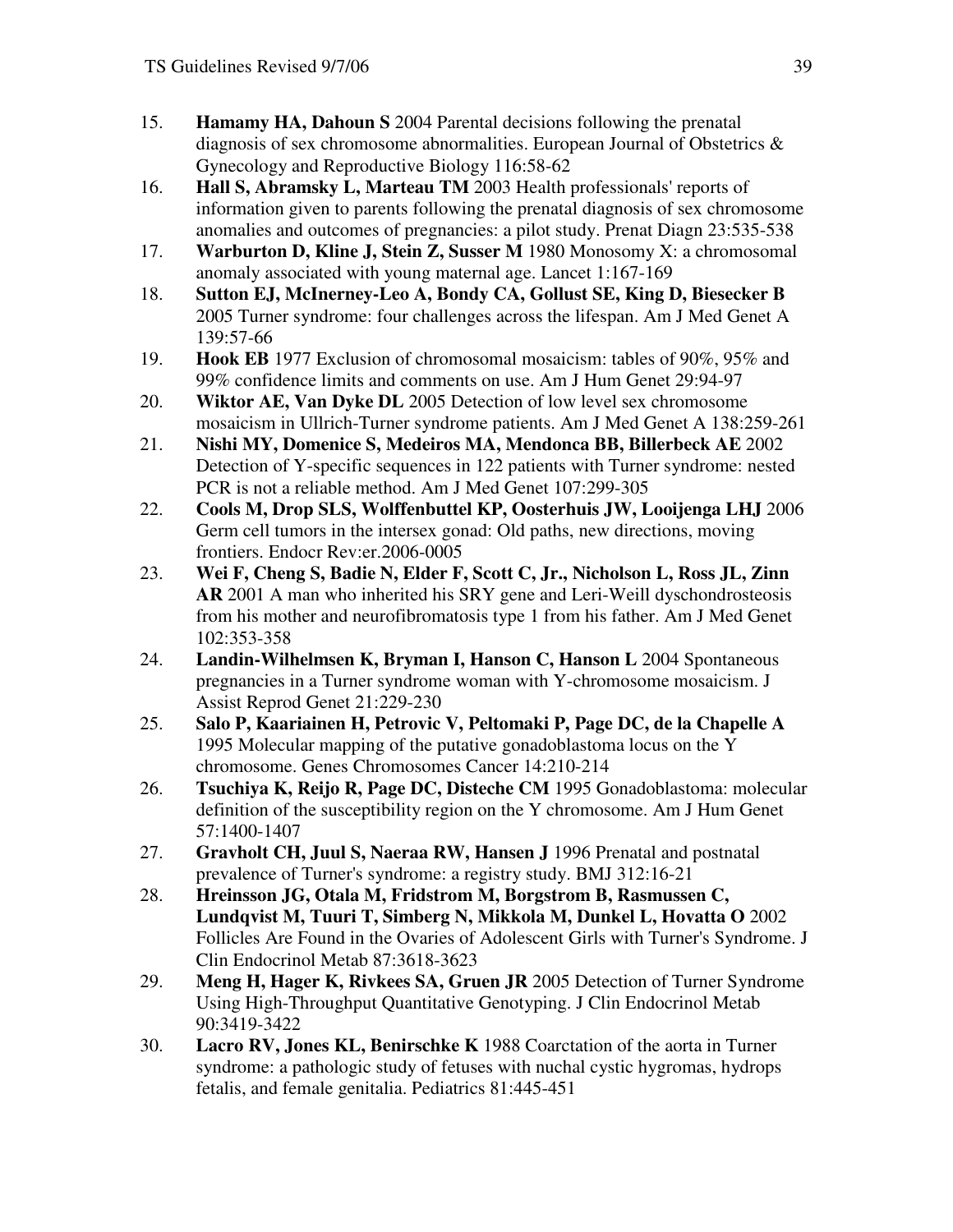- 31. **Surerus E, Huggon IC, Allan LD** 2003 Turner's syndrome in fetal life. Ultrasound Obstet Gynecol 22:264-267
- 32. **Miyabara S, Nakayama M, Suzumori K, Yonemitsu N, Sugihara H** 1997 Developmental analysis of cardiovascular system of 45,X fetuses with cystic hygroma. American Journal of Medical Genetics 68:135-141
- 33. **Clark EB** 1984 Neck Web and Congenital Heart Defects: A Pathogenic Association in 45 X-O Turner Syndrome. Teratology 29:355-361
- 34. **Loscalzo ML, Van PL, Ho VB, Bakalov VK, Rosing DR, Malone CA, Dietz HC, Bondy CA** 2005 Association Between Fetal Lymphedema and Congenital Cardiovascular Defects in Turner Syndrome. Pediatrics 115:732-735
- 35. **Berdahl LD, Wenstrom KD, Hanson JW** 1985 Web Neck Anomaly and Its Association With Congenital Heart Disease. American Journal of Medical Genetics 56:304-307
- 36. **Gotzsche C, Krag-Olsen B** 1994 Prevalence of cardiovascular malformations and association with karyotypes in Turner's syndrome. Arch Dis Child 71:433- 436
- 37. **Mazzanti L, Prandstraller D, Tassinari D, Rubino I, Santucci S, Picchio FM, Forabosco A, Cacciari E** 1988 Heart disease in Turner's syndrome. Helv Paediatr Acta 43:25-31
- 38. **Volkl TM, Degenhardt K, Koch A, Simm D, Dorr HG, Singer H** 2005 Cardiovascular anomalies in children and young adults with Ullrich-Turner syndrome the Erlangen experience. Clin Cardiol 28:88-92
- 39. **Chalard F, Ferey S, Teinturier C, Kalifa G** 2005 Aortic dilatation in Turner syndrome: the role of MRI in early recognition. Pediatr Radiol 35:323-326
- 40. **Castro AV, Okoshi K, Ribeiro SM, Barbosa MF, Mattos PF, Pagliare L, Bueno NF, Rodrigueiro DA, Haddad AL** 2002 Cardiovascular assessment of patients with Ullrich-Turner's Syndrome on Doppler echocardiography and magnetic resonance imaging. Arq Bras Cardiol 78:51-58
- 41. **Dawson-Falk KL, Wright AM, Bakker B, Pitlick PT, Wilson DM, Rosenfeld RG** 1992 Cardiovascular evaluation in Turner syndrome: utility of MR imaging. Australas Radiol 36:204-209
- 42. **Ho VB, Bakalov VK, Cooley M, Van PL, Hood MN, Burklow TR, Bondy CA** 2004 Major Vascular Anomalies in Turner Syndrome: Prevalence and Magnetic Resonance Angiographic Features. Circulation 110:1694-1700
- 43. **Ostberg JE, Brookes JAS, McCarthy C, Halcox J, Conway GS** 2004 A Comparison of Echocardiography and Magnetic Resonance Imaging in Cardiovascular Screening of Adults with Turner Syndrome. J Clin Endocrinol Metab 89:5966-5971
- 44. **Sybert VP** 1998 Cardiovascular Malformations and Complications in Turner Syndrome. Pediatrics 101:e11-
- 45. **Lin AE, Lippe B, Rosenfeld RG** 1998 Further delineation of aortic dilation, dissection, and rupture in patients with Turner syndrome. Pediatrics 102:e12
- 46. **Elsheikh M, Casadei B, Conway GS, Wass JA** 2001 Hypertension is a major risk factor for aortic root dilatation in women with Turner's syndrome. Clin Endocrinol (Oxf) 54:69-73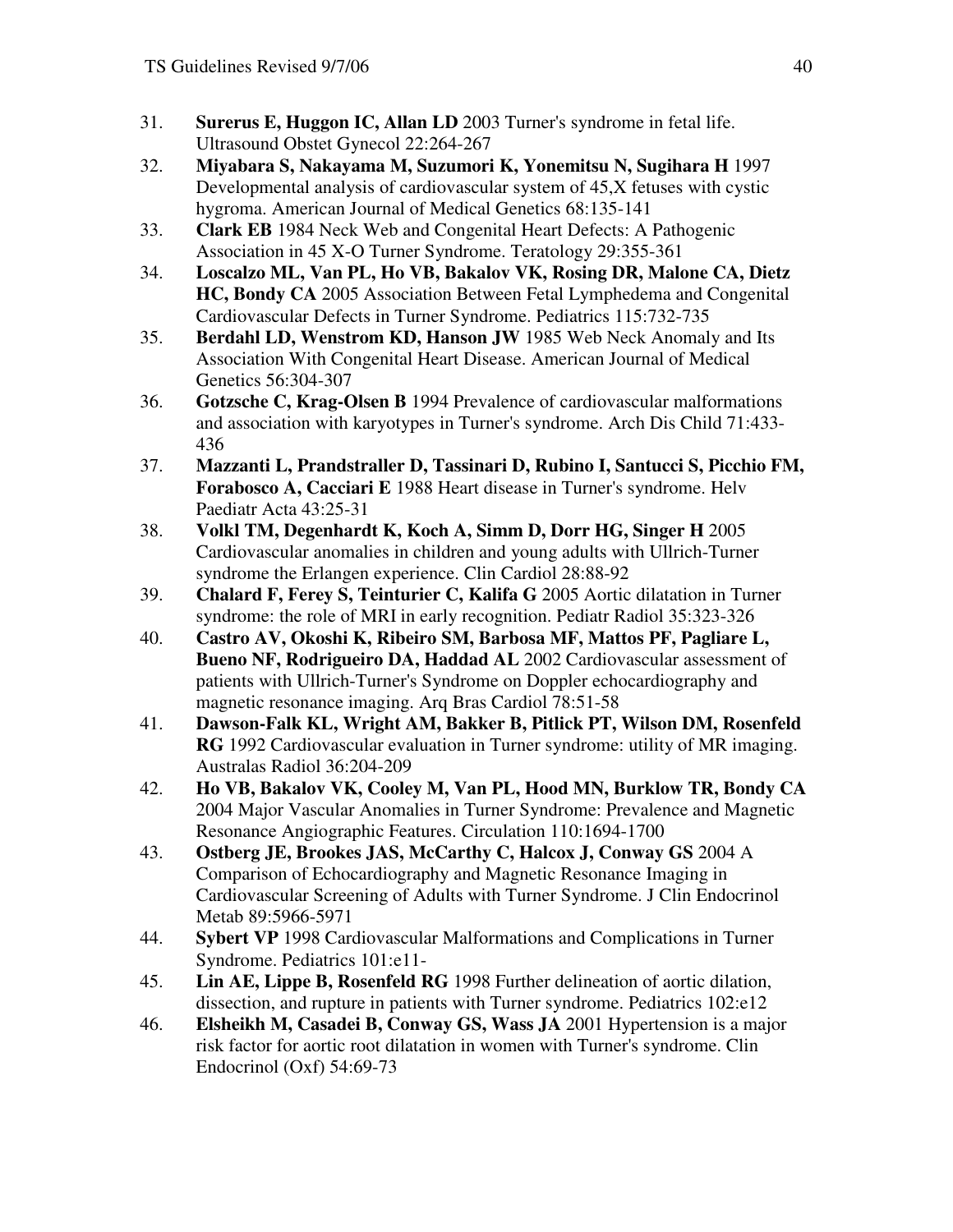- 47. **Bechtold SM, Dalla Pozza R, Becker A, Meidert A, Dohlemann C, Schwarz HP** 2004 Partial anomalous pulmonary vein connection: an underestimated cardiovascular defect in Ullrich-Turner syndrome. Eur J Pediatr 163:158-162
- 48. **Shiroma K, Ebine K, Tamura S, Yokomuro M, Suzuki H, Takanashi Y** 1997 A case of Turner's syndrome associated with partial anomalous pulmonary venous return complicated by dissecting aortic aneurysm and aortic regurgitation. J Cardiovasc Surg (Torino) 38:257-259
- 49. **van Wassenaer AG, Lubbers LJ, Losekoot G** 1988 Partial abnormal pulmonary venous return in Turner syndrome. Eur J Pediatr 148:101-103
- 50. **Ostberg JE, Donald AE, Halcox JPJ, Storry C, McCarthy C, Conway GS** 2005 Vasculopathy in Turner Syndrome: Arterial Dilatation and Intimal Thickening without Endothelial Dysfunction. J Clin Endocrinol Metab 90:5161- 5166
- 51. **Baguet J-P, Douchin S, Pierre H, Rossignol A-M, Bost M, Mallion J-M** 2005 Structural and functional abnormalities of large arteries in Turner syndrome. Heart:hrt.2004.048371
- 52. **Bondy CA, Van PL, Bakalov VK, Sachdev V, Malone CA, Ho VB, Rosing DR** 2006 Prolongation of the cardiac QTc interval in Turner syndrome. Medicine (Baltimore) 85:75-81
- 53. **Liao AW, Snijders R, Geerts L, Spencer K, Nicolaides KH** 2000 Fetal heart rate in chromosomally abnormal fetuses. Ultrasound Obstet Gynecol 16:610-613
- 54. **Gravholt CH, Hansen KW, Erlandsen M, Ebbehoj E, Christiansen JS** 2006 Nocturnal hypertension and impaired sympathovagal tone in Turner syndrome. J Hypertens 24:353-360
- 55. **Mazzanti L, Cacciari E** 1998 Congenital heart disease in patients with Turner's syndrome. Italian Study Group for Turner Syndrome (ISGTS). J Pediatr 133:688- 692
- 56. **Nathwani NC, Unwin R, Brook CG, Hindmarsh PC** 2000 The influence of renal and cardiovascular abnormalities on blood pressure in Turner syndrome. Clin Endocrinol (Oxf) 52:371-377
- 57. **Gravholt CH, Naeraa RW, Nyholm B, Gerdes LU, Christiansen E, Schmitz O, Christiansen JS** 1998 Glucose metabolism, lipid metabolism, and cardiovascular risk factors in adult Turner's syndrome. The impact of sex hormone replacement. Diabetes Care 21:1062-1070
- 58. **Radetti G, Crepaz R, Milanesi O, Paganini C, Cesaro A, Rigon F, Pitscheider W** 2001 Cardiac performance in Turner's syndrome patients on growth hormone therapy. Horm Res 55:240-244
- 59. **Sas TC, Cromme-Dijkhuis AH, de Muinck Keizer-Schrama SM, Stijnen T, van Teunenbroek A, Drop SL** 1999 The effects of long-term growth hormone treatment on cardiac left ventricular dimensions and blood pressure in girls with Turner's syndrome. Dutch Working Group on Growth Hormone. J Pediatr 135:470-476
- 60. **Bondy CA, Van PL, Bakalov VK, Ho VB** 2006 Growth Hormone Treatment and Aortic Dimensions in Turner Syndrome. J Clin Endocrinol Metab 91:1785- 1788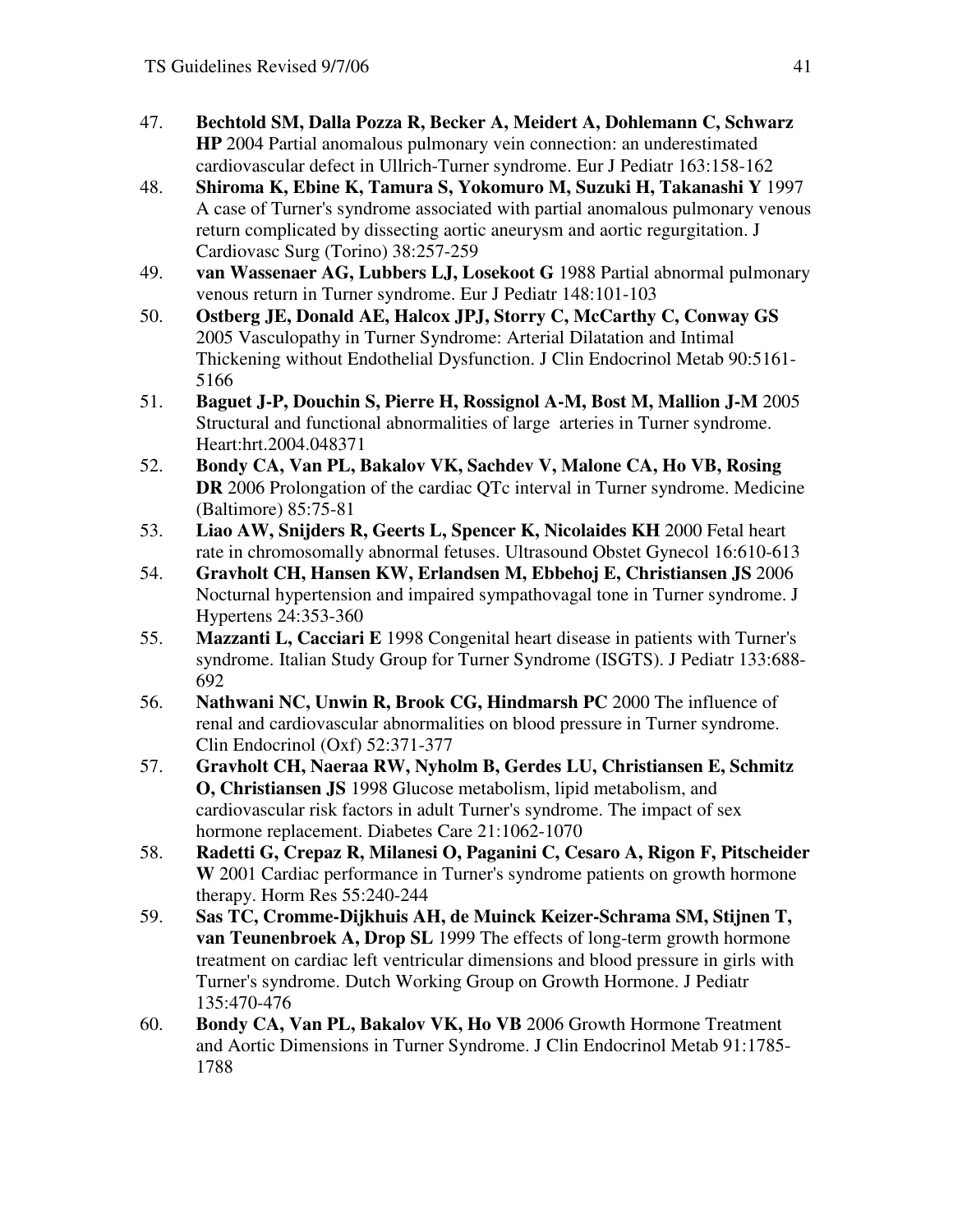- 61. **van den Berg J, Bannink EM, Wielopolski PA, Pattynama PM, de Muinck Keizer-Schrama SM, Helbing WA** 2006 Aortic Distensibility and Dimensions and the Effects of Growth Hormone Treatment in the Turner Syndrome. The American Journal of Cardiology 97:1644-1649
- 62. **Roman MJ, Devereux RB, Kramer-Fox R, O'Loughlin J** 1989 Twodimensional echocardiographic aortic root dimensions in normal children and adults. The American Journal of Cardiology 64:507-512
- 63. **Nathwani NC, Unwin R, Brook CG, Hindmarsh PC** 2000 Blood pressure and Turner syndrome. Clin Endocrinol (Oxf) 52:363-370
- 64. **Shores J, Berger KR, Murphy EA, Pyeritz RE** 1994 Progression of Aortic Dilatation and the Benefit of Long-Term {beta}-Adrenergic Blockade in Marfan's Syndrome. N Engl J Med 330:1335-1341
- 65. **Karnis MF, Zimon AE, Lalwani SI, Timmreck LS, Klipstein S, Reindollar RH** 2003 Risk of death in pregnancy achieved through oocyte donation in patients with Turner syndrome: a national survey. Fertility and Sterility 80:498-501
- 66. **Fletcher GF** 1997 How to Implement Physical Activity in Primary and Secondary Prevention : A Statement for Healthcare Professionals From the Task Force on Risk Reduction, American Heart Association. Circulation 96:355-357
- 67. **Ko DSC, Lerner R, Klose G, Cosimi AB** 1998 Effective Treatment of Lymphedema of the Extremities. Archives of Surgery 133:452-458
- 68. **Bernas MJ, Witte CL, Witte MH** 2001 The diagnosis and treatment of peripheral lymphedema: draft revision of the 1995 Consensus Document of the International Society of Lymphology Executive Committee for discussion at the September 3-7, 2001, XVIII International Congress of Lymphology in Genoa, Italy. Lymphology 34:84-91
- 69. **Bilge I, Kayserili H, Emre S, Nayir A, Sirin A, Tukel T, Bas F, Kilic G, Basaran S, Gunoz H, Apak M** 2000 Frequency of renal malformations in Turner syndrome: analysis of 82 Turkish children. Pediatr Nephrol 14:1111-1114
- 70. **Lippe B** 1991 Turner syndrome. Endocrinol Metab Clin North Am 20:121-152
- 71. **Chang P, Tsau YK, Tsai WY, Tsai WS, Hou JW, Hsiao PH, Lee JS** 2000 Renal malformations in children with Turner's syndrome. J FormosMedAssoc 99:796-798
- 72. **Denniston AK, Butler L** 2004 Ophthalmic features of Turner's syndrome. Eye 18:680-684
- 73. **Barrenasa M, Landin-Wilhelmsenb K, Hansonc C** 2000 Ear and hearing in relation to genotype and growth in Turner syndrome. Hear Res 144:21-28
- 74. **Dhooge IJ, De Vel E, Verhoye C, Lemmerling M, Vinck B** 2005 Otologic disease in turner syndrome. Otol Neurotol 26:145-150
- 75. **Stenberg AE, Nylen O, Windh M, Hultcrantz M** 1998 Otological problems in children with Turner's syndrome. Hearing Research 124:85-90
- 76. **Rongen-Westerlaken C, Van Den Born E, Prahl-Andersen B, Rikken B, van Teunenbroek A, Kamminga N, Van Der Tweel I, Otten BJ, Delamarre-Van der Waal HA, Drayer NM** 1992 Shape of the craniofacial complex in children with Turner syndrome. J Biol Buccale 20:185-190
- 77. **Midtbo M, Halse A** 1996 Occlusal morphology in Turner syndrome. EurJ Orthod 18:103-109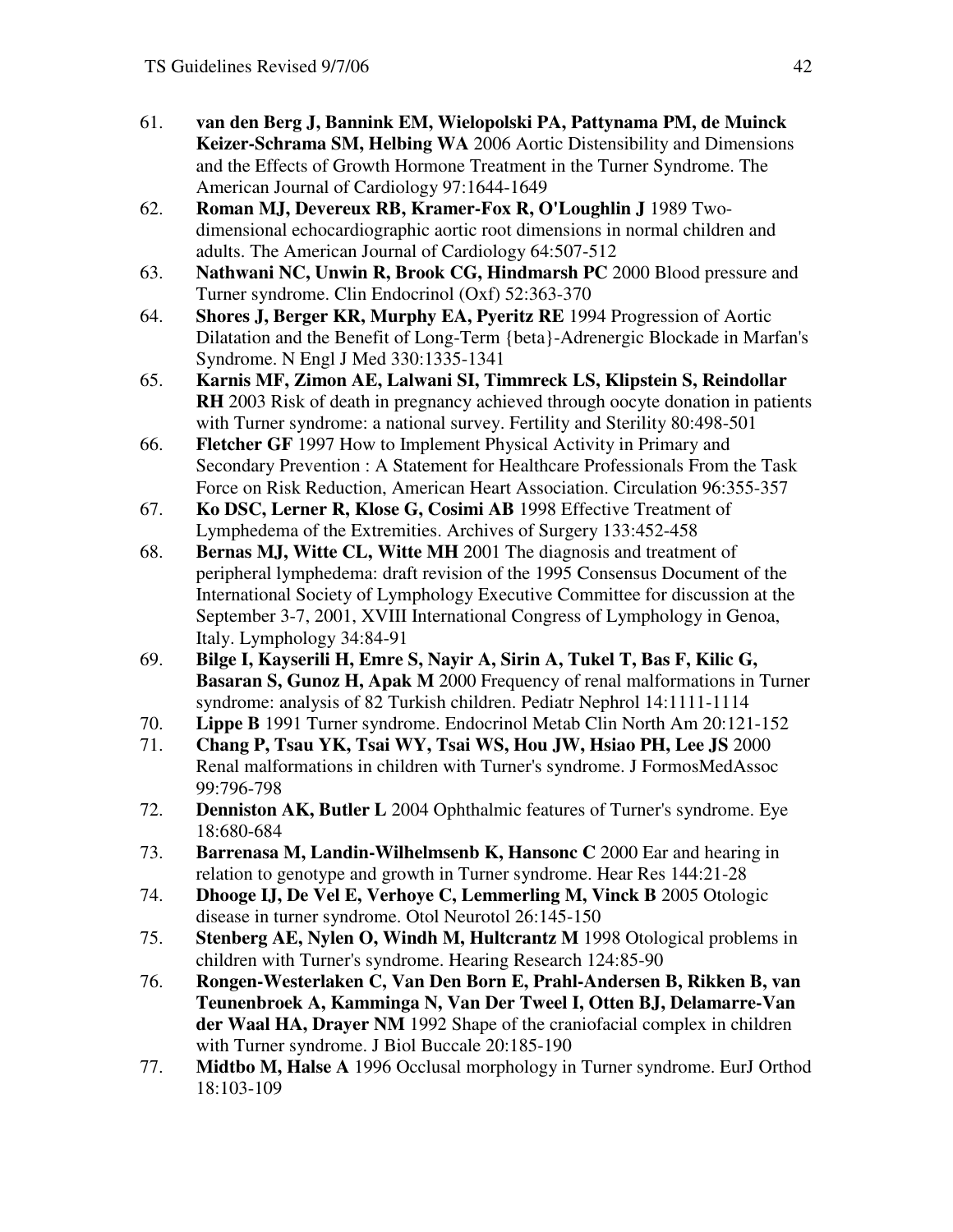- 78. **Zilberman U, Smith P, Alvesalo L** 2000 Crown components of mandibular molar teeth in 45,X females (Turner syndrome). Arch Oral Biol 45:217-225
- 79. **Russell KA** 2001 Orthodontic treatment for patients with Turner syndrome. AmJOrthodDentofacial Orthop 120:314-322
- 80. **Livadas S, Xekouki P, Fouka F, Kanaka-Gantenbein C, Kaloumenou I, Mavrou A, Constantinidou N, cou-Voutetakis C** 2005 Prevalence of thyroid dysfunction in Turner's syndrome: a long-term follow-up study and brief literature review. Thyroid 15:1061-1066
- 81. **El-Mansoury M, Bryman I, Berntorp K, Hanson C, Wilhelmsen L, Landin-Wilhelmsen K** 2005 Hypothyroidism Is Common in Turner Syndrome: Results of a Five-Year Follow-Up. J Clin Endocrinol Metab 90:2131-2135
- 82. **Bonamico M, Pasquino AM, Mariani P, Danesi HM, Culasso F, Mazzanti L, Petri A, Bona G** 2002 Prevalence and Clinical Picture of Celiac Disease in Turner Syndrome. J Clin Endocrinol Metab 87:5495-5498
- 83. **Hill ID, Dirks MH, Liptak GS, Colletti RB, Fasano A, Guandalini S, Hoffenberg EJ, Horvath K, Murray JA, Pivor M, Seidman EG** 2005 Guideline for the diagnosis and treatment of celiac disease in children: recommendations of the North American Society for Pediatric Gastroenterology, Hepatology and Nutrition. J PediatrGastroenterolNutr 40:1-19
- 84. **Lowenstein EJ, Kim KH, Glick SA** 2004 Turner's syndrome in dermatology. Journal of the American Academy of Dermatology 50:767-776
- 85. **Zvulunov A, Wyatt DT, Laud PW, Esterly NB** 1998 Influence of genetic and environmental factors on melanocytic naevi: a lesson from Turner's syndrome. BrJ Dermatol 138:993-997
- 86. **Larralde M, Gardner SS, Torrado MV, Fernhoff PM, Santos Munoz AE, Spraker MK, Sybert VP** 1998 Lymphedema as a postulated cause of cutis verticis gyrata in Turner syndrome. Pediatric Dermatology 15:18-22
- 87. **Rao E, Weiss B, Fukami M, RumpAndreas, Niesler B, Mertz A, Muroya K, Binder G, Kirsch S, Winkelmann M, Nordsiek G, Heinrich U, Breuning MH, Ranke MB, Rosenthal A, Ogata T, Rappold GA** 1997 Pseudoautosomal deletions encompassing a novel homeobox gene cause growth failure in idiopathic short stature and Turner syndrome. Nature Genetics 16:54-63
- 88. **Ranke MB, Pfluger H, Rosendahl W, Stubbe P, Enders H, Bierich JR, Majewski F** 1983 Turner syndrome: spontaneous growth in 150 cases and review of the literature. Eur J Pediatr 141:81-88
- 89. **Rongen-Westerlaken C, Corel L, van d, Broeck J, Massa G, Karlberg J, Albertsson-Wikland K, Naeraa RW, Wit JM** 1997 Reference values for height, height velocity and weight in Turner's syndrome. Swedish Study Group for GH treatment. Acta Paediatrica 86:937-942
- 90. **Gravholt CH, Weis Naeraa R** 1997 Reference values for body proportions and body composition in adult women with Ullrich-Turner syndrome. Am J Med Genet 72:403-408
- 91. **Binder G, Fritsch H, Schweizer R, Ranke MB** 2001 Radiological signs of Leri-Weill dyschondrosteosis in Turner syndrome. Hormone Research 55:71-76
- 92. **Elder DA, Roper MG, Henderson RC, Davenport ML** 2002 Kyphosis in a turner syndrome population. Pediatrics 109:e93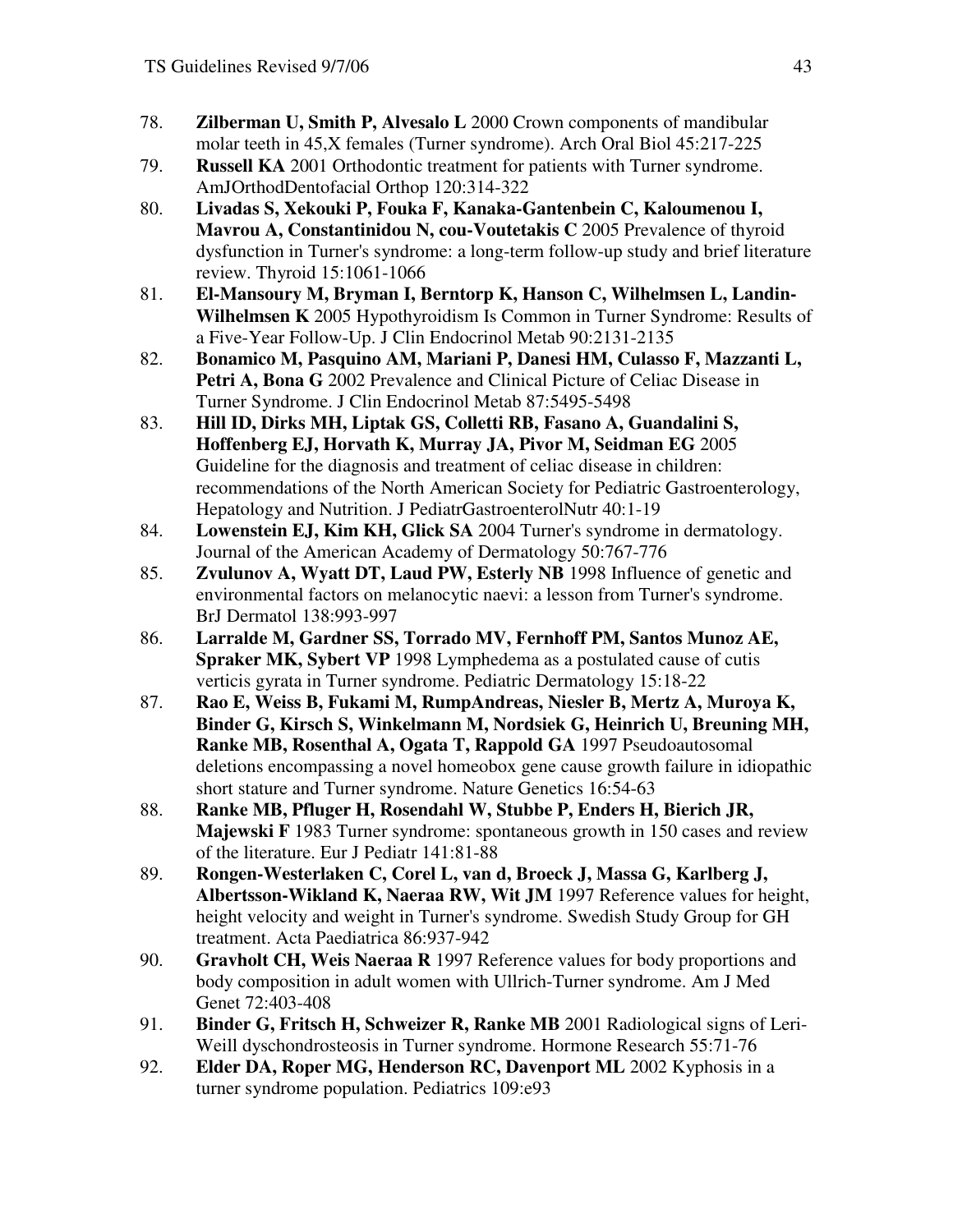- 93. **Kim JY, Rosenfeld SR, Keyak JH** 2001 Increased prevalence of scoliosis in Turner syndrome. JPediatrOrthop 21:765-766
- 94. **Sas TC, Muinck Keizer-Schrama SM, Stijnen T, Asarfi A, Van Leeuwen WJ, van Teunenbroek A, Van Rijn RR, Drop SL** 2000 A longitudinal study on bone mineral density until adulthood in girls with Turner's syndrome participating in a growth hormone injection frequency-response trial. Clinical Endocrinology (Oxford) 52:531-536
- 95. **Stahnke N, Keller E, Landy H, Serono Study G** 2002 Favorable final height outcome in girls with Ullrich-Turner syndrome treated with low-dose growth hormone together with oxandrolone despite starting treatment after 10 years of age.[comment] 5985. Journal of Pediatric Endocrinology & Metabolism 15:129- 138
- 96. **Lyon AJ, Preece MA, Grant DB** 1985 Growth curve for girls with Turner syndrome. Arch Dis Child 60:932-935
- 97. **Davenport ML, Punyasavatsut N, Stewart PW, Gunther DF, Sävendahl L, Sybert VP** 2002 Growth Failure in Early Life: An Important Manifestation of Turner Syndrome. Hormone Research 57:157-164
- 98. **The Canadian Growth Hormone Advisory C** 2005 Impact of Growth Hormone Supplementation on Adult Height in Turner Syndrome: Results of the Canadian Randomized Controlled Trial. J Clin Endocrinol Metab 90:3360-3366
- 99. **van Pareren YK, de Muinck Keizer-Schrama SM, Stijnen T, Sas TC, Jansen M, Otten BJ, Hoorweg-Nijman JJ, Vulsma T, Stokvis-Brantsma WH, Rouwe CW, Reeser HM, Gerver WJ, Gosen JJ, Rongen-Westerlaken C, Drop SL** 2003 Final height in girls with turner syndrome after long-term growth hormone treatment in three dosages and low dose estrogens. J Clin Endocrinol Metab 88:1119-1125
- 100. **Rosenfeld RG, Attie KM, Frane J, Brasel JA, Burstein S, Cara JF, Chernausek S, Gotlin RW, Kuntze J, Lippe BM, Mahoney CP, Moore WV, Saenger P, Johanson AJ** 1998 Growth hormone therapy of Turner's syndrome: beneficial effect on adult height. Journal of Pediatrics 132:319-324
- 101. **Rosenfeld RG, Frane J, Attie KM, Brasel JA, Burstein S, Cara JF, Chernausek S, Gotlin RW, Kuntze J, Lippe BM** 1992 Six-year results of a randomized, prospective trial of human growth hormone and oxandrolone in Turner syndrome Journal of Pediatrics 121:49-55
- 102. **Pasquino AM, Pucarelli I, Segni M, Tarani L, Calcaterra V, Larizza D** 2005 Adult height in sixty girls with Turner syndrome treated with growth hormone matched with an untreated group. J Endocrinol Invest 28:350-356
- 103. **Ranke MB, Lindberg A, Chatelain P, Wilton P, Cutfield W, Albertsson-Wikland K, Price DA** 2000 Prediction of long-term response to recombinant human growth hormone in Turner syndrome: development and validation of mathematical models. KIGS International Board. Kabi International Growth Study. Journal of Clinical Endocrinology and Metabolism 85:4212-4218
- 104. **Reiter EO, Blethen SL, Baptista J, Price L** 2001 Early initiation of growth hormone treatment allows age-appropriate estrogen use in Turner's syndrome. JClinEndocrinolMetab 86:1936-1941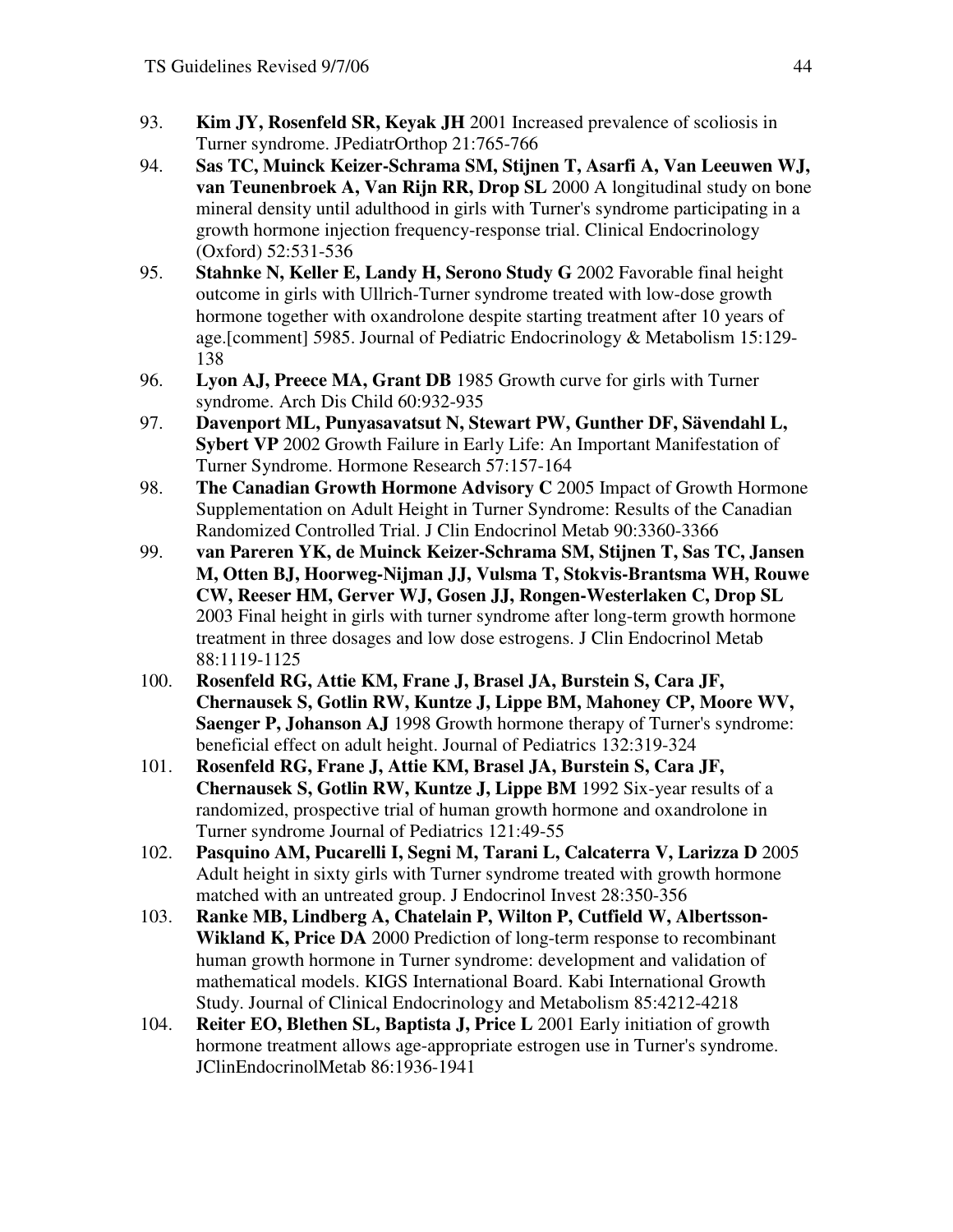- 105. **Quigley CA, Crowe BJ, Anglin DG, Chipman JJ** 2002 Growth Hormone and Low Dose Estrogen in Turner Syndrome: Results of a United States Multi-Center Trial to Near-Final Height. J Clin Endocrinol Metab 87:2033-2041
- 106. **Carel JC, Mathivon L, Gendrel C, Chaussain JL** 1997 Growth hormone therapy for Turner syndrome: evidence for benefit. Hormone Research 48:31-34
- 107. **Sas TC, de Muinck K, Stijnen T, Jansen M, Otten BJ, Hoorweg-Nijman JJ, Vulsma T, Massa GG, Rouwe CW, Reeser HM, Gerver WJ, Gosen JJ, Rongen-Westerlaken C, Drop SL** 1999 Normalization of height in girls with Turner syndrome after long-term growth hormone treatment: results of a randomized dose-response trial. Journal of Clinical Endocrinology and Metabolism 84:4607-4612
- 108. **Hofman P, Cutfield WS, Robinson EM, Clavano A, Ambler GR, Cowell C** 1997 Factors predictive of response to growth hormone therapy in Turner's syndrome. J Pediatr Endocrinol Metab 10:27-33
- 109. **M.L. Davenport, C.A. Quigley, C.G. Bryant**, et al., Effect of early growth hormone (GH) treatment in very young girls with Turner syndrome (TS). Presented at: 7th Joint ESPE/LWPES Meeting; Lyon, France; 2005.110. **Sas TC, Muinck Keizer-Schrama SM, Stijnen T, Aanstoot HJ, Drop SL** 2000 Carbohydrate metabolism during long-term growth hormone (GH) treatment and after discontinuation of GH treatment in girls with Turner syndrome participating in a randomized dose-response study. Dutch Advisory Group on Growth Hormone. J ClinEndocrinolMetab 85:769-775
- 111. **Park P, Cohen P** 2004 The role of insulin-like growth factor I monitoring in growth hormone-treated children. Hormone Research 62 Suppl 1:59-65.:59-65
- 112. **Boechat MI, Westra SJ, Lippe B** 1996 Normal US appearance of ovaries and uterus in four patients with Turner's syndrome and 45,X karyotype. Pediatric Radiology 26:37-39
- 113. **Pasquino AM, Passeri F, Pucarelli I, Segni M, Municchi G** 1997 Spontaneous Pubertal Development in Turner's Syndrome. J Clin Endocrinol Metab 82:1810- 1813
- 114. **Hovatta O** 1999 Pregnancies in women with Turner's syndrome. Ann Med 31:106-110
- 115. **Chernausek SD, Attie KM, Cara JF, Rosenfeld RG, Frane J** 2000 Growth hormone therapy of Turner syndrome: the impact of age of estrogen replacement on final height. Genentech, Inc., Collaborative Study Group. J ClinEndocrinolMetab 85:2439-2445
- 116. **Rosenfield RL, Devine N, Hunold JJ, Mauras N, Moshang T, Jr., Root AW** 2005 Salutary Effects of Combining Early Very Low-Dose Systemic Estradiol with Growth Hormone Therapy in Girls with Turner Syndrome. Journal of Clinical Endocrinology Metabolism 90:6424-6430
- 117. **Carel J-C, Ecosse E, Bastie-Sigeac I, Cabrol S, Tauber M, Leger J, Nicolino M, Brauner R, Chaussain J-L, Coste J** 2005 Quality of Life Determinants in Young Women with Turner's Syndrome after Growth Hormone Treatment: Results of the StaTur Population-Based Cohort Study. J Clin Endocrinol Metab 90:1992-1997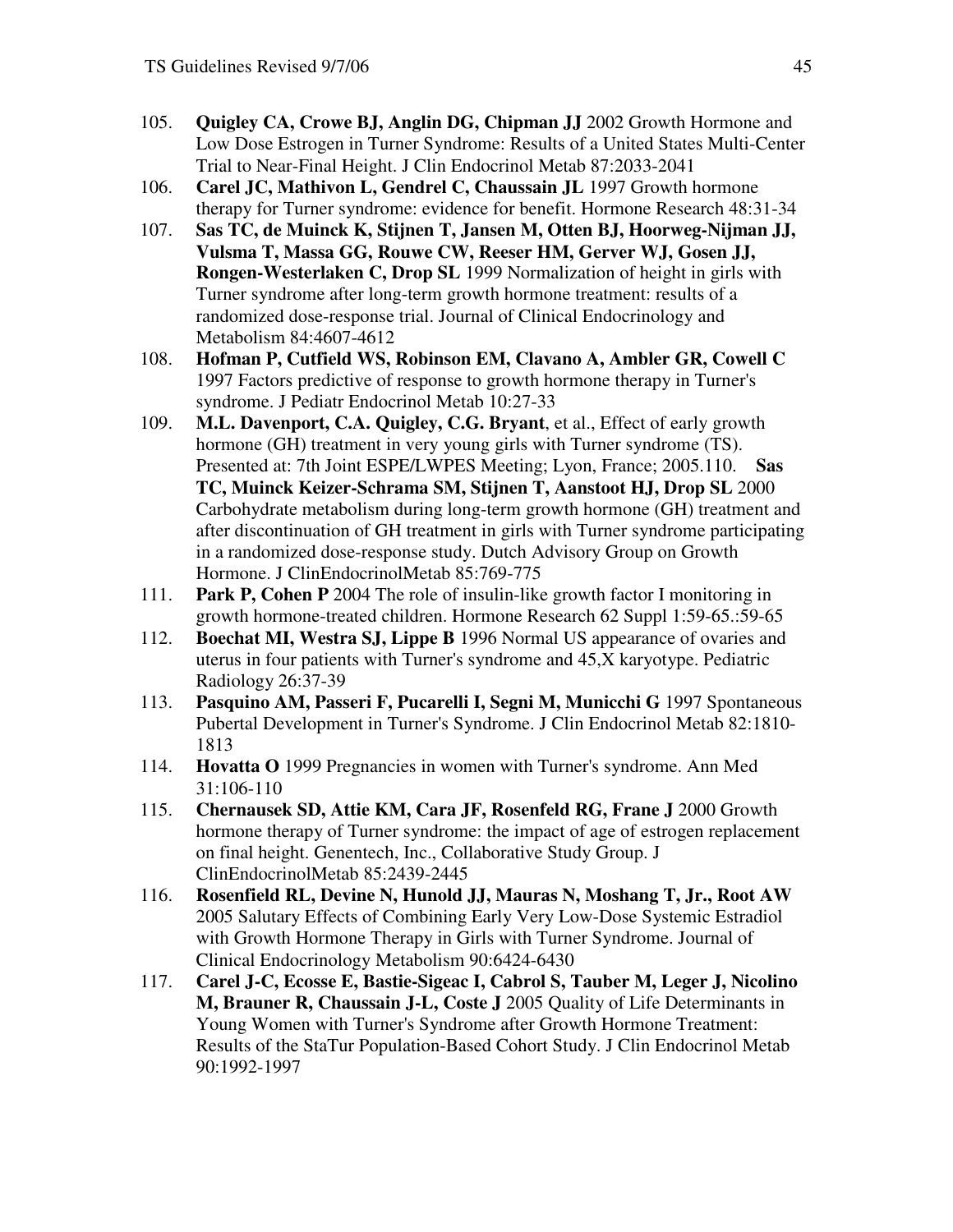- 118. **Hogler W, Briody J, Moore B, Garnett S, Lu PW, Cowell CT** 2004 Importance of Estrogen on Bone Health in Turner Syndrome: A Cross-Sectional and Longitudinal Study Using Dual-Energy X-Ray Absorptiometry. J Clin Endocrinol Metab 89:193-199
- 119. **Ankarberg-Lindgren C, Elfving M, Wikland KA, Norjavaara E** 2001 Nocturnal Application of Transdermal Estradiol Patches Produces Levels of Estradiol That Mimic Those Seen at the Onset of Spontaneous Puberty in Girls. Journal of Clinical Endocrinology Metabolism 86:3039-3044
- 120. **Soriano-Guillen L, Coste J, Ecosse E, Leger J, Tauber M, Cabrol S, Nicolino M, Brauner R, StaTur study g, Chaussain J-L, Carel J-C** 2005 Adult height and pubertal growth in Turner syndrome after treatment with recombinant growth hormone. J Clin Endocrinol Metab:jc.2005-0470
- 121. **Piippo S, Lenko H, Kainulainen P, Sipila I** 2004 Use of Percutaneous Estrogen Gel for Induction of Puberty in Girls with Turner Syndrome. J Clin Endocrinol Metab 89:3241-3247
- 122. **Van Dyke DL, Wiktor A, Palmer CG, Miller DA, Witt M, Babu VR, Worsham MJ, Roberson JR, Weiss L** 1992 Ullrich-Turner syndrome with a small ring X chromosome and presence of mental retardation. Am J Med Genet 43:996-1005
- 123. **Leppig KA, Sybert VP, Ross JL, Cunniff C, Trejo T, Raskind WH, Disteche CM** 2004 Phenotype and X inactivation in 45,X/46,X,r(X) cases. Am J Med Genet A 128:276-284
- 124. **Rovet JF** 1993 The psychoeducational characteristics of children with Turner syndrome. J Learn Disabil 26:333-341
- 125. **Murphy MM, Mazzocco MMM, Gerner G, Henry AE** Mathematics learning disability in girls with Turner syndrome or fragile X syndrome. Brain and Cognition In Press, Corrected Proof
- 126. **Mazzocco MM, Singh Bhatia N, Lesniak-Karpiak K** 2006 Visuospatial skills and their Association with Math performance in Girls with Fragile X or Turner Syndrome. Child Neuropsychol 12:87-110
- 127. **Ross J, Zinn A, McCauley E** 2000 Neurodevelopmental and psychosocial aspects of Turner syndrome. Ment Retard Dev Disabil Res Rev 6:135-141
- 128. **Romans SM, Stefanatos G, Roeltgen DP, Kushner H, Ross JL** 1998 Transition to young adulthood in Ullrich-Turner syndrome: neurodevelopmental changes. Am J Med Genet 79:140-147
- 129. **Ross JL, Roeltgen D, Feuillan P, Kushner H, Cutler GB, Jr.** 2000 Use of estrogen in young girls with Turner syndrome: effects on memory. Neurology 54:164-170
- 130. **Russell HF, Wallis D, Mazzocco MMM, Moshang T, Zackai E, Zinn AR, Ross JL, Muenke M** 2006 Increased Prevalence of ADHD in Turner Syndrome with No Evidence of Imprinting Effects. J Pediatr Psychol:jsj106
- 131. **Verlinde F, Massa G, Lagrou K, Froidecoeur C, Bourguignon JP, Craen M, De Schepper J, Du Caju M, Heinrichs C, Francois I, Maes M** 2004 Health and psychosocial status of patients with turner syndrome after transition to adulthood: the Belgian experience. Horm Res 62:161-167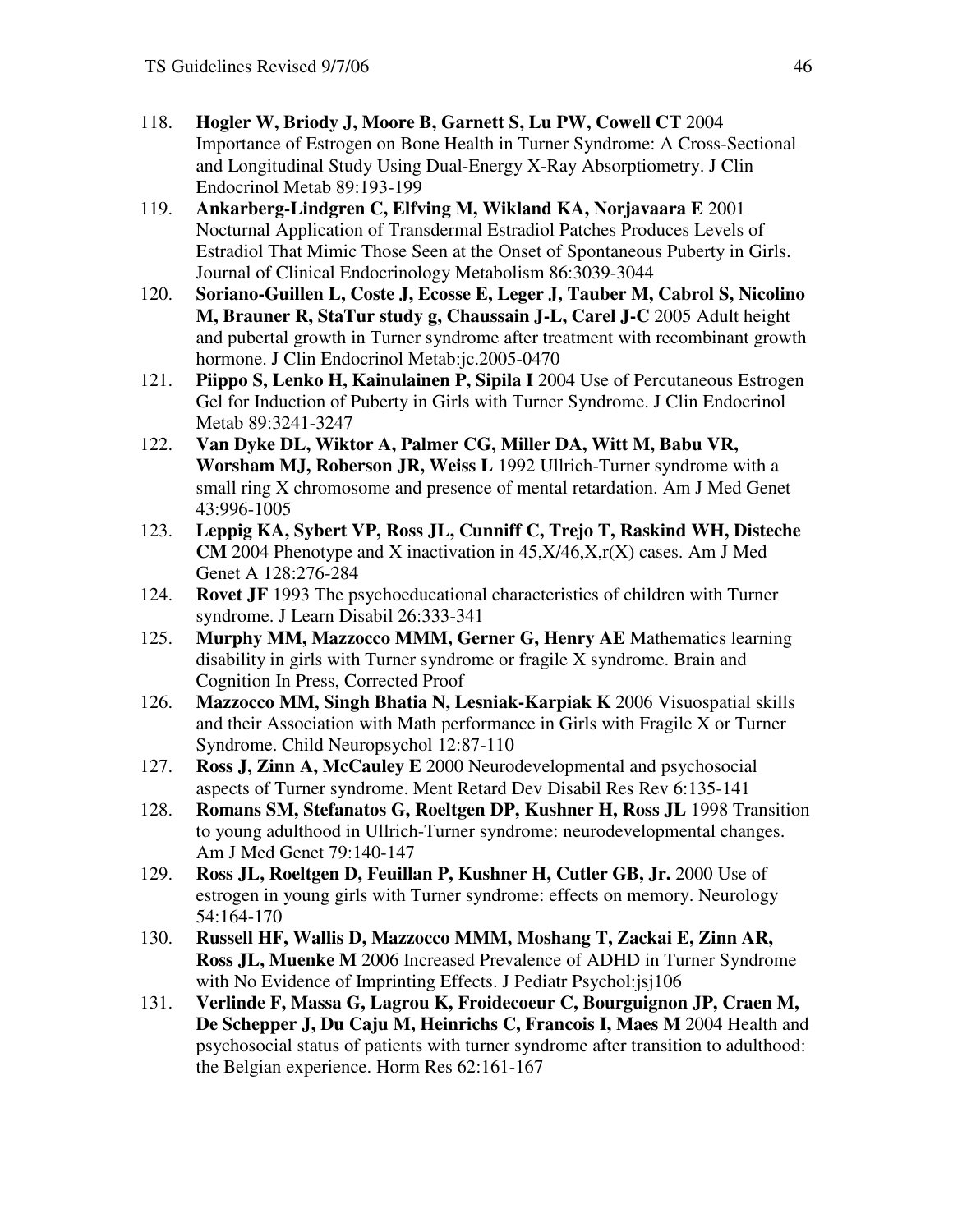- 132. **Hanton L, Axelrod L, Bakalov V, Bondy CA** 2003 The importance of estrogen replacement in young women with Turner syndrome. J Womens Health (Larchmt) 12:971-977
- 133. **Okada Y** 1994 The quality of life of Turner women in comparison with grown-up GH-deficient women. Endocr J 41:345-354
- 134. **McCauley E, Kay T, Ito J, Treder R** 1987 The Turner syndrome: cognitive deficits, affective discrimination, and behavior problems. Child Dev 58:464-473
- 135. **McCauley E, Ross JL, Kushner H, Cutler G, Jr.** 1995 Self-esteem and behavior in girls with Turner syndrome. J Dev Behav Pediatr 16:82-88
- 136. **Pavlidis K, McCauley E, Sybert VP** 1995 Psychosocial and sexual functioning in women with Turner syndrome. Clin Genet 47:85-89
- 137. **Carel J-C, Elie C, Ecosse E, Tauber M, Leger J, Cabrol S, Nicolino M, Brauner R, Chaussain J-L, Coste J** 2006 Self-esteem and social adjustment in young women with Turner syndrome - influence of pubertal management and sexuality: population-based cohort study. J Clin Endocrinol Metab:jc.2005-2652
- 138. **Schmidt PJ, Cardoso GMP, Ross JL, Haq N, Rubinow DR, Bondy CA** 2006 Shyness, Social Anxiety, and Impaired Self-esteem in Turner Syndrome and Premature Ovarian Failure. JAMA 295:1374-1376
- 139. **van Pareren YK, Duivenvoorden HJ, Slijper FM, Koot HM, Drop SL, de Muinck Keizer-Schrama SM** 2005 Psychosocial functioning after discontinuation of long-term growth hormone treatment in girls with turner syndrome. Horm Res 63:238-244
- 140. **Cardoso G, Daly R, Haq NA, Hanton L, Rubinow DR, Bondy CA, Schmidt P** 2004 Current and lifetime psychiatric illness in women with Turner syndrome. Gynecol Endocrinol 19:313-319
- 141. **Sutton EJ, Young J, McInerney-Leo A, Bondy CA, Gollust SE, Biesecker BB** 2006 Truth-telling and Turner Syndrome: The Importance of Diagnostic Disclosure. The Journal of Pediatrics 148:102-107
- 142. **Elsheikh M, Conway GS, Wass JA** 1999 Medical problems in adult women with Turner's syndrome. Ann Med 31:99-105
- 143. **Gravholt CH, Juul S, Naeraa RW, Hansen J** 1998 Morbidity in Turner syndrome. J Clin Epidemiol 51:147-158
- 144. **Price WH, Clayton JF, Collyer S, De Mey R, Wilson J** 1986 Mortality ratios, life expectancy, and causes of death in patients with Turner's syndrome. J Epidemiol Community Health 40:97-102
- 145. **Swerdlow AJ, Hermon C, Jacobs PA, Alberman E, Beral V, Daker M, Fordyce A, Youings S** 2001 Mortality and cancer incidence in persons with numerical sex chromosome abnormalities: a cohort study. Ann Hum Genet 65:177-188
- 146. **Hultcrantz M** 2003 Ear and Hearing Problems in Turner's Syndrome. Acta Oto-Laryngologica 123:253-257
- 147. **Elsheikh M, Conway GS** 1998 The impact of obesity on cardiovascular risk factors in Turner's syndrome. Clin Endocrinol (Oxf) 49:447-450
- 148. **Gravholt CH, Naeraa RW, Fisker S, Christiansen JS** 1997 Body Composition and Physical Fitness Are Major Determinants of the Growth Hormone-Insulin-Like Growth Factor Axis Aberrations in Adult Turner's Syndrome, with Important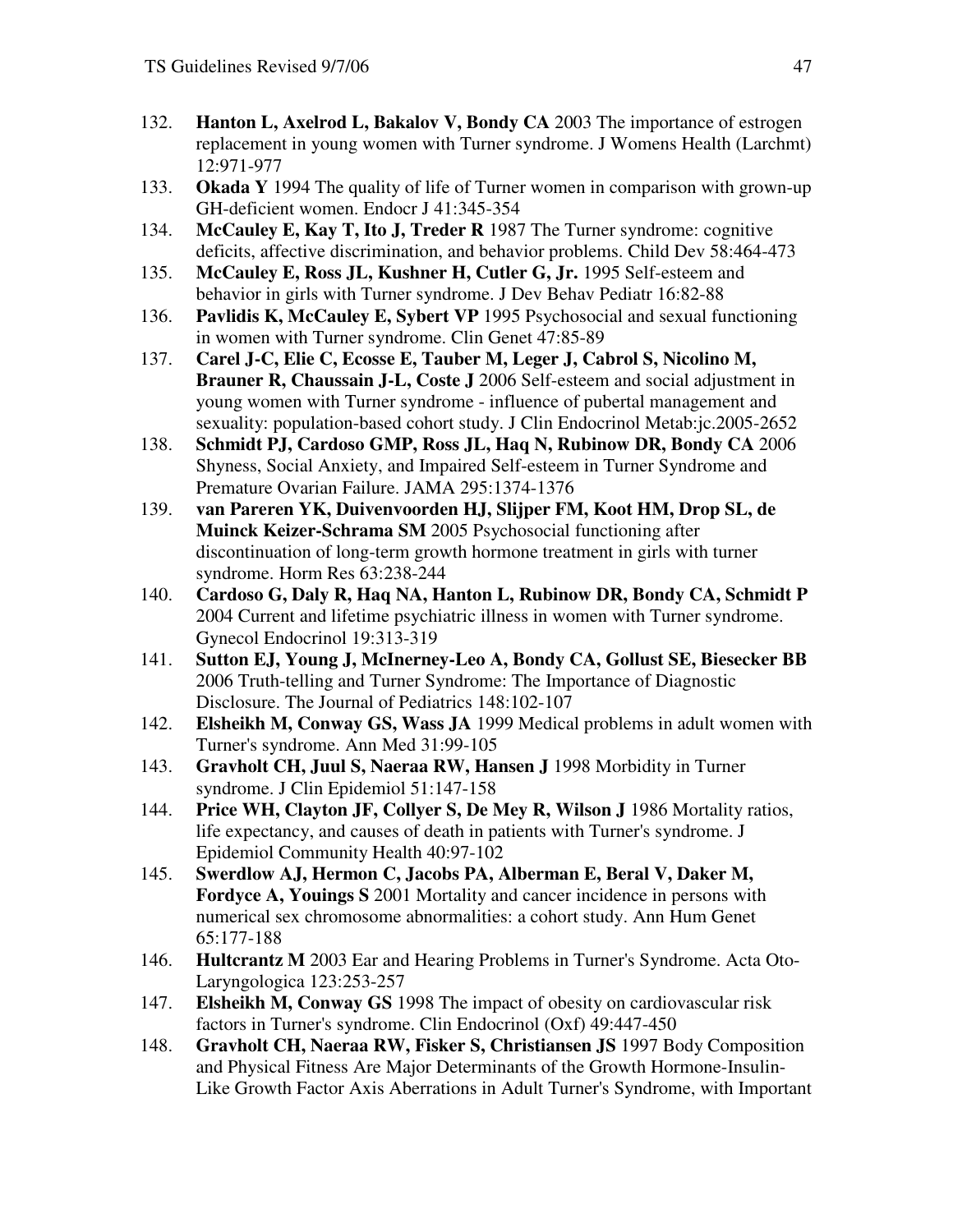Modulations by Treatment with 17{beta}-Estradiol. J Clin Endocrinol Metab 82:2570-2577

- 149. **Gravholt CH, Lauridsen AL, Brixen K, Mosekilde L, Heickendorff L, Christiansen JS** 2002 Marked disproportionality in bone size and mineral, and distinct abnormalities in bone markers and calcitropic hormones in adult turner syndrome: a cross-sectional study.PG - 2798-808. J Clin Endocrinol Metab 87
- 150. **Landin-Wilhelmsen K, Bryman I, Wilhelmsen L** 2001 Cardiac malformations and hypertension, but not metabolic risk factors, are common in Turner syndrome. J Clin Endocrinol Metab 86:4166-4170
- 151. **Elsheikh M, Hodgson HJ, Wass JA, Conway GS** 2001 Hormone replacement therapy may improve hepatic function in women with Turner's syndrome. Clin Endocrinol (Oxf) 55:227-231
- 152. **Roulot D, Degott C, Chazouilleres O, Oberti F, Cales P, Carbonell N, Benferhat S, Bresson-Hadni S, Valla D** 2004 Vascular involvement of the liver in Turner's syndrome. Hepatology 39:239-247
- 153. **Landin-Wilhelmsen K, Bryman I, Windh M, Wilhelmsen L** 1999 Osteoporosis and fractures in Turner syndrome-importance of growth promoting and oestrogen therapy. Clin Endocrinol (Oxf) 51:497-502
- 154. **Bakalov V, Chen M, Baron J, Hanton L, Reynolds J, Stratakis C, Axelrod L, Bondy C** 2003 Bone mineral density and fractures in Turner syndrome. American Journal of Medicine 115:257-262
- 155. **Bechtold S, Rauch F, Noelle V, Donhauser S, Neu CM, Schoenau E, Schwarz HP** 2001 Musculoskeletal analyses of the forearm in young women with Turner syndrome: a study using peripheral quantitative computed tomography. J Clin Endocrinol Metab 86:5819-5823
- 156. **Bakalov VK, Axelrod L, Baron J, Hanton L, Nelson LM, Reynolds JC, Hill S, Troendle J, Bondy CA** 2003 Selective reduction in cortical bone mineral density in turner syndrome independent of ovarian hormone deficiency. J Clin Endocrinol Metab 88:5717-5722
- 157. **Bakalov VK, Cooley MM, Quon MJ, Luo ML, Yanovski JA, Nelson LM, Sullivan G, Bondy CA** 2004 Impaired insulin secretion in the Turner metabolic syndrome. J Clin Endocrinol Metab 89:3516-3520
- 158. **Cooley M, Bakalov V, Bondy CA** 2003 Lipid profiles in women with 45,X vs 46,XX primary ovarian failure. Jama 290:2127-2128
- 159. **Van PL, Bakalov VK, Bondy CA** 2006 Monsomoy for the X chromosome is associated with an atherogenic lipid profile. J Clin Endocrinol Metab 91:2867- 2870
- 160. **Hojbjerg Gravholt C, Svenstrup B, Bennett P, Sandahl Christiansen J** 1999 Reduced androgen levels in adult Turner syndrome: influence of female sex steroids and growth hormone status. Clin Endocrinol 50:791-800
- 161. **Foudila T, Soderstrom-Anttila V, Hovatta O** 1999 Turner's syndrome and pregnancies after oocyte donation. Hum Reprod 14:532-535
- 162. **Bodri D, Vernaeve V, Figueras F, Vidal R, Guillen JJ, Coll O** 2006 Oocyte donation in patients with Turner's syndrome: a successful technique but with an accompanying high risk of hypertensive disorders during pregnancy. Hum Reprod 21:829-832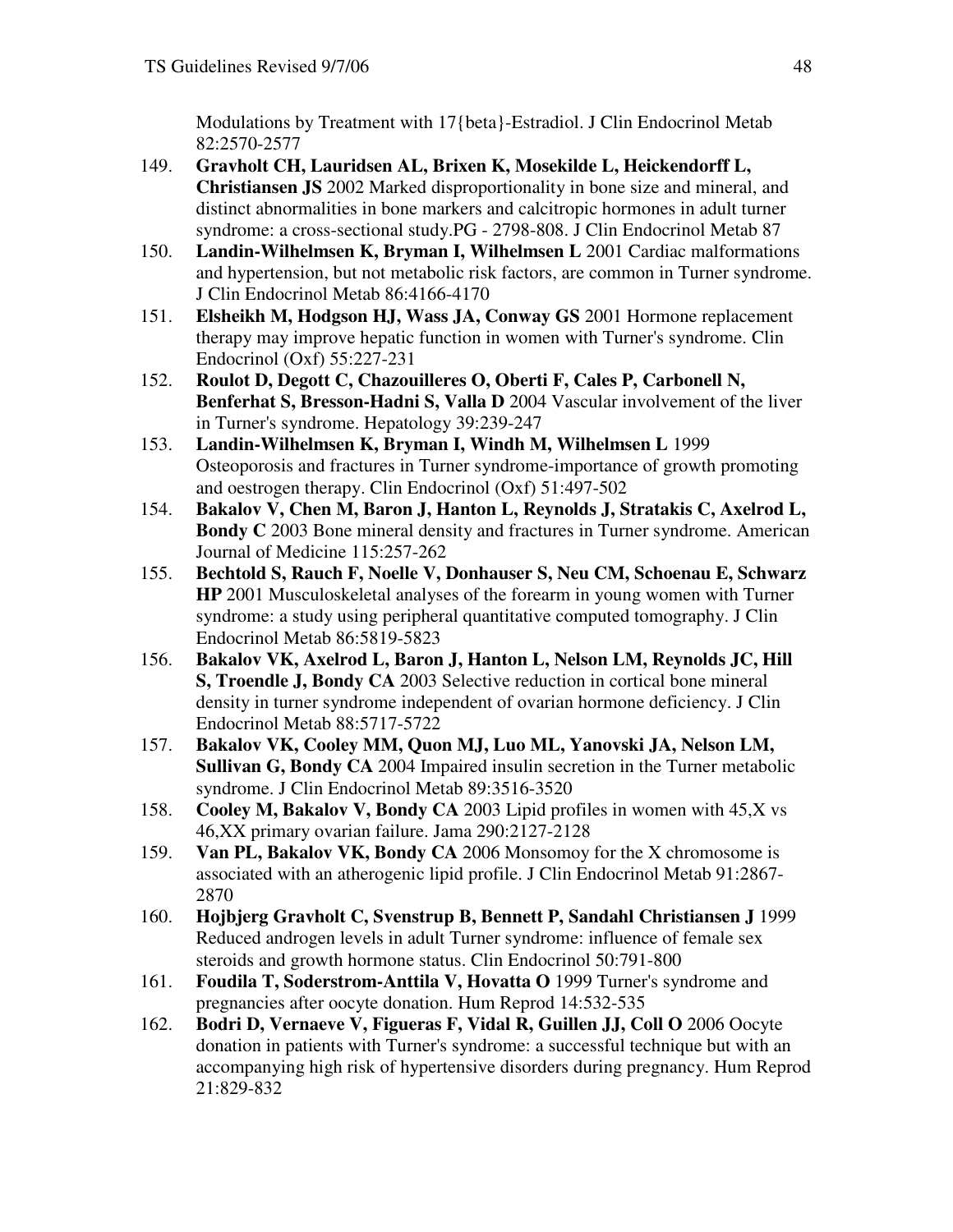- 163. **The Practice Committee of the American Society for Reproductive M** 2005 Increased maternal cardiovascular mortality associated with pregnancy in women with Turner syndrome. Fertility and Sterility 83:1074-1075
- 164. **Verlinde F, Massa G, Lagrou K, Froidecoeur C, Bourguignon JP, Craen M, De Schepper J, Du Caju M, Heinrichs C, François I, Maes M** Health and Psychosocial Status of Patients with Turner Syndrome after Transition to Adulthood: The Belgian Experience.
- 165. **Donaldson MDC, Gault EJ, Tan KW, Dunger DB** 2006 Optimising management in Turner syndrome: from infancy to adult transfer. Arch Dis Child 91:513-520
- 166. **Lange E, Bakalov VK, Ceniceros I, Bondy C** 2006 Deficient medical care for adults with Turner syndrome. Annals of Internal Medicine in press
- 167. **Bondy CA, Lange E, Ceniceros I, Bakalov VK** 2006 Declining estrogen use in young women with Turner syndrome. Archives of Internal Medicine in press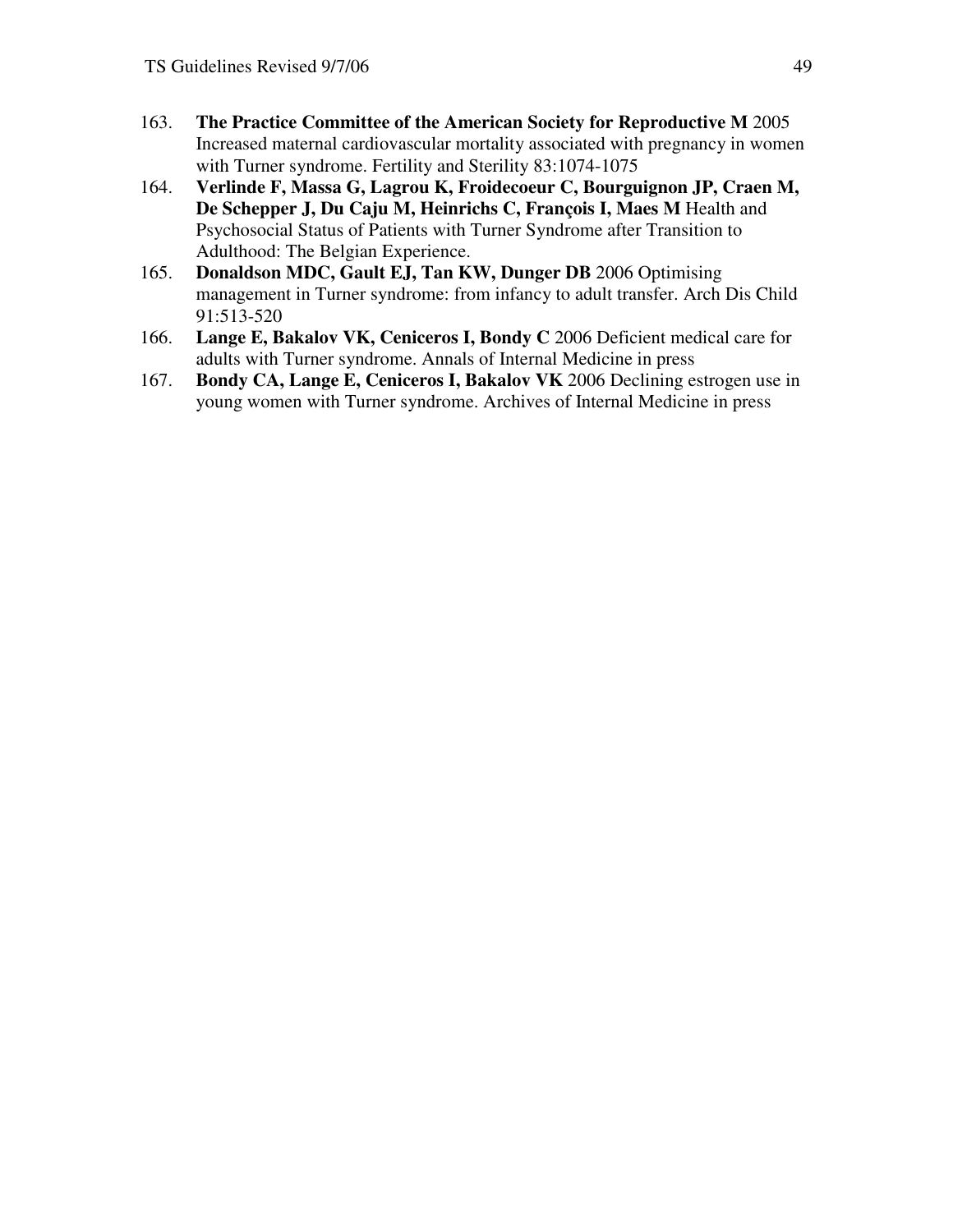# **Table 1 Cardiovascular Screening and Monitoring Algorithm for Girls and Women with TS**

| <b>Screening</b>                           |                                                                                                                                                                                                                                                                                                                                   |  |  |
|--------------------------------------------|-----------------------------------------------------------------------------------------------------------------------------------------------------------------------------------------------------------------------------------------------------------------------------------------------------------------------------------|--|--|
| All patients at time of diagnosis          | Evaluation by cardiologist with expertise in<br>congenital heart disease                                                                                                                                                                                                                                                          |  |  |
|                                            | Comprehensive exam including blood pressure in all<br>extremities                                                                                                                                                                                                                                                                 |  |  |
|                                            | All require clear imaging of heart, aortic valve,<br>aortic arch and pulmonary veins<br>Echocardiography is usually adequate for<br>infants and young girls                                                                                                                                                                       |  |  |
|                                            | MR and echo for older girls and adults                                                                                                                                                                                                                                                                                            |  |  |
|                                            | Electrocardiogram                                                                                                                                                                                                                                                                                                                 |  |  |
| <b>Monitoring</b>                          |                                                                                                                                                                                                                                                                                                                                   |  |  |
| Follow-up depends on clinical<br>situation | For patients with apparently normal cardiovascular<br>system and age-appropriate BP                                                                                                                                                                                                                                               |  |  |
|                                            | Re-evaluation with imaging at timely<br>occasions, e.g., at transition to adult clinic,<br>before attempting pregnancy, or with<br>appearance of hypertension. Girls that have<br>only had echocardiography should undergo<br>MR when old enough to cooperate with the<br>procedure<br>Otherwise, imaging $\sim$ every 5-10 years |  |  |
|                                            | For patients with cardiovascular pathology,<br>treatment and monitoring determined by cardiologist                                                                                                                                                                                                                                |  |  |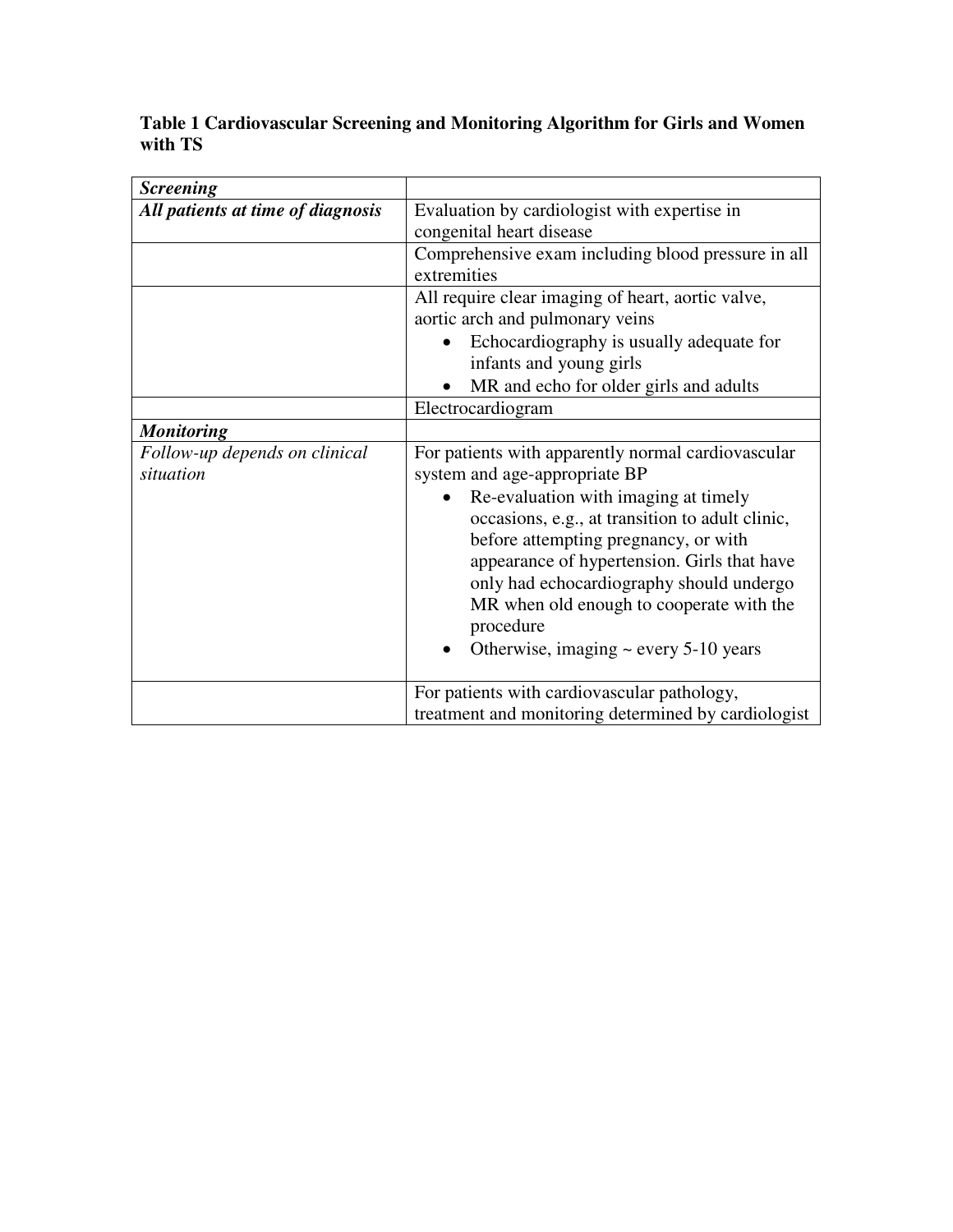| All patients:                       |                                                             |  |  |
|-------------------------------------|-------------------------------------------------------------|--|--|
|                                     | Cardiovascular evaluation by specialist*                    |  |  |
|                                     | Renal ultrasound                                            |  |  |
|                                     | Hearing evaluation by an audiologist                        |  |  |
|                                     | Evaluation for scoliosis/kyphosis                           |  |  |
|                                     | Evaluation for knowledge of TS; referral to support groups  |  |  |
|                                     | Evaluation for growth and pubertal development              |  |  |
|                                     |                                                             |  |  |
| For specific age groups (in years): |                                                             |  |  |
| Ages $0-4$                          | Evaluation for hip dislocation                              |  |  |
|                                     | Eye exam by pediatric ophthalmologist (if age $\geq$ 1)     |  |  |
|                                     |                                                             |  |  |
| Ages 4-10                           | Thyroid function tests (T4, TSH) and celiac screen (TTG Ab) |  |  |
|                                     | Educational/psychosocial evaluations                        |  |  |
|                                     | Orthodontic evaluation (if age $\geq$ 7)                    |  |  |
|                                     |                                                             |  |  |
| Age > 10                            | Thyroid function tests (T4, TSH) and celiac screen (TTG Ab) |  |  |
|                                     | Educational and psychosocial evaluations                    |  |  |
|                                     | Orthodontic evaluation                                      |  |  |
|                                     | Evaluation of ovarian function/estrogen replacement         |  |  |
|                                     | LFTs, FBG, lipids, CBC, Cr, BUN                             |  |  |
|                                     | Bone mineral density (if age $> 18$ )                       |  |  |

# **Table 2 Screening at Diagnosis of TS in Children and Adults with TS**

\*See Table 1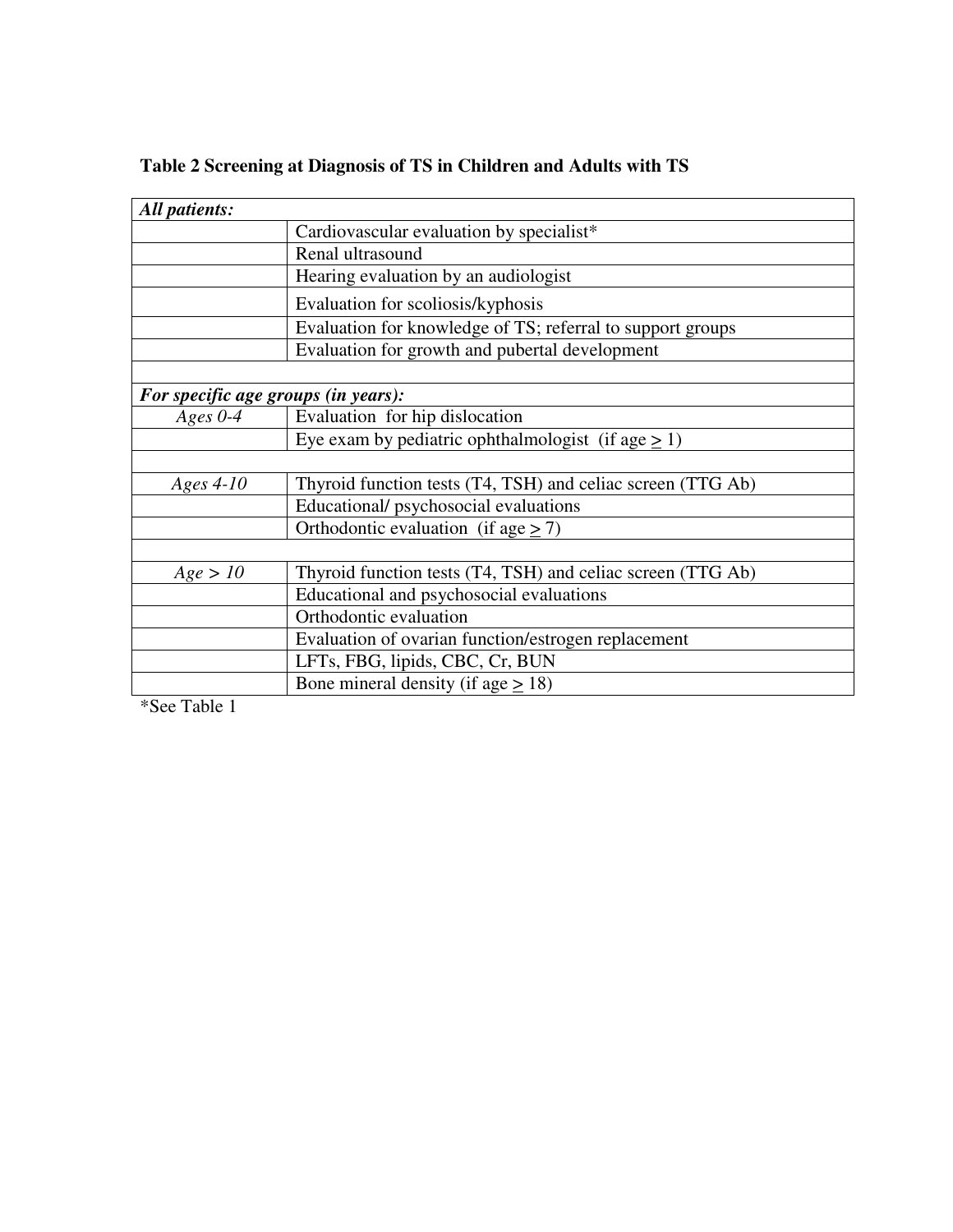| <b>Table 3 Ongoing Monitoring in TS</b> |
|-----------------------------------------|
|-----------------------------------------|

| All ages               |                                          |
|------------------------|------------------------------------------|
|                        | Cardiological evaluation as indicated*   |
|                        | Blood pressure annually                  |
|                        | ENT and audiology every 1-5 years        |
| $Girls < 5$ years      |                                          |
|                        | Growth rate annually                     |
|                        | Social skills at age 4-5 yrs             |
|                        |                                          |
| School age             | Liver and thyroid screening annually     |
|                        | Celiac screen every 2-5 years            |
|                        | Educational and social progress annually |
|                        | Dental and orthodontic as needed         |
| Older girls and adults |                                          |
|                        | Fasting lipids and blood sugar annually  |
|                        | Liver and thyroid screening annually     |
|                        | Celiac screen as indicated               |
|                        | Age-appropriate evaluation of pubertal   |
|                        | development and psychosexual adjustment  |

\*see Table 1